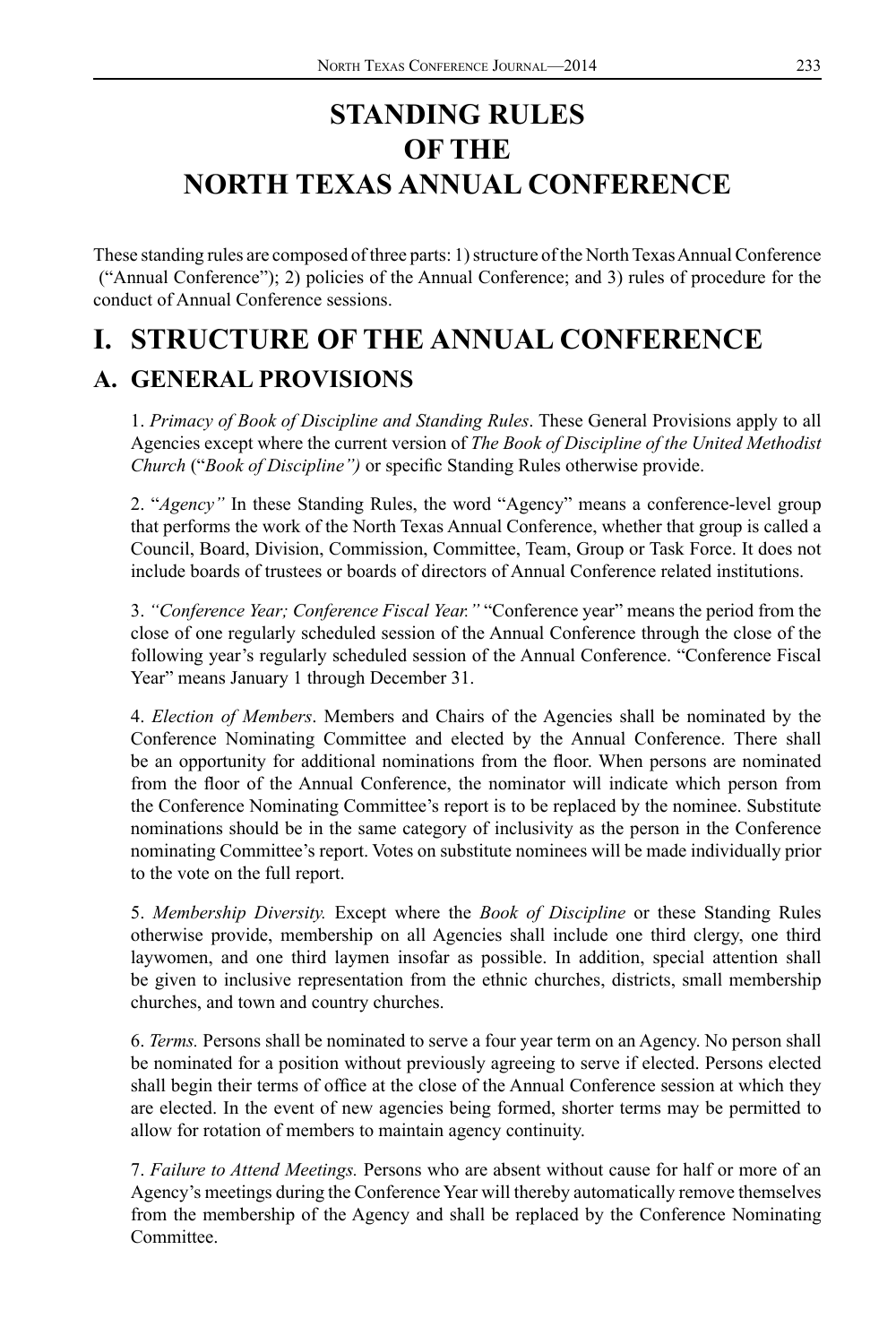8. *Vacancies*. The Conference Nominating Committee is authorized to fill any Agency vacancies between sessions of the Annual Conference, unless the *Book of Discipline* otherwise provides. Persons appointed to fill vacancies shall serve only the remainder of the Conference year in which they are appointed. They may be elected to that position at the first regularly scheduled Annual Conference session following their appointment, in which case they will serve the remainder of the term of the person they replace. If the term of the person they replace would normally expire at the Annual Conference, then they may be elected to a full term either as member or chair without the partial year they served filling the vacancy counting toward the term limit as covered in Provision 9 and Provision 10 below.

9. *Term Limits for Members.* No elected person may serve more than eight successive years on any one Agency. A person may, however, be re-elected to an Agency on which that person has previously served his or her term limit after non-membership for four years.

10. *Term Limits for Agency Chairs and Team Representatives.* No person may serve as Chair or Team Representative of any Agency for more than four consecutive years, nor may any person chair or be a team representative on any combination of Agencies for a total of more than six years in any eight year period.

11. *Limits on Multiple Agency Membership.* No person shall serve on more than two Agencies at the same time, except as an *ex officio* member. In computing these limits, membership which occurs by virtue of holding some other Agency position shall not be counted. In applying these limits, the nominators shall be guided by the policies of diffusing power throughout the Annual Conference and limiting the agency workload required of any particular individual. Therefore, both the responsibilities and the workload of the various Agencies shall be taken into consideration in making Nominations.

12. *Coordination of Nominations*. All nominations of persons to Agencies shall be reported to the Assistant to the Bishop/Director of Missional Outreach and the Core Leadership Team in order to promote inclusivity and compliance with the Standing Rules on Limits on Multiple Agency Membership.

13. *Record Keeping.* In order to assist the Annual Conference in enforcing these General Provisions, each Annual Conference *Journal* shall indicate after the name of each Agency member the year in which the person's current term expires and whether it is the person's first or second consecutive term with that Agency. Each Annual Conference Journal shall also indicate member ethnicity after the name of each Agency member. The report of the Annual Conference Nominating Committee shall indicate member ethnicity after the name of each person in its report.

14. *General Agencies.* Members of the general agencies of the United Methodist Church from the Annual Conference will be ex officio members of the corresponding Agency.

15. *Appeals.* Any Agency has the right to appeal to the Annual Conference regarding a decision affecting its work made by any other Agency, except where otherwise provided in the *Book of Discipline*.

16. *Clergy.* In these Standing Rules, the word "clergy" refers to the following members of the North Texas Annual Conference unless some specific Standing Rule otherwise provides: (1) elders in full connection; (2) deacons in full connection; (3) provisional members; (4) commissioned ministers; (5) associate members; and (6) local pastors under full-time and part-time appointment to a pastoral charge.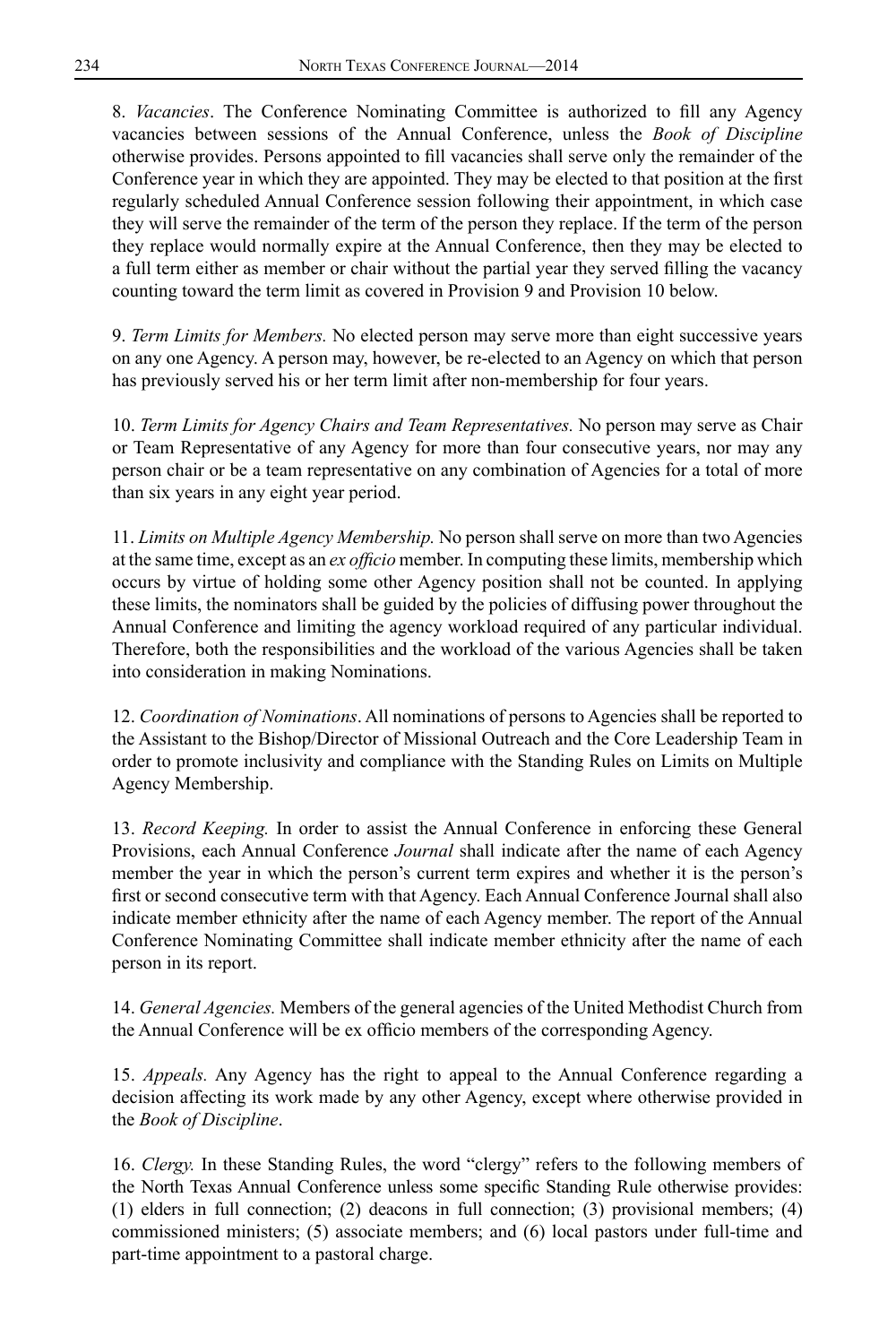## **B. SPECIFIC AGENCIES**

#### 1. Mission of the Annual Conference

#### a*. Core Leadership Team*

The Core Leadership team will oversee the implementation of the decisions of the Annual Conference, working through four Centers: the Center for Leadership Development, the Center for New Church Development & Congregational Transformation, the Center for Missional Outreach, and the Center for Connectional Resources. The priorities of the Core Leadership Team will be accountability, advocacy, goal-setting, planning, coordination, communications and making decisions between annual conference sessions as permitted by the *Book of Discipline.*

The Core Leadership Team will develop measurable outcomes for being and becoming an anti-racist, multi-cultural church, where racial and cultural differences are viewed and utilized as assets. It will be responsible for integrating anti-racist thinking into our process and structure. The Core Leadership Team will provide for the functions and maintain the connectional relationships required by ¶654 (Commission on Native American Ministries) and ¶646 (Commission on Communications) of the *BOD.*

The Core Leadership Team will consider recommendations from the Directors of the Four Centers for any additional work groups needed to address the priorities of their Centers, requesting that those approved be "populated" initially during the 2010-11 conference year by the new Conference Nominating Committee and thereafter elected by the Annual Conference upon nomination by the Conference Nominating Committee.

The Core Leadership Team will be convened by the Bishop and will include the Conference Lay leader, one lay member elected by each district, three at-large members appointed by the Bishop, one District Superintendent and the four Center Directors.

#### b. *Center for Leadership Development*

The Center for Leadership Development will address the priority of developing young, diverse, lay and clergy principled Christian leaders. It will encourage faith development and discipleship and provide a system that creates, empowers and supports a culture of principled Christian leaders.

It will include the Board of Ordained Ministry (BOM) which is required by *BOD* ¶635.1, the Committee on Administrative Review which is required by *BOD* ¶636 and other BOM Sub-Committees as determined by BOM. It will include the Board of Laity (¶631.1), the Committee on Lay Servant Ministries (¶631.6), the United Methodist Women which is required by *BOD* ¶647, and the United Methodist Men which is required by *BOD* ¶648. It will also include the Conference Council on Youth Ministries (CCYM) (¶649.1).

The Center for Leadership Development will also provide for the functions and maintain the connectional relationships required by ¶625.1 (Commission on Equitable Compensation), ¶630 (Board of Discipleship), ¶650 (Council on Young Adult Ministry), and ¶634.1 (Board of Higher Education and Campus Ministry).

It will also provide for the functions and maintain the connectional relationships required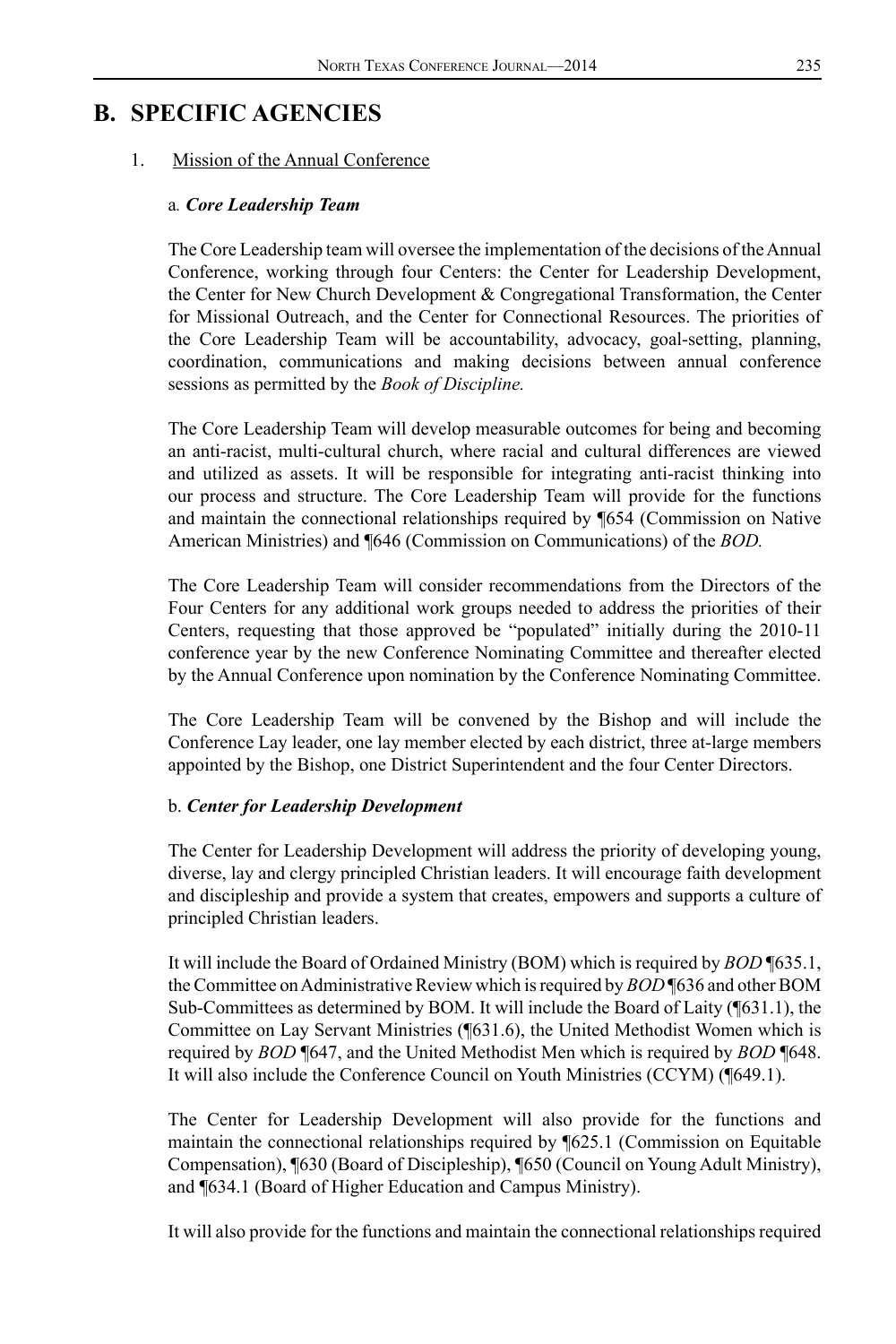by *BOD* ¶643 (Committee on Religion and Race) and ¶644 (Committee on the Status and Role of Women).

#### *i. Committee on Religion and Race*

The NTC Committee on Religion and Race (BOD ¶643) shall be constituted and function in accordance with the *Book of Discipline* to provide for the functions of this ministry and maintain the connectional relationship between the General Commission on Religion and Race and the conference, district, and local church by empowering the Church to pursue racial equity and cultural competency thus building more vital and vibrant UM congregations.

The NTC Committee on Religion and Race shall be composed of eight members elected by the annual conference (with attention to inclusion of clergywomen, youth, young adults, older adults, persons from churches with small memberships, people with disabilities. This membership should reflect the widest sense of racial, ethnic, tribal, and cultural diversity). The elected members shall serve for one or two quadrenniums. The elected members shall be divided into two classes (four persons for a 4-year term; four persons for an 8-year term) in order to provide for the rotation of participation while maintaining board continuity. Work and funding of the NTC Committee on Religion and Race shall be coordinated through the Center for Leadership Development.

The NTC Committee on Religion and Race shall adhere to the guiding purpose, mission, direction and responsibilities outlined in the BOD ¶643, focusing on major priorities of issues related to promoting equity in the systems, policies and processes of the institution; and equipping the church's leaders and ministries to demonstrate inter-cultural competency so that, a) local churches will be relevant in changing communities and diverse cultures, b) annual conference clergy and laity, Cabinet, Board of Ordained Ministry and Board of Laity, and staff parish committees will create systems that promote inclusiveness and are equitable for all, and c) developing culturally competent leaders and ministries to serve the community and world (*BOD* ¶643). The committee members will determine the frequency of their meetings as well as the location and duration.

#### *ii. Committee on the Status and Role of Women*

The NTC Committee on the Status and Role of Women (BOD ¶644) shall be constituted and function in accordance with the *Book of Discipline* to provide for the functions of this ministry and maintain the connectional relationship between the General Commission on the Status and Role of Women and the conference, district, and local church to ensure gender bias and discrimination against women is challenged, confronted and justice prevails for female clergy and laity serving in the local church, community and world.

The NTC COSROW Committee shall be composed of eight members elected by the annual conference (with attention to inclusion of clergywomen, youth, young adults, older adults, persons from churches with small memberships, people with disabilities, and racial and ethnic persons, *BOD* ¶610.5) and,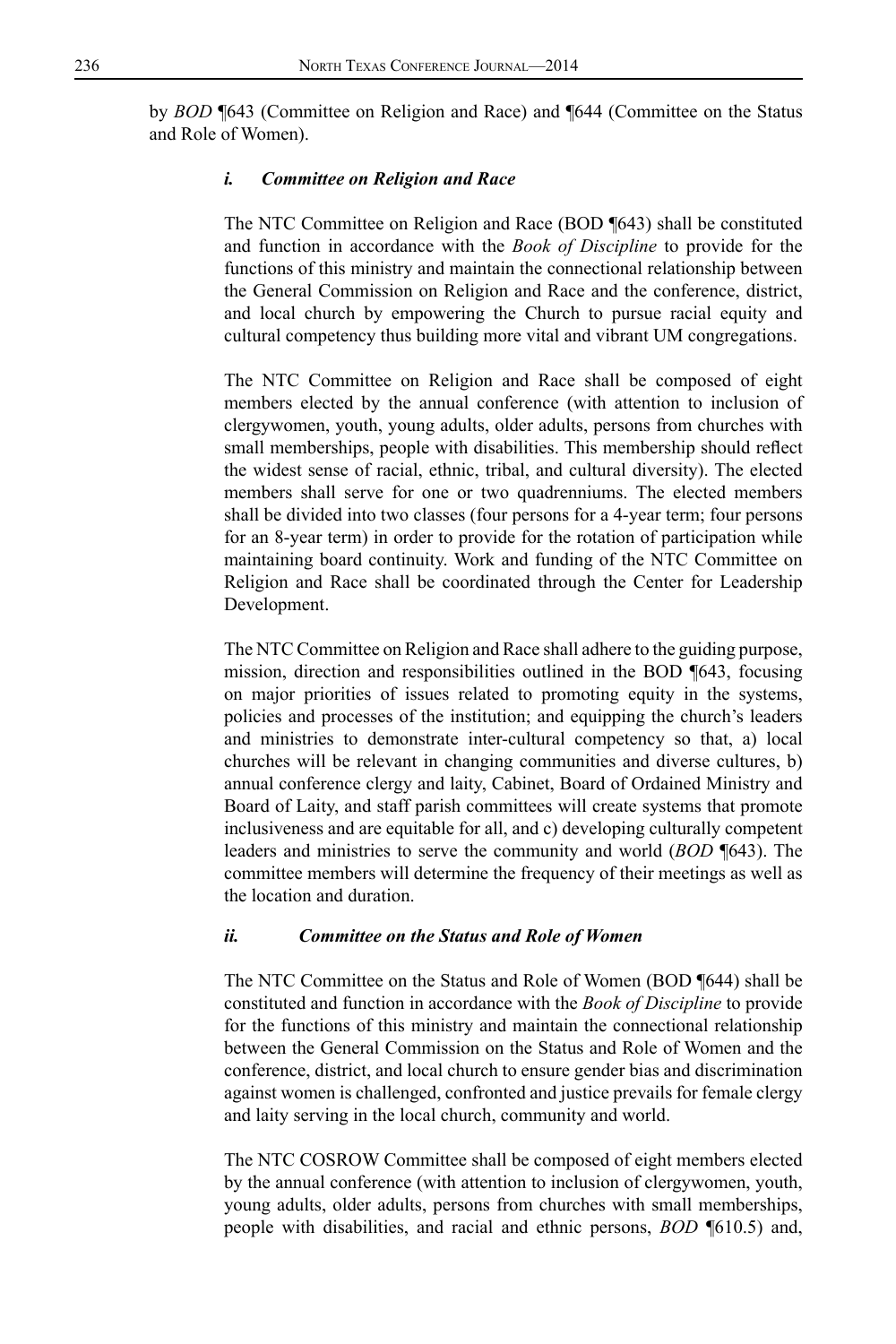by virtue of their offices, the person or persons(s) serving as member(s) of the General Commission on the Status and Role of Women from the annual conference shall be a member of the conference COSROW, as well as a member named by the conference United Methodist Women (*BOD* ¶644.2 and 710.6). The chairperson of the commission shall be a woman. The elected members shall serve for one or two quadrenniums. The elected members shall be divided into two classes (four persons for a 4-year term; four persons for an 8-year term) in order to provide for the rotation of participation while maintaining board continuity. Work and funding of the Board shall be coordinated through the Center for Leadership Development.

The NTC COSROW shall adhere to the guiding purpose, mission, direction and responsibilities outlined in the BOD ¶2101-2103. The NTC COSROW will focus on major priorities of issues related to women (*BOD* ¶644), a) to gather, interpret and transmit information on the status and role of all women at the conference, district and local church level, b) work in tandem with the UMW to champion full inclusion of women in decision-making structures, c) develop processes to inform and sensitize leadership within the conference at all levels on issues that affect women, d) to review sexual harassment policies and procedures, by working in consultation with the NTC CART Crisis Team(s) and enlisting the support of the bishop, cabinet and conference staff in policies, plans and practices related to those priorities, e) remain a feedback loop with GCOSROW on progress and effectiveness of efforts at the local level, and f) participate in connectional programs, plans and resources from the GCOSROW as needed. The committee members will determine the frequency of their meetings as well as the location and duration.

#### c. *Center for New Church Development and Congregational Transformation*

The Center for New Church Development and Congregational Transformation will address the priority of starting new faith communities and transforming existing congregations.

It will also provide for the functions and maintain the connectional relationships required by BOD ¶645 (Commission on the Small Membership Church).

#### d. *Center for Missional Outreach*

The Center for Missional Outreach will address the priorities of ministry with the poor and improving global health.

It will also provide for the functions and maintain the connectional relationships required by *BOD* ¶632.1 (Ethnic Local Church Concerns), ¶642 (Commission on Christian Unity and Interreligious Concerns), ¶653 (Committee on Disabilities), ¶629.1 (Board of Church and Society), ¶ 633.1 (Board of Global Ministries), and ¶633.5 (Committee on Parish Community Development).

## i**.** *Board of Church and Society*

The Board of Church and Society (*BOD* ¶629.1) shall be constituted and function in accordance with the *Book of Discipline* to provide for the functions of this ministry and maintain the connectional relationship between the General Board of Church and Society and the conference, district, and local church.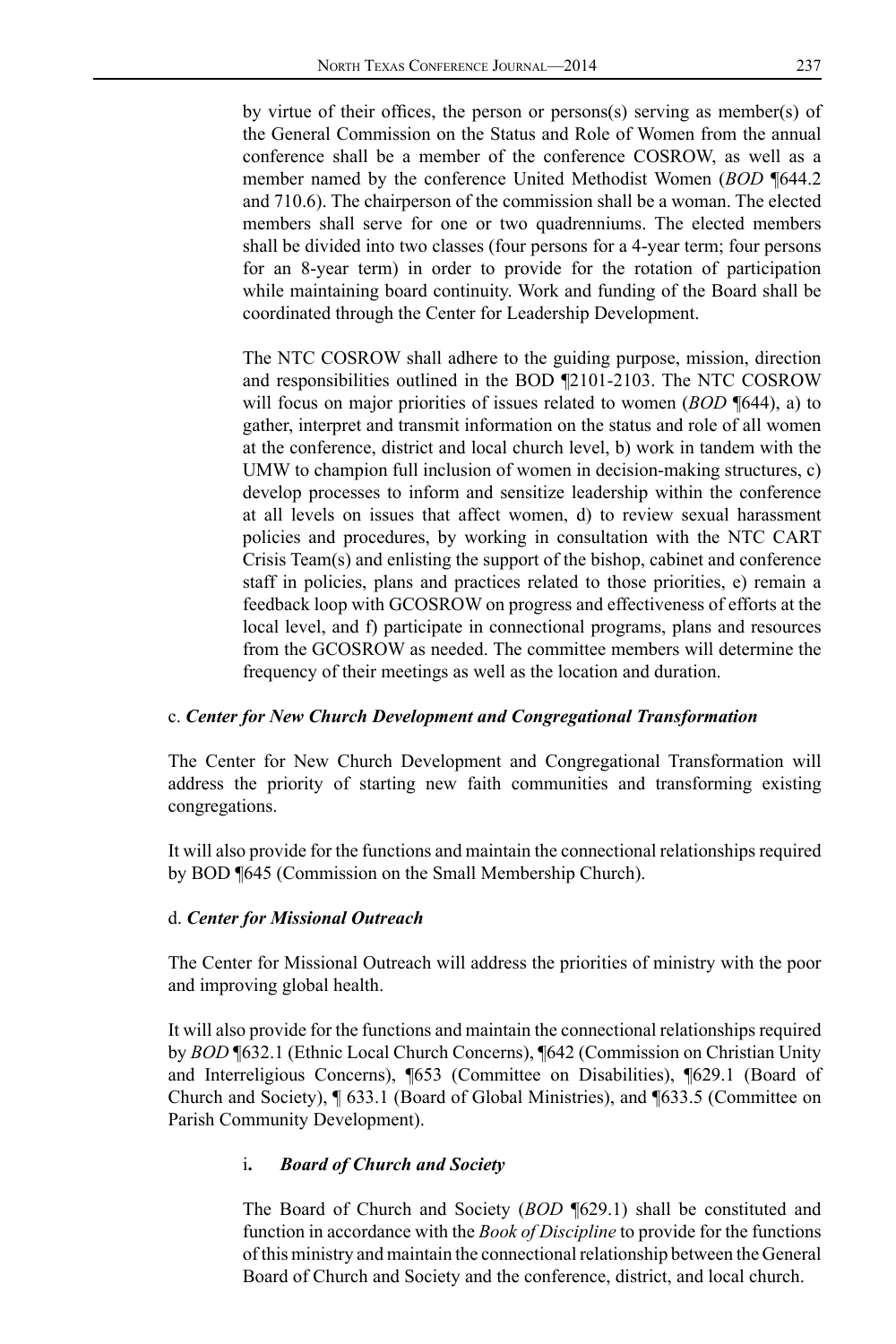The Board of Church and Society shall be composed of eight members elected by the annual conference (clergy, laywomen, and laymen, with intentional effort to include clergywomen, youth, young adults, older adults, persons from churches with small memberships, people with disabilities, and racial and ethnic persons [*BOD* ¶610.5]) and, by virtue of their offices, the mission coordinator for social action of the conference United Methodist Women and member(s) of the General Board of Church and Society from the annual conference (*BOD* ¶629.2). The elected members shall serve for a quadrennium. Initially, the elected members shall be divided into two classes (four persons for a 2-year term; four persons for a 4-year term) in order to provide for the rotation of participation while maintaining board continuity. Work and funding of the Board shall be coordinated through the Center for Missional Outreach.

The Board of Church and Society shall name a conference Peace with Justice Coordinator (*BOD* ¶629.2) and shall develop and promote programs on church and society within the bounds of the conference that include prison ministry and reform concerns. The Board may divide its membership into committees which shall cooperate with one another to advance the respective and mutual concerns of their respective areas in social education, service, witness, and action (*BOD* ¶629.3). Programs shall be developed that provide education and action on issues confronting the Church consistent with the Social Principles and the policies adopted by the General Conference. (¶629.4), with primary attention to empowering the local church and to implement the missional priorities and focus areas of the North Texas Conference.

#### ii**.** *Committee on Ethnic Local Church Concerns*

The Committee on Ethnic Local Church Concerns shall be constituted and function in accordance with the *Book of Discipline*.

The Committee on Ethnic Local Church Concerns shall be composed of eight members elected by the annual conference (clergy, laywomen, and laymen, with the majority of the membership being representative of racial and ethnic people, reflecting the racial and ethnic constituencies and local churches of the annual conference. Care shall be taken, where feasible, to ensure balance of membership with clergy and laity, men and women, youth and young adults (*BOD* ¶632.3). The members shall serve for a quadrennium. Initially, the elected members shall be divided into two classes (four persons for a 2-year term; four persons for a 4-year term) in order to provide for the rotation of participation while maintaining board continuity. Work and funding of the Committee shall be coordinated through the Center for Missional Outreach. Additionally, the Center for Leadership Development and the Center for New Church Development and Congregational Transformation are available to partner with the Committee in the development and implementation of the Committee's goals and priorities.

The Committee on Ethnic Local Church Concerns shall provide for (a) keeping the vision of the ethnic local church concerns before the annual conference; (b) providing guidance and resources to churches in the annual conference as they minister with and to ethnic constituencies; (c) coordinating annual conference strategies related to ethnic local church concerns, including general church emphases and initiatives; (d) providing a forum for dialogue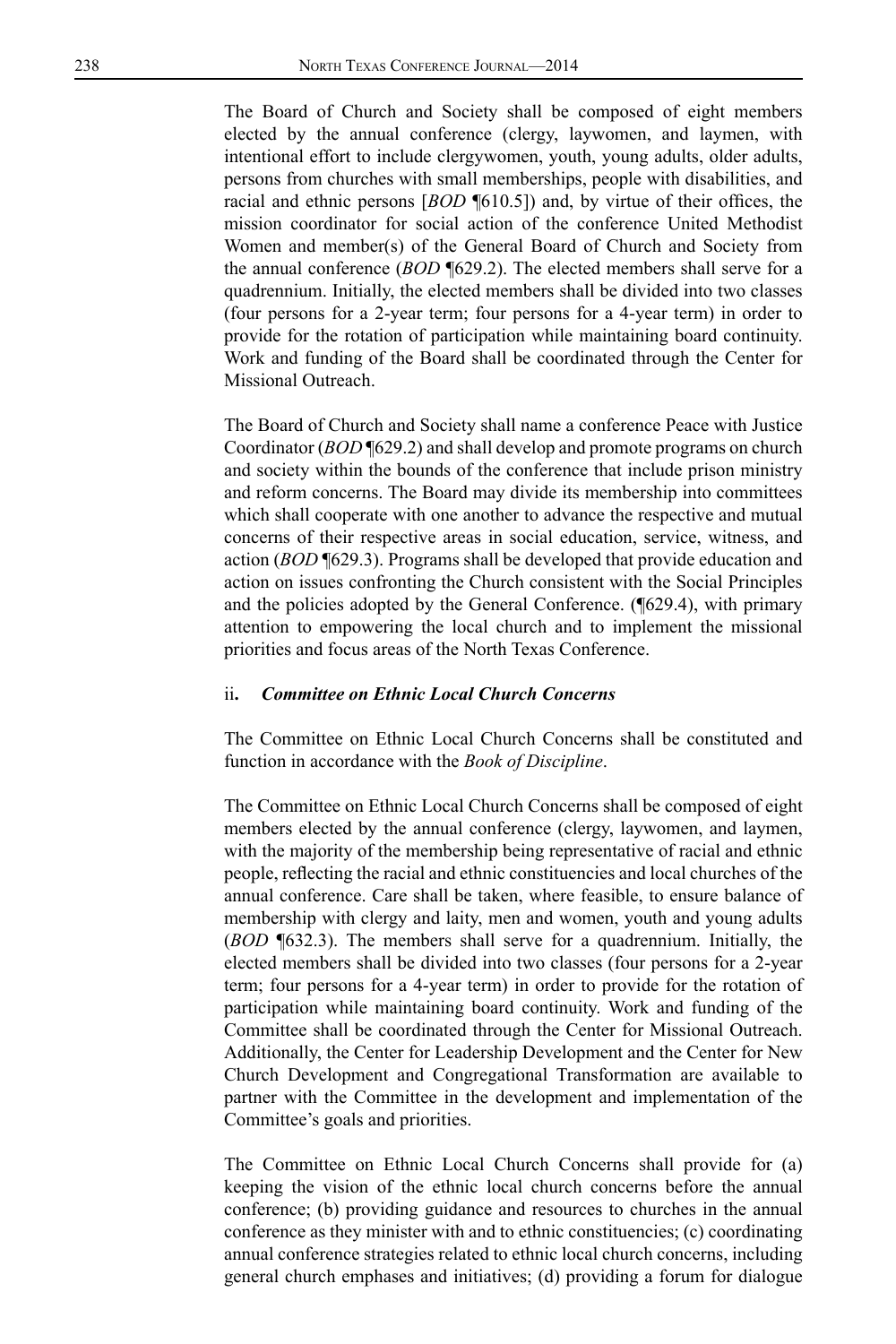among the ethnic constituencies, as well as with annual conference agencies; (e) providing training for annual conference and congregational leaders; (f) promoting and interpreting ethnic local church concerns to the annual conference; (g) working to identify and nurture leaders, lay and clergy, of ethnic communities (*BOD* ¶632.2); and (h) maintaining primary attention to empowering the local church to implement the missional priorities and focus areas of the North Texas Conference.

#### iii**.** *Board of Global Ministries*

The Board of Global Ministries shall maintain the connectional relationship and provide for global ministry responsibilities related to the objectives and scope of work of the General Board of Global Ministries (*BOD* ¶¶1302-1303) in accordance with the *Book of Discipline*.

The Board of Global Ministries shall be composed of twelve members elected by the annual conference (1/3 clergy, 1/3 laywomen, and 1/3 laymen, with intentional effort to include clergywomen, youth, young adults, older adults, persons from churches with small memberships, people with disabilities, and racial and ethnic persons [*BOD* ¶610.5]) and, by virtue of their offices, the Mission Coordinator of Education and Interpretation of the conference United Methodist Women and member(s) of the General Board of Global Ministries from the annual conference (*BOD* ¶633.2). The elected members shall serve for a quadrennium. Initially, the elected members shall be divided into two classes (six persons for a 2-year term; six persons for a 4-year term) in order to provide for the rotation of participation while maintaining board continuity. Work and funding of the Board shall be coordinated through the Center for Missional Outreach.

The Board of Global Ministries shall designate the necessary committees, individual secretaries, coordinators, and other leaders to carry out the policies and promote all phases of the work

#### iv**.** *Commission on Christian Unity and Interreligious Concerns*

The Commission on Christian Unity and Interreligious Concerns shall provide for the functions and maintain the connectional relationships with the General Commission on Christian Unity and Interreligious Concerns in accordance with the *Book of Discipline*.

The Commission on Christian Unity and Interreligious Concerns shall be composed of eight members elected by the annual conference [with the recommendation of two United Methodists from each district (also complying with *BOD*  $\P(610.5)$ , one of whom shall be the district coordinator for Christian unity and interreligious concerns]. Laypersons shall be professing members of The United Methodist Church. Membership shall also include any United Methodists residing within the conference bounds who are members of the following: the General Commission on Christian Unity and Interreligious Concerns, the governing board of the National Council of the Churches of Christ in the U.S.A., the World Methodist Council, the United Methodist delegation to the most recent World Council for Churches Assembly, and the United Methodist delegation to the most recent plenary meeting of the Churches Uniting in Christ (*BOD* ¶642.2). The elected members shall serve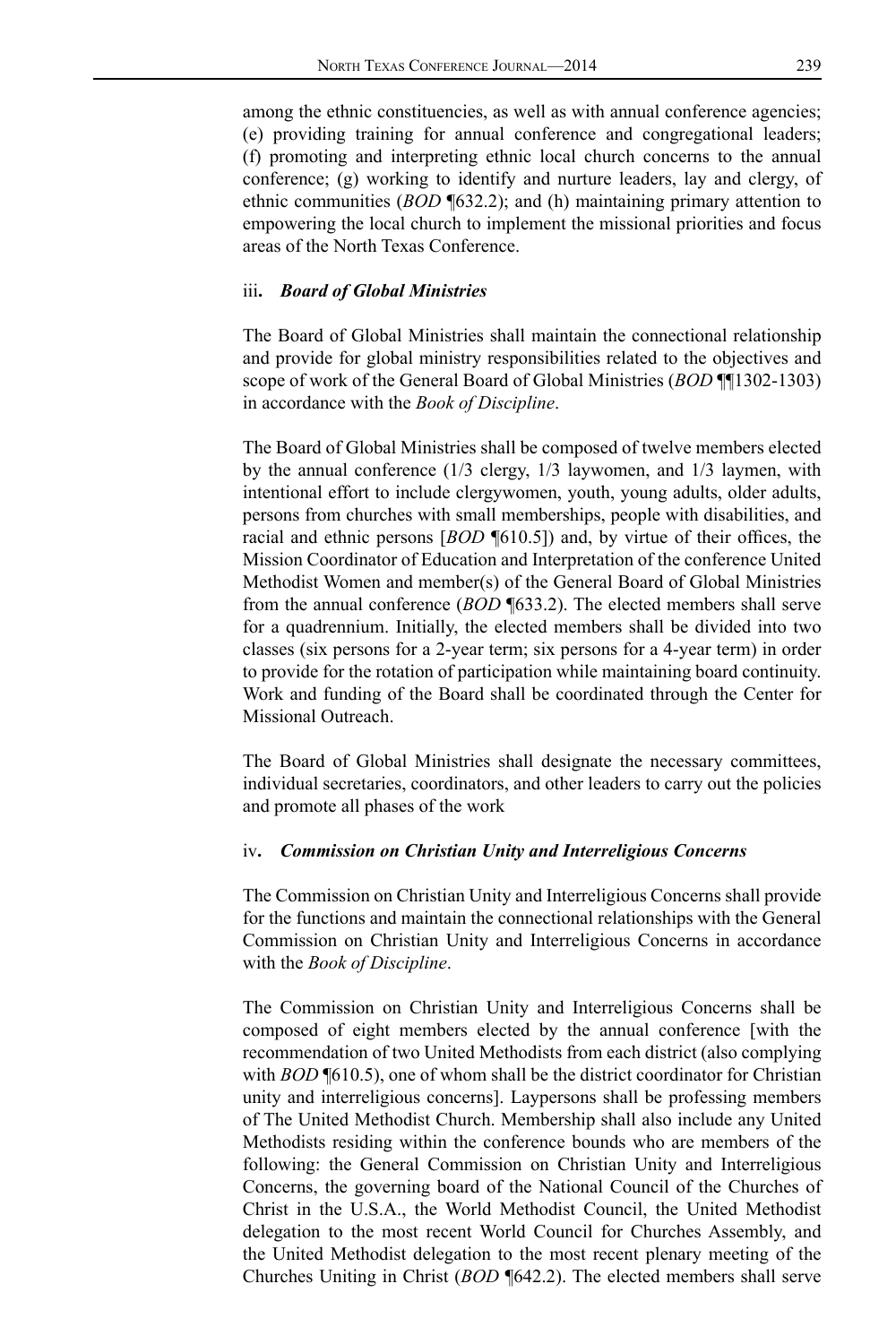for a quadrennium, initially, one person from each district for a 2-year term and one person from each district for a 4-year term in order to provide for the rotation of participation while maintaining board continuity. Work and funding of the Commission shall be coordinated through the Center for Missional Outreach.

### e. *Center for Connectional Resources*

The Center for Connectional Resources will provide the necessary services to leverage our resources and support our efforts to address the priorities of the Annual Conference.

It will include the Council on Finance and Administration (¶611), the Board of Trustees which is required by *BOD* **¶640**, the Board of Pension and Health Benefits which is required by *BOD* ¶639.1, and the Committee on Archives and History which is required by *BOD* ¶641.1.

### 2. Administrative Oversight Responsibility

#### a. C*ouncil on Finance & Administration*

The Council on Finance and Administration shall be constituted and shall function in accordance with the *Book of Discipline*. The Director of the Center for Connectional Resources shall be accountable to the Annual Conference through the Council on Finance and Administration and shall have responsibilities and rights accorded by the *Book of Discipline* to the Conference Treasurer. No member of the Council on Finance and Administration shall be a member of any other Agency, or a trustee or member of the board of directors of a conference institution that is supported either partially or totally by the Council on Finance and Administration.

#### b. *Board of Trustees*

The Board of Trustees shall function and be constituted in accordance with the *Book of Discipline*. The Board of Trustees will provide for the administrative oversight functions previously performed by the Property and Liability Insurance Committee, the Bridgeport Camp & Conference Center Board of Directors, and the Prothro Center at Lake Texoma Board of Directors.

#### 3. Special Concerns of the Laity

#### a. *Board of Laity*

The Board of Laity shall be constituted and function in accordance with the *Book of Discipline*.

The Board of Laity consists of a Chair plus eleven members. The Chair of the Board of Laity is the Conference Lay Leader. The members of the Board of Laity are: the District Lay Leaders; the President of United Methodist Women; the President of United Methodist Men; the President of the Council on Youth Ministries; the Chair of the Conference Lay Speakers Committee; and the Lay Leader Elect.

*Selection of Annual Conference Lay Leader*: The Board of Laity shall nominate a Lay Leader Elect who will serve as the Associate Lay Leader for a four year term. The Associate Lay Leader will help with the duties of the Lay Leader as set forth in the guidelines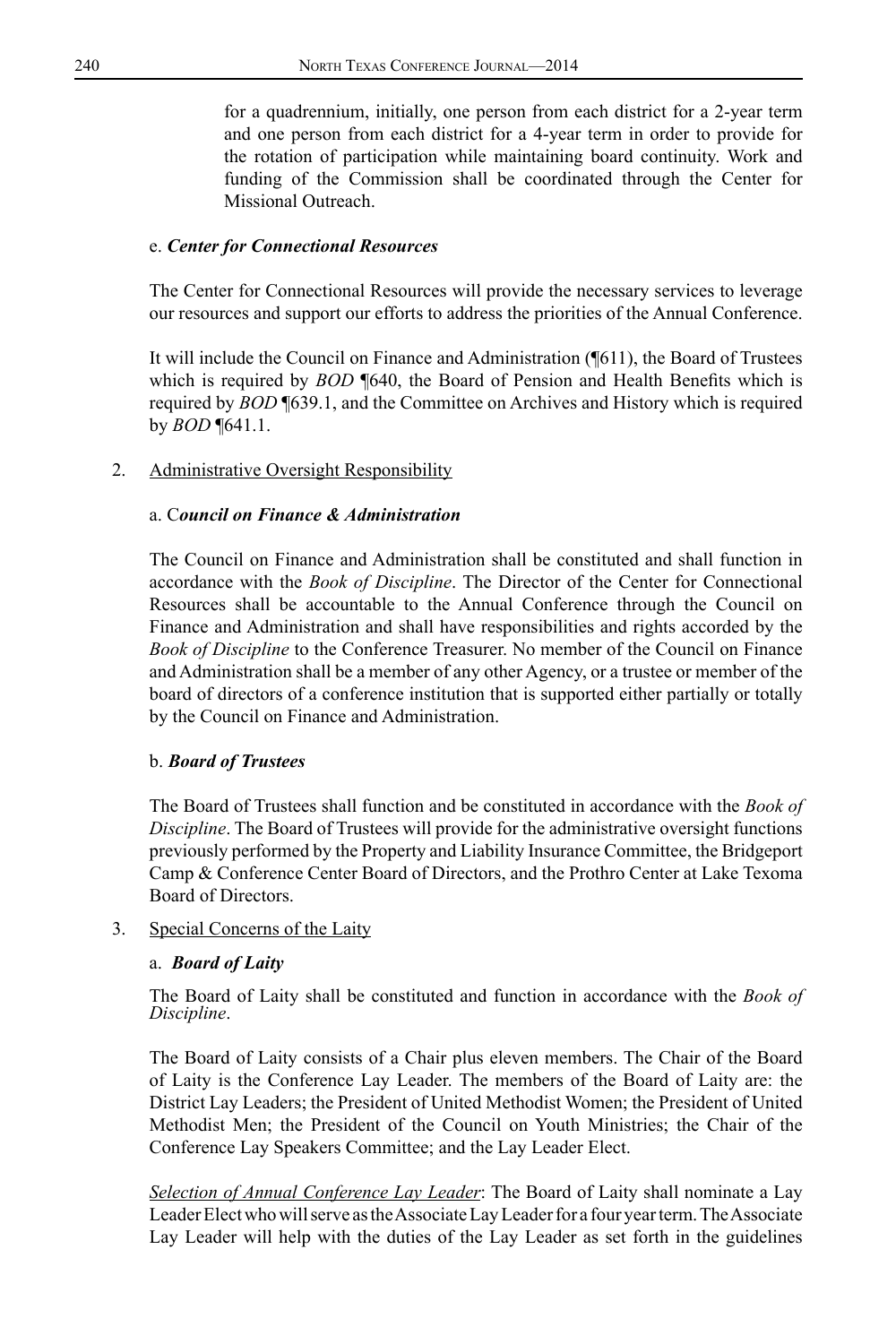established by the Board of Laity. On the expiration of the term of the incumbent Lay Leader, the Lay Leader Elect will become Lay Leader and will serve a four year term.

Duties: In addition to the duties and responsibilities as determined by the *Book of Discipline* and other sections of the Annual Conference Rules, the Conference Lay Leader shall be part of the non-appointed cabinet (or equivalent) and represent the Laity during the Ordination Service of the Annual Conference.

### b*. Conference Lay Servant Ministries Committee*

The Conference Lay Servant Ministries Committee will develop and administer the Certified Lay Servant Program, including recruiting, training, certifying, and recertifying lay speakers. The Conference Lay Servant Ministries Committee will also work to promote the use of lay speakers to fulfill the purposes and functions described in the *Book of Discipline*.

The Committee consists of a Chair plus twenty-one members. The Chair will be the Conference Director of Lay Servant Ministries. The members will be the Director of Lay Servant Ministries from each district, a clergy person from each District appointed by the respective District Superintendent, and three at large members from each district appointed by the respective District Director of Lay Servant Ministries. The Conference Director of Lay Servant Ministries, the District Directors of Lay Servant Ministries and the at large members must be current certified Lay Servants.

#### c. *United Methodist Women*

The Annual Conference United Methodist Women shall be constituted and function according to the *Book of Discipline*. Representatives from United Methodist Women shall also be designated to other Agencies of the Annual Conference as recommended by the *Book of Discipline* or as provided by these Standing Rules.

## d. *United Methodist Men*

The Annual Conference United Methodist Men shall be constituted and function according to the "Manual for Annual Conference and District Boards of Discipleship." Representatives from United Methodist Men shall also be designated to other Agencies of the Annual Conference when these Standing Rules so provide.

#### e. *Council on Youth Ministries*

The Council on Youth Ministries shall be constituted and function according to the *Book of Discipline*. Representatives from the Council on Youth Ministries shall also be designated to other Agencies of the Annual Conference when these Standing Rules so provide.

Connect to the Kingdom (C2K) shall be a self-sustaining ministry of the North Texas Conference related to the Conference Council on Youth Ministries. A board of directors shall be composed of youth members of the CCYM, adults in ministry with youth, pastors and other persons whose knowledge and expertise inform the ministry and leadership of Connect to the Kingdom (C2K). There shall be an ex-officio board member (a pastor or professional staff member) from each United Methodist church where Connect to the Kingdom (C2K) programs reside. The board of directors shall be nominated and elected by the Conference Council on Youth Ministries.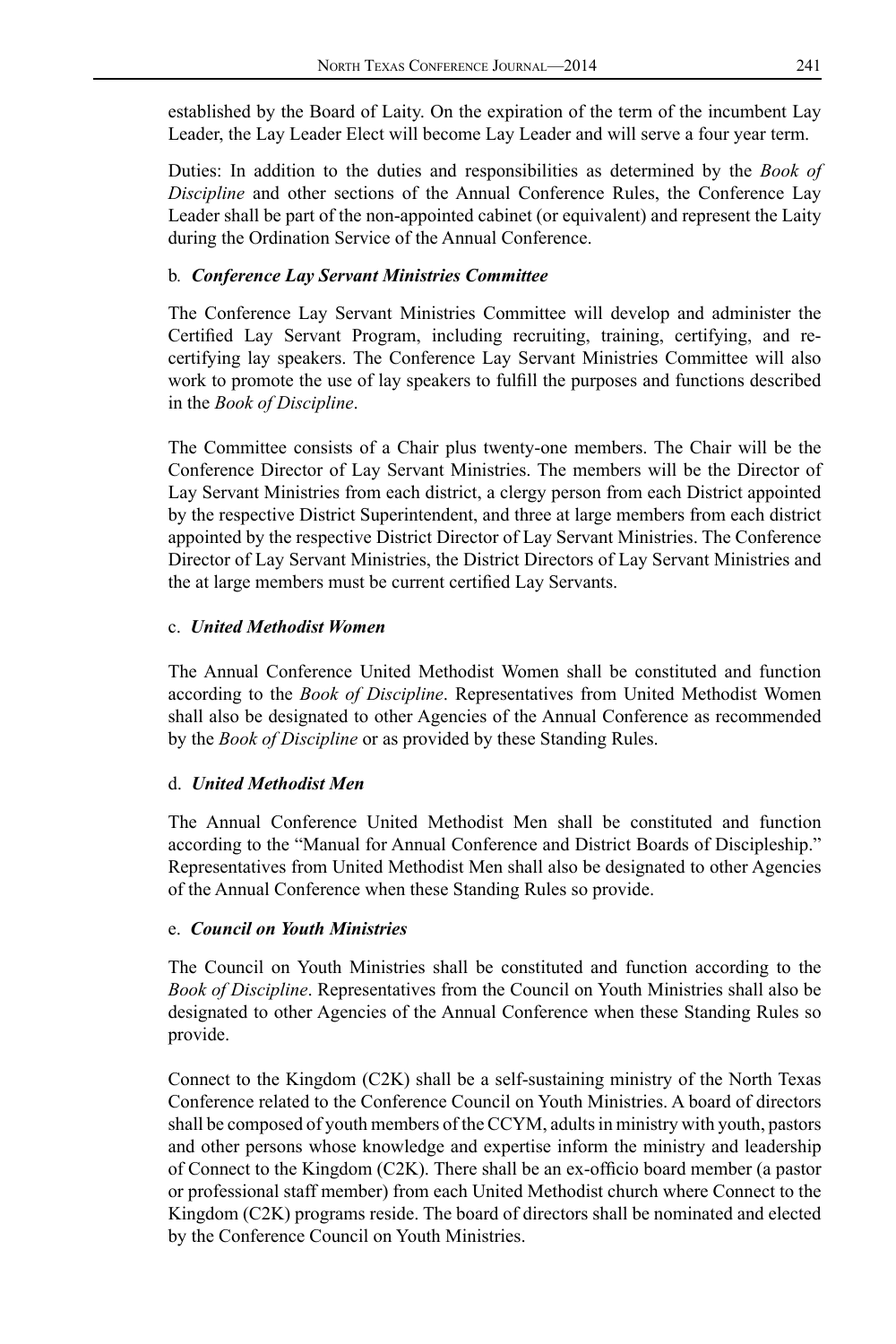### 4. Ministerial Training, Certification, and Discipline

### a. *Board of Ordained Ministry*

The Board of Ordained Ministry shall fulfill the functions described in the *Book of Discipline*. It shall study and interpret the ministerial resources and needs of the Annual Conference with due regard to the church as a united, multi-cultural, and anti-racist institution in consultation with the Bishop and the Cabinet. Duties shall be those assigned to it in the *Book of Discipline*. The Board of Ordained Ministry will discuss and take action as it deems appropriate regarding proposals from its divisions and committees. The Board of Ordained Ministry shall inquire of each District Superintendent about the life and official administration of each member of the Annual Conference in his or her District and report to the Annual Conference as to whether all clergy members are blameless in their life and official administration.

The Board of Ordained Ministry consists of a Chair and up to sixty-three members. They shall be nominated and elected according to the *Book of Discipline*. At the beginning of each quadrennium there shall be at least one member from each district on the Board of Ordained Ministry. Persons shall not be added to the Board of Ordained Ministry or its divisions during the quadrennium except to fill vacancies or new divisions. However, when for any reason a district no longer has a representative on the Board of Ordained Ministry, the Board of Ordained Ministry shall designate one of its members to be a liaison with that district, pending the appointment of a new district representative in accordance with ¶635(1)(a) of the 2012 *Book of Discipline*. The Board of Ordained Ministry may assign additional duties to each division.

The Board of Ordained Ministry shall organize itself into divisions and committees so as to carry out its responsibilities effectively and to fulfill the requirements of the *Book of Discipline*.

#### b. *Committee on Administrative Review*

The Committee on Administrative Review shall be constituted and function in accordance with the *Book of Discipline*.

#### c. *Committee on Joint Review*

The Committee on Joint Review shall be constituted and function in accordance with the *Book of Discipline*.

#### 5. Episcopal Support

#### a. *Committee on Episcopacy*

The Committee on Episcopacy will function as provided in the *Book of Discipline*. It will meet at least annually. The Committee on Episcopacy shall be convened by the Bishop and shall elect a chair, a vice-chair, and a secretary. The Bishop and the Chair are authorized to call additional meetings when desired.

The Committee on Episcopacy shall be elected at the Annual Conference session following the General Conference. The Committee on Episcopacy consists of three lay women, three laymen, three clergy members, and three at-large members nominated by the Committee on Nominations and elected by the Annual Conference. One of the lay members must be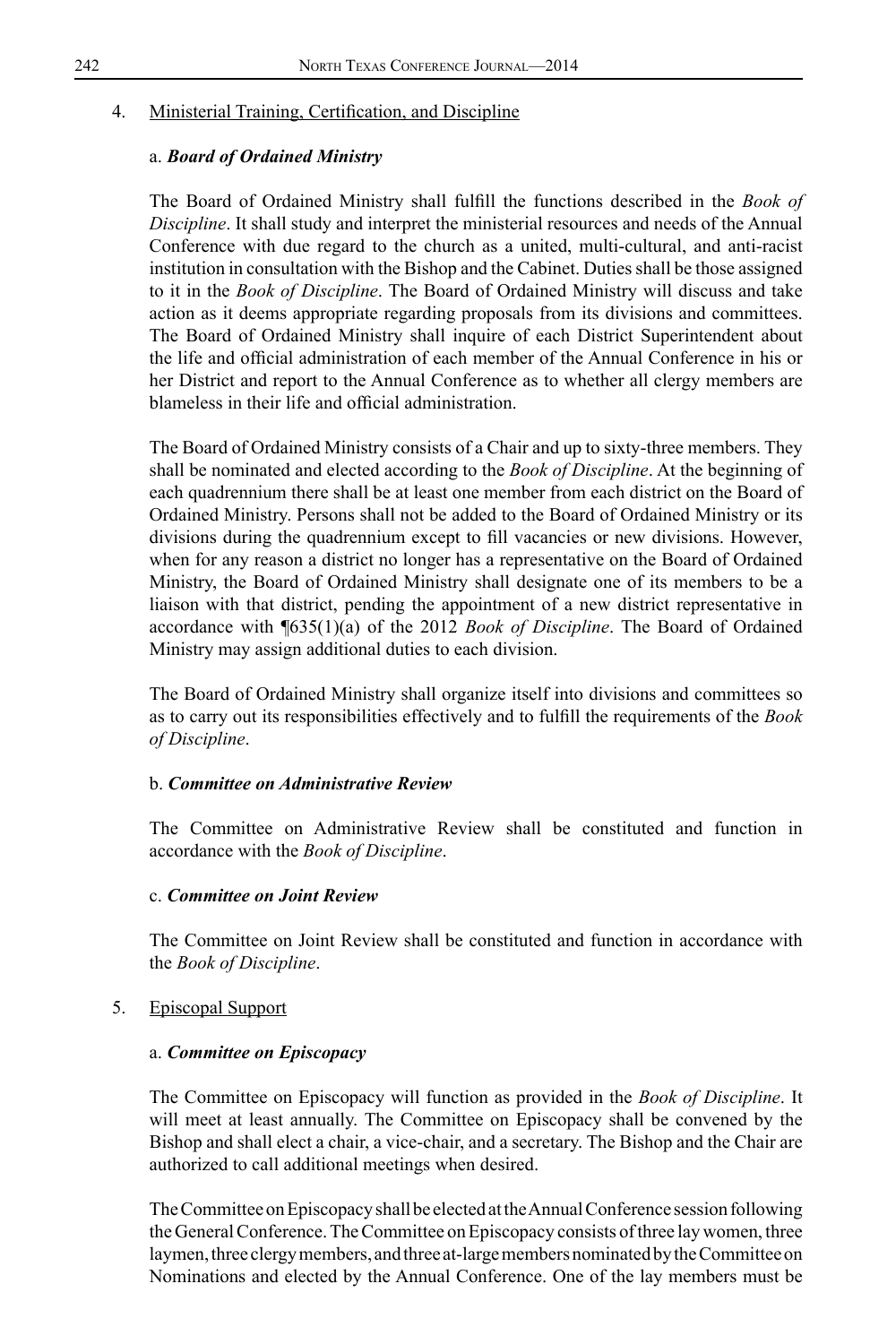the Conference Lay Leader. The Bishop will appoint three additional members of the Committee on Episcopacy. The lay and clergy members of the Jurisdictional Committee on Episcopacy serve as *ex officio* members with vote.

#### b. *Episcopal Residence Committee*

The Episcopal Residence Committee will function as provided in the *Book of Discipline*. It will consist of the Chair of the Committee on Episcopacy, the Chair of the Board of Trustees, and the Chair of the Council on Finance and Administration.

### 6. Personnel Matters

### a. *Board of Pension and Health Benefits*

The Board of Pension and Health Benefits shall be constituted and function in accordance with the *Book of Discipline*. It will provide for and contribute to the support, relief, assistance and pensioning of clergy and their families, other church workers and lay employees, except as otherwise provided by the General Board of Pension and Health Benefits. It will also provide to all clergy who qualify and other persons who qualify access to the best life, hospital, accident, and disability insurance coverage possible with the funds available for that purpose. The Board of Pension and Health Benefits shall discuss and take action as it deems appropriate regarding proposals under its jurisdiction.

The Board of Pension and Health Benefits should consist of twenty-one members: onethird laywomen, one-third laymen, and one-third clergy. They will be elected for terms of eight years and arranged in classes. A vacancy in the membership of the board may be filled by the board for the remainder of the conference year in which the vacancy occurs. At its next session, the Annual conference shall fill the vacancy for the remainder of the unexpired term. The Director of Connectional Resources/Treasurer/Benefits Officer, a representative of the cabinet, and a representative of the Council on Finance and Administration also serve as ex-officio members.

#### 7. Conference Structure and the Annual Conference Session

#### a. *Conference Nominating Committee*

The Conference Nominating Committee is responsible for developing and implementing a plan to identify persons who are willing, qualified, and able to serve as members of the Agencies of the Annual Conference, with attention given to representing the cultural and ethnic diversity of conference membership, in order to have available the knowledge of all cultures within the conference. The Conference Nominating Committee nominates members and Chairs of Agencies for election by the Annual Conference except where otherwise provided in the *Book of Discipline* or these Standing Rules. The Conference Nominating Committee will also maintain a list of persons willing to serve on Agencies, thus acting as a resource for the Core Leadership Team and the Bishop.

The Conference Lay Leader will chair the Conference Nominating Committee, which will also include the four District Superintendents and four at-large lay members nominated by the districts and elected by the Annual Conference.

Prior to the nomination of the at-large lay members by the districts, the District Superintendent will remind the district meeting of the need for inclusiveness in the election of the members of the Conference Nominating Committee. The District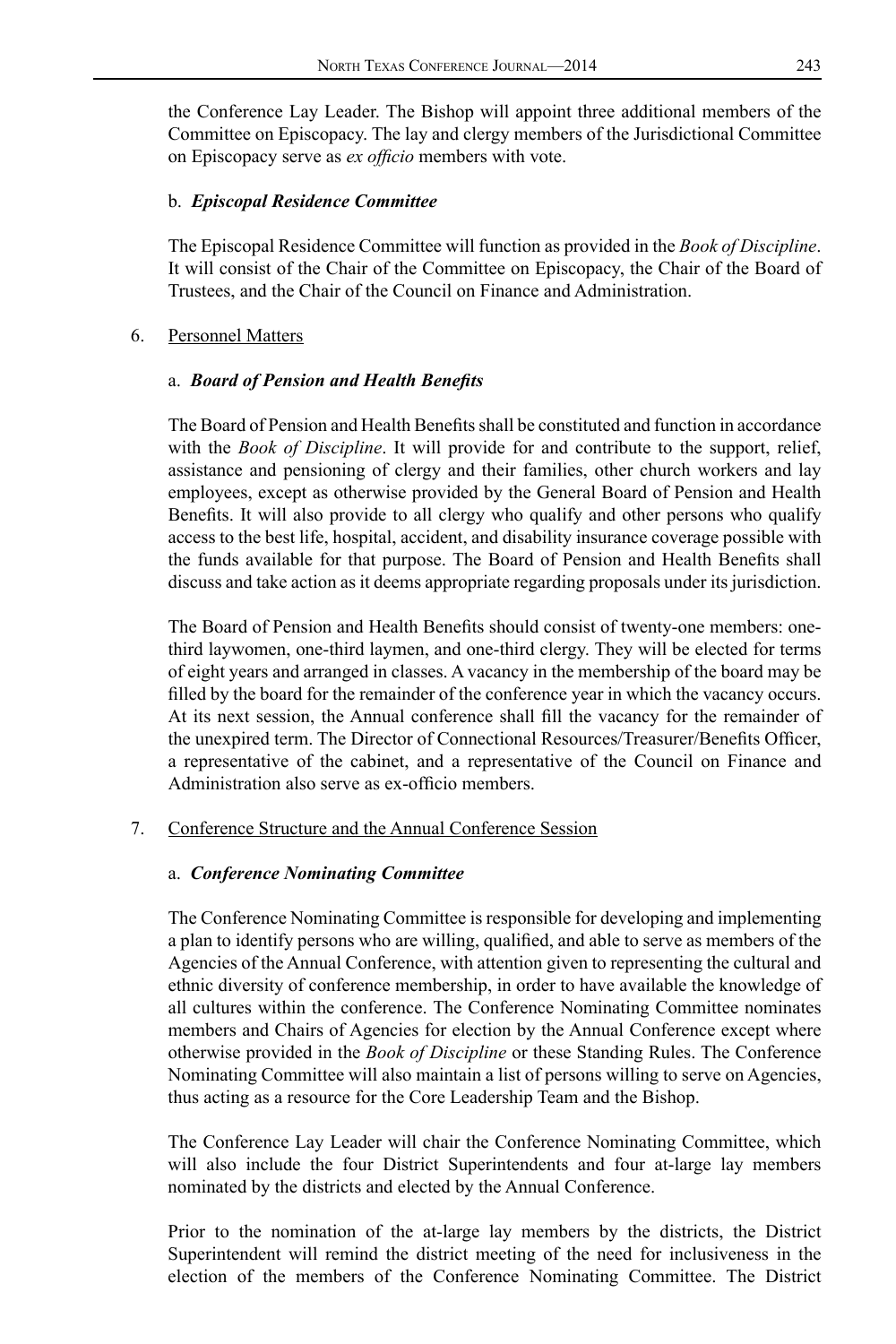Superintendent will also remind the district meeting of the limits on multiple agency membership contained in these Standing Rules. At-large lay members of the Conference Nominating Committee will be elected for a four-year term. A person so elected may serve only one four-year term, and will be eligible to be elected again only after being off the Conference Nominating Committee for at least two years.

For the conference year 2010–11, the Conference Nominating Committee will be empowered to "populate" any additional work groups requested by the Core Leadership Team. Thereafter, in 2011–12 and following, the Conference Nominating Committee will make nominations to the Annual Conference, which will elect members of the work groups.

### b. *Memoirs Committee*

The Memoirs Committee shall ensure the publication in the Conference *Journal* of suitable memorials for deceased professional members of the Annual Conference and their spouses.

The Memoirs Committee consists of a Chair, a retired member of the Annual Conference, and the Conference Secretary.

## c. *Courtesy and Resolutions Committee*

The Courtesy and Resolutions Committee is responsible for the amenities of the Annual Conference, including presenting the Bishop's spouse to the Annual Conference, introducing special guests, and writing formal statements of gratitude for services rendered to the Conference.

The Courtesy and Resolutions Committee consists of a Chair plus four members.

## d*. Commission on Archives and History*

The Commission on Archives and History shall be organized and function in accordance with the *Book of Discipline* and shall relate to the General Commission on Archives and History. It consists of a Chair plus ten members. The Commission on Archives and History may, if necessary, select up to three additional members.

#### e*. Standing Rules Committee*

The Standing Rules Committee oversees and recommends structural changes in the standing rules of the Annual Conference. The Standing Rules Committee consists of a Chair and seven members.

## **II. POLICIES OF THE ANNUAL CONFERENCE**

## **A. FINANCIAL PRACTICES**

1. *Conference Fiscal Year*. The fiscal year of the Annual Conference is January 1 through December 31.

2. *Apportionments to be made based on Conference Fiscal Year*. The apportionments to the local churches shall be made on the basis of the Conference Fiscal Year.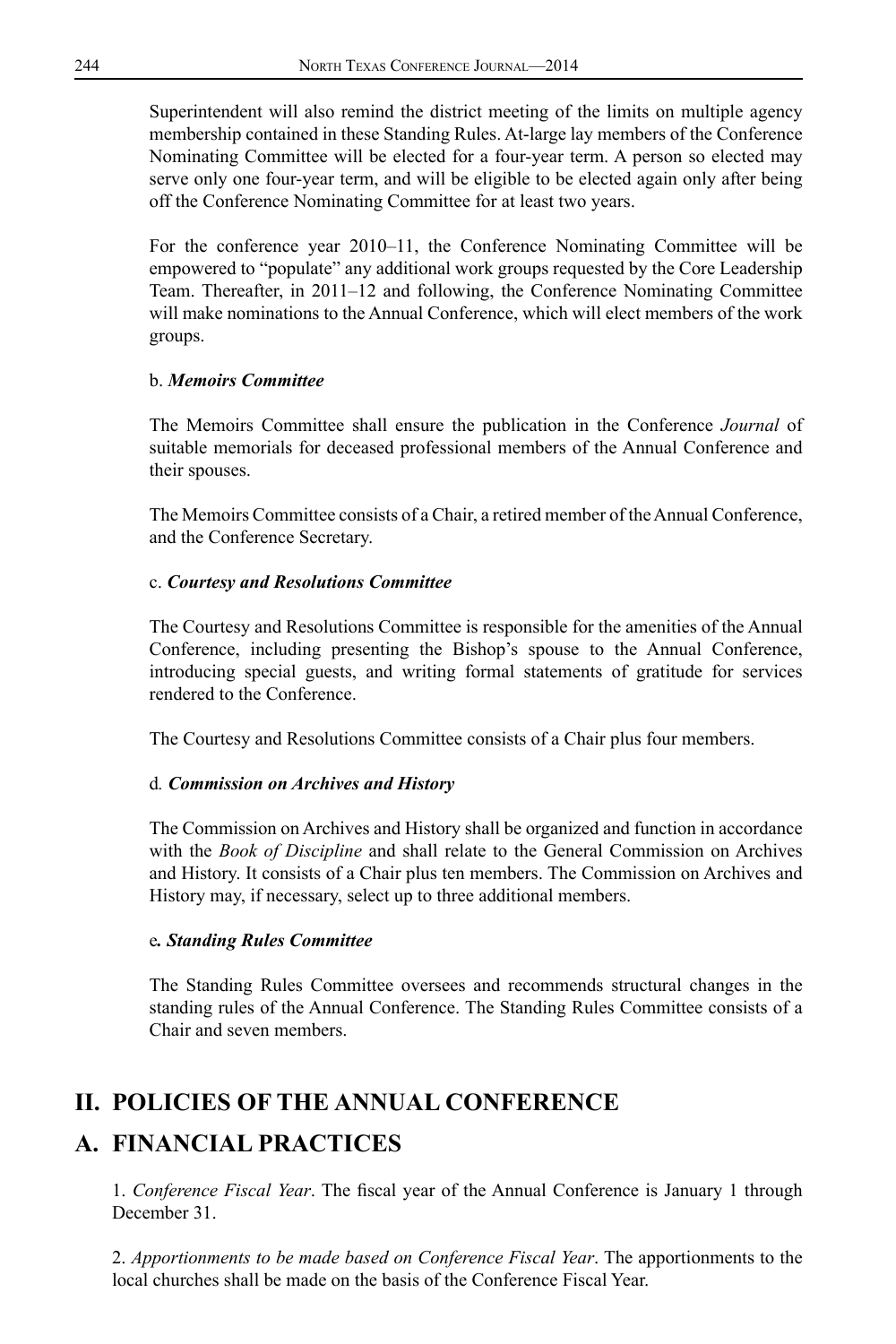3. *Conference Books*. The Conference Treasurer's books shall be closed annually at 12:00 noon on January 11 (or the next working day, if January 11 falls on a weekend or holiday), and no funds received by the Conference Treasurer after that time shall apply toward Conference Apportionments of the year just completed.

4. *Disposition of Interest*. Interest earned on any funds (excluding designated trusts) managed by the Conference Treasurer shall be declared general funds of the North Texas Annual Conference and administered by the Conference Council on Finance and Administration.

5. *Agency Spending*. No Agency shall incur financial obligations that exceed current appropriations, and beginning balances where applicable, for any reason except by specific approval of the Core Leadership Team and the Council on Finance and Administration. New items must be submitted first to the Core Leadership Team and, if approved, must also be submitted to the Council on Finance and Administration for appraisal and consideration for the current year. No Agency shall include requests for funds other than those required for its own operation or program, except that Teams and Groups may request funds for the benefit of their own Task Forces. Requests for funds for the same cause or concern shall be granted to only one Agency.

6. *Conference-Wide Appeals*. When application is made to the Annual Conference for the privilege of special conference-wide financial appeal, whether by special collection, campaigns, or otherwise, the application shall be referred to the Council on Finance and Administration before final action is taken thereon. The Council on Finance and Administration shall investigate the application and its possible relation to other obligations of the conference, and in light of the facts make recommendations to the Annual Conference.

7. *Auditing*. The Council on Finance and Administration shall nominate to the Annual Conference an auditing firm which shall audit the Conference Treasurer's books annually. All institutions receiving financial support from the Annual Conference, either by direct apportionment or by special offerings, shall, if requested, submit an annual auditor's report acceptable to the Council on Finance and Administration reflecting the receipt and disbursement of the financial support received from the Annual Conference. Such reports shall be provided to the Council on Finance and Administration by October 1 of each year for the previous fiscal year.

8. *Apportionments*. The Conference Treasurer, with the assistance of the District Superintendents, shall annually compute the apportionment decimal for each church. By September 1, the Conference Treasurer shall provide the amounts for each church's apportionments for the following year.

9. *Ethical Fiscal Principles*. The following ethical principles apply to the appropriation and disbursement of funds by the Annual Conference:

a. Funds contributed for a designated purpose should be used strictly for the purpose designated, and administered efficiently, without waste or duplication, in order to obtain maximum effect from the use of available funds.

b. Net proceeds from the sale of Annual Conference property are capital funds and should be appropriated to the use which the property was intended to serve. If this is not feasible, priority should be given to the most similar purpose for which the funds can be used effectively or to capital improvements within reasonable geographical proximity; but district lines should not be controlling and the entire community or metropolitan area should be considered. Likewise, funds received by way of indemnity for loss or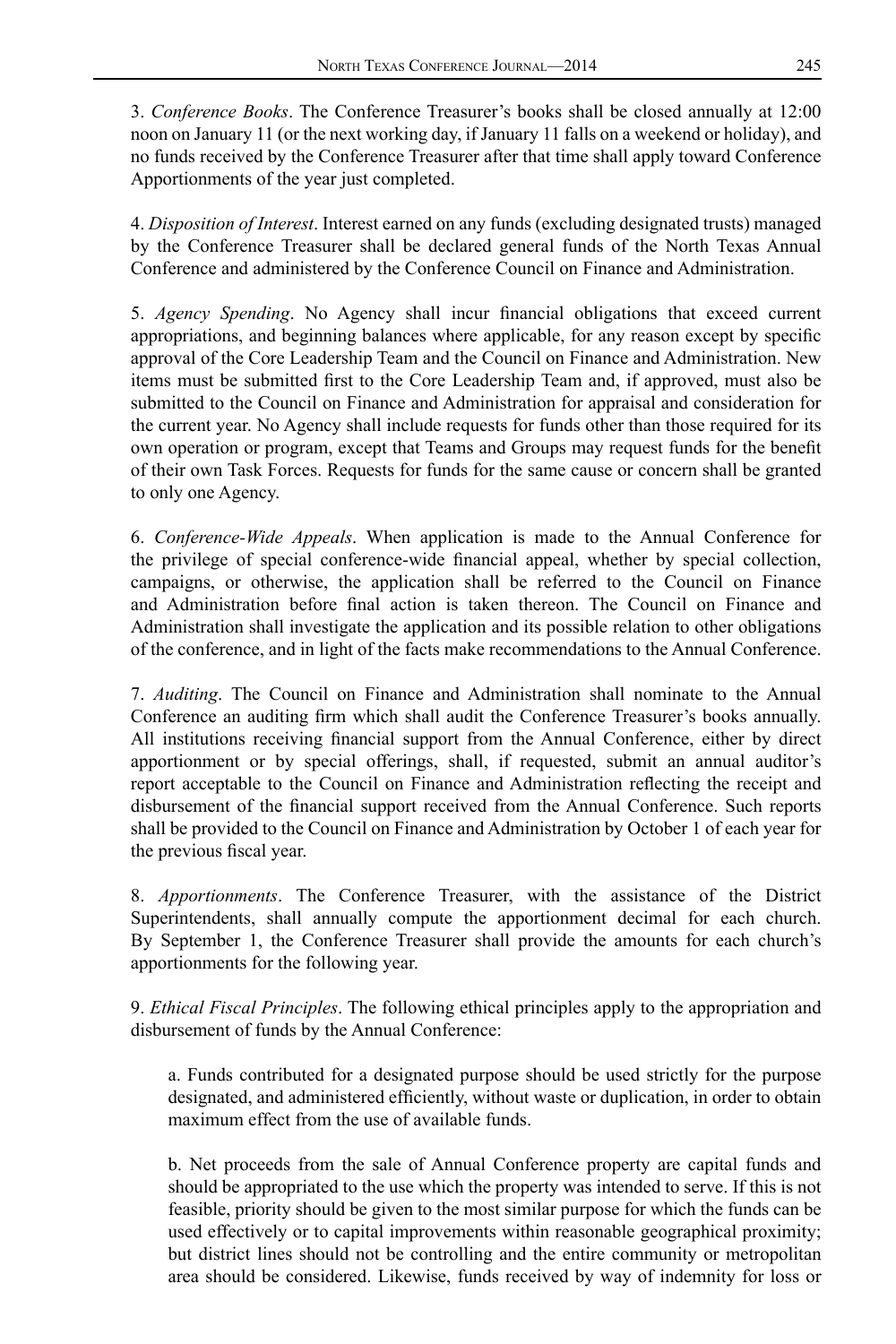destruction of any capital assets of the Annual Conference should be treated as capital assets and should be used for similar purposes if restoration of the property is feasible.

10. The salary of a district superintendent shall be adjusted annually by the average percentage change in the base compensation of all full-time pastors appointed to serve local churches or appointments for which the conference is responsible as calculated by the conference treasurer. This adjustment shall begin in 2008, using the 2007 base compensation level as the initial base. In addition, the compensation level is to be evaluated by the Council on Finance and Administration every five years in relationship to North Texas Conference pastoral salaries and other annual conferences.

11. The effective date for Annual Conference moves and clergy retirements is July 1. Thus when a pastoral change comes at Annual Conference, the salary of the previous appointment shall be paid through June 30, and the salary in the new appointment shall begin July 1. The official moving day for Annual Conference moves is the Thursday after the last Sunday in June. The first Sunday at the new appointment for Annual Conference moves is the first Sunday in July.

## **B. REPORTING REQUIREMENTS**

1. *Death Records*. The minister who is in charge of the funeral services of any clergy member of the Annual Conference, or the spouse, widow, or widower of a clergy member of the Annual Conference, will supply the Conference Secretary with a memoir containing the date of birth, date of death, date of final rites, and place of burial of the deceased. To the extent possible, the minister will also supply a recent photograph of the deceased and date of entrance into the Annual Conference. For clergy members who transferred into the Annual Conference, the minister will, if possible, inform the Conference Secretary the deceased's date of transfer into the Annual Conference, the conference from which transferred, and appointments in other conferences. If the minister in charge of the funeral cannot supply this information, the Conference Secretary will use his or her best efforts to supply the missing information. All of this information should be sent to the Conference Secretary immediately following the funeral.

2. *Biographical Information*. Each member of the clergy and each diaconal minister shall file with the Conference Secretary a historical sketch of his or her life on a form to be furnished by the Conference Secretary. This document will become that person's record.

3. *Legal Descriptions of Conference Property*. Each District Superintendent shall furnish to the Secretary of the Board of Trustees a legal description of each piece of property in his or her District on or before December 1 of each year. The District Superintendents shall also provide a statement as to where the deeds evidencing ownership of these properties are kept. The information provided annually shall be accurate as of December 1.

4. *Statistics*. Each District Superintendent shall furnish the required district statistics to the Conference Statistician. In order to facilitate these reports, the following procedures will be followed:

a. Each church and pastor shall submit the Annual Conference report for auditing on the Check-Out Day specified by the Cabinet. Check-Out Day is the date when local churches turn in statistical information for the preceding year on forms provided by the Conference Statistician. The Annual Conference report shall be submitted to the District Statistician (see below).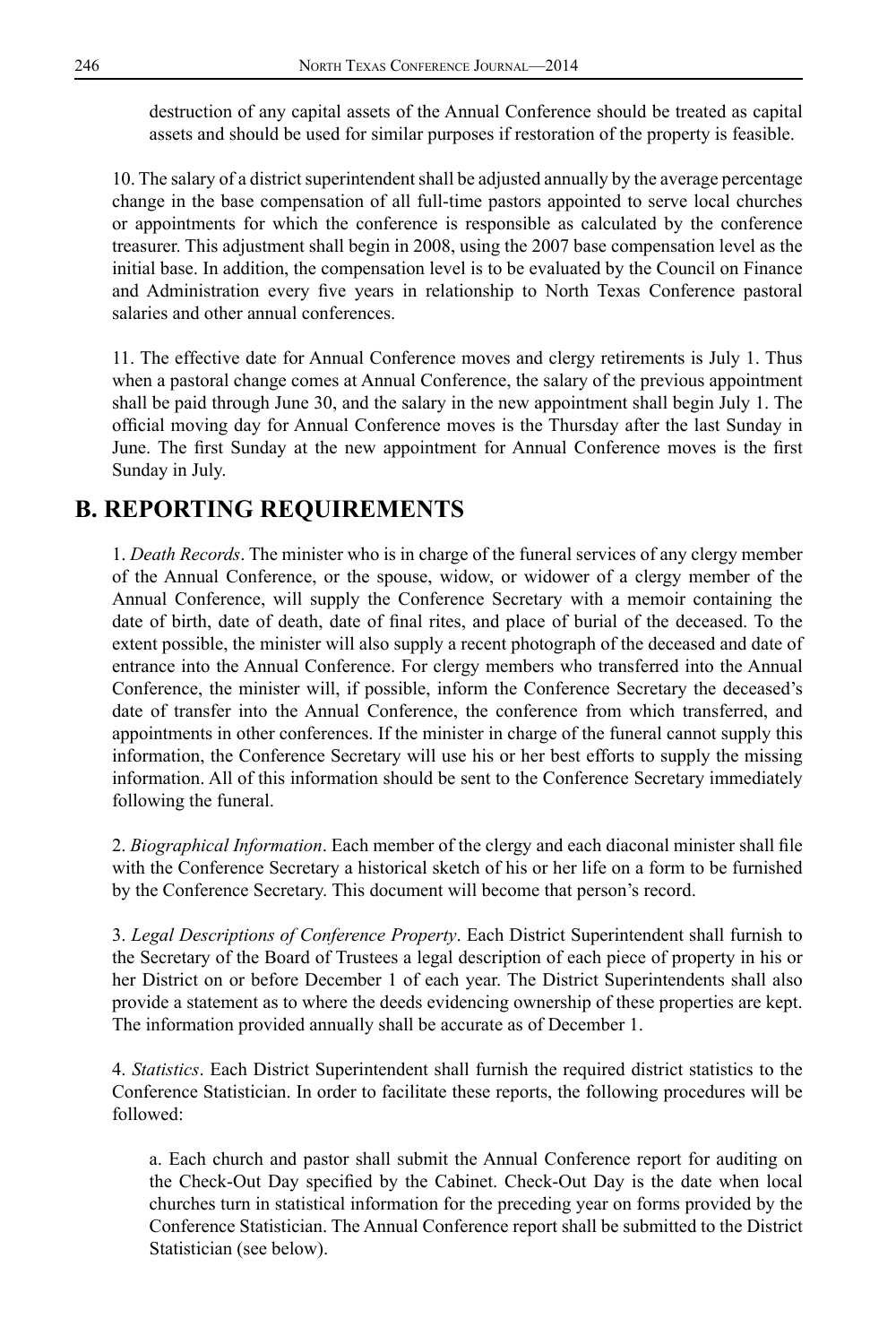b. Each District Superintendent shall appoint a District Statistician. The District Statistician shall check each Annual Conference report for accuracy, consistency, and completeness. The District Statistician then forwards the Annual Conference reports to the District Secretary, who in turn forwards them to the Conference Statistician.

c. Each pastor in charge shall also report to his or her District Superintendent on Check-Out Day any money borrowed necessary to pay current church obligations for the Conference Fiscal Year, or any delinquent church bills which have not been paid by the close of the Conference Fiscal Year.

## **C. VACATION STANDARDS**

The following are minimum vacation standards for clergy and diaconal ministers of the North Texas Annual Conference.

1. Method of Calculation

The vacation is calculated according to the number of years of service, using the following formula:

1–4 years of service—two weeks (two Sundays) 5–9 years of service—three weeks (three Sundays) 10+ years of service—four weeks (four Sundays)

2. Further Guidelines

In applying the standards:

a. "Years of service" shall be determined by years served as a full-time United Methodist commissioned minister, provisional member, diaconal minister, local pastor, associate member, deacon in full connection, or elder in full connection. In computing a person's "years of service," time spent in all categories shall be cumulated and all shall count toward the person's total "years of service."

b. The length of vacation is set by the Annual Conference, but the most suitable time for both the employing entity and the clergy or diaconal ministers and their families must be determined by consultation between the clergy or diaconal minister and the employing entity.

## **D. CLERGY DIVORCE**

"Where marriage partners, even after thoughtful consideration and counsel, are estranged beyond reconciliation, we recognize divorce as regrettable, but recognize the right of divorced persons to remarry. We express our deep concern for the care and nurture of the children of divorced and/ or remarried persons. We encourage that either or both of the divorced parents be considered for custody of minor children of the marriage. We encourage an active, accepting, and enabling commitment of the church and our society to minister to the members of divorced families," (The *Book of Discipline of the United Methodist Church*, 1984)

The *Discipline* rightly makes no distinction between divorce occurring among the laity or clergy.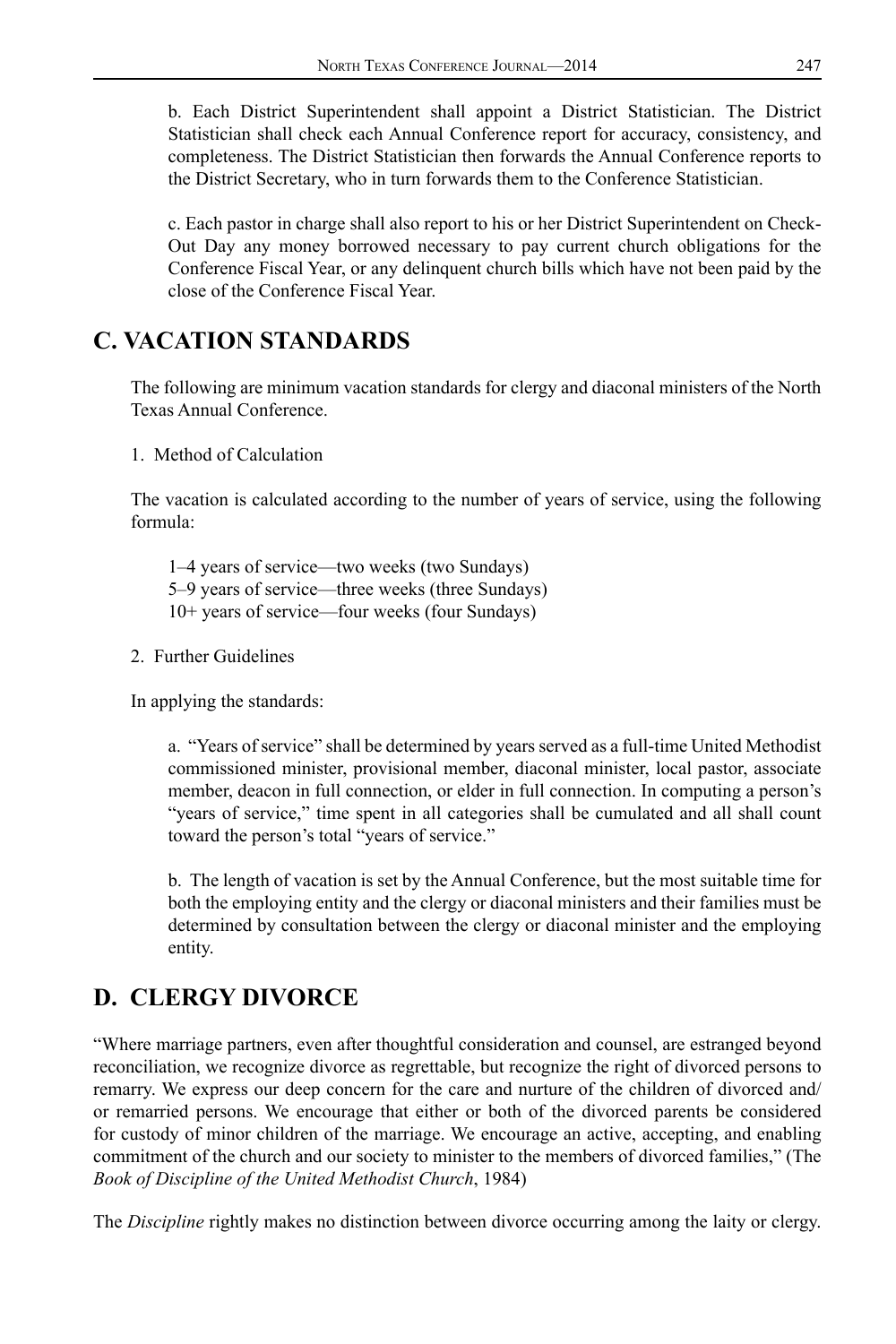We recognize the possibility of congregations being nurturing communities, and, thus for Christian love to grow in the midst of the painful circumstances surrounding a clergy or layperson's divorce.

The North Texas Conference also can be a caring and nurturing community for the clergy at divorce. The conference recognizes its responsibility to respond to divorcing clergy in as pastoral a manner as possible. To this end, the North Texas Conference of the United Methodist Church suggests the following for our clergy as well as their spouses in the event of divorce.

1. The clergy member will have taken every action possible toward reconciliation within the marriage. This shall include extensive counseling with a reputable marriage counselor, preferably with both partners to the marriage participating but, where impossible, with at least the clergy member's participation.

2. In consultation with the District Superintendent, the divorcing clergy and/or spouse may request a meeting of the following persons:

- a. The Chairperson of the Division of Conference Relations, presider.
- b. The District Superintendent of the clergy member's district.
- c. The district member of the Division of Conference Relations.
- d. Two peers chosen by the clergy member involved.

3. This meeting will:

- a. Pastorally respond to the divorce
- b. Offer help/guidance, if requested, to:
	- 1) The clergy member
	- 2) The divorcing spouse
	- 3) The clergy member's peers, and/or
	- 4) The respective Pastor-Parish Committee

c. Refer divorcing persons to special seminars and workshops on divorce which are available periodically in the community.

## **E. CLERGY HOUSING**

1. In the event of the death of a member of the clergy occupying a parsonage, the surviving spouse and family shall be granted the privilege of using the parsonage for a period of time not to exceed sixty (60) days.

2. Housing Standards for Elders in Full Connection.

In this section on Housing Standards for Elders in Full Connection, including Housing Allowances and Parsonage standards, the word "clergy" means "elders in full connection." The standards on Housing Allowances and parsonages apply to those churches that have elders in full connection and that are not receiving an equitable salary support.

The size and make-up of clergy families, and the size, location, and type of housing provided for clergy families by local churches is a major factor in the well-being of clergy families. As such, it has an impact on the effectiveness of clergy.

Although it is clear that no one single provision for housing will completely satisfy all the needs of every clergy family and every local church, the goal is to best satisfy the needs of all.

## **Housing Allowances**

While parsonages have been the traditional means of providing housing for clergy families, there are those local church settings and situations where a housing allowance can be an effective and efficient means of providing housing for clergy families.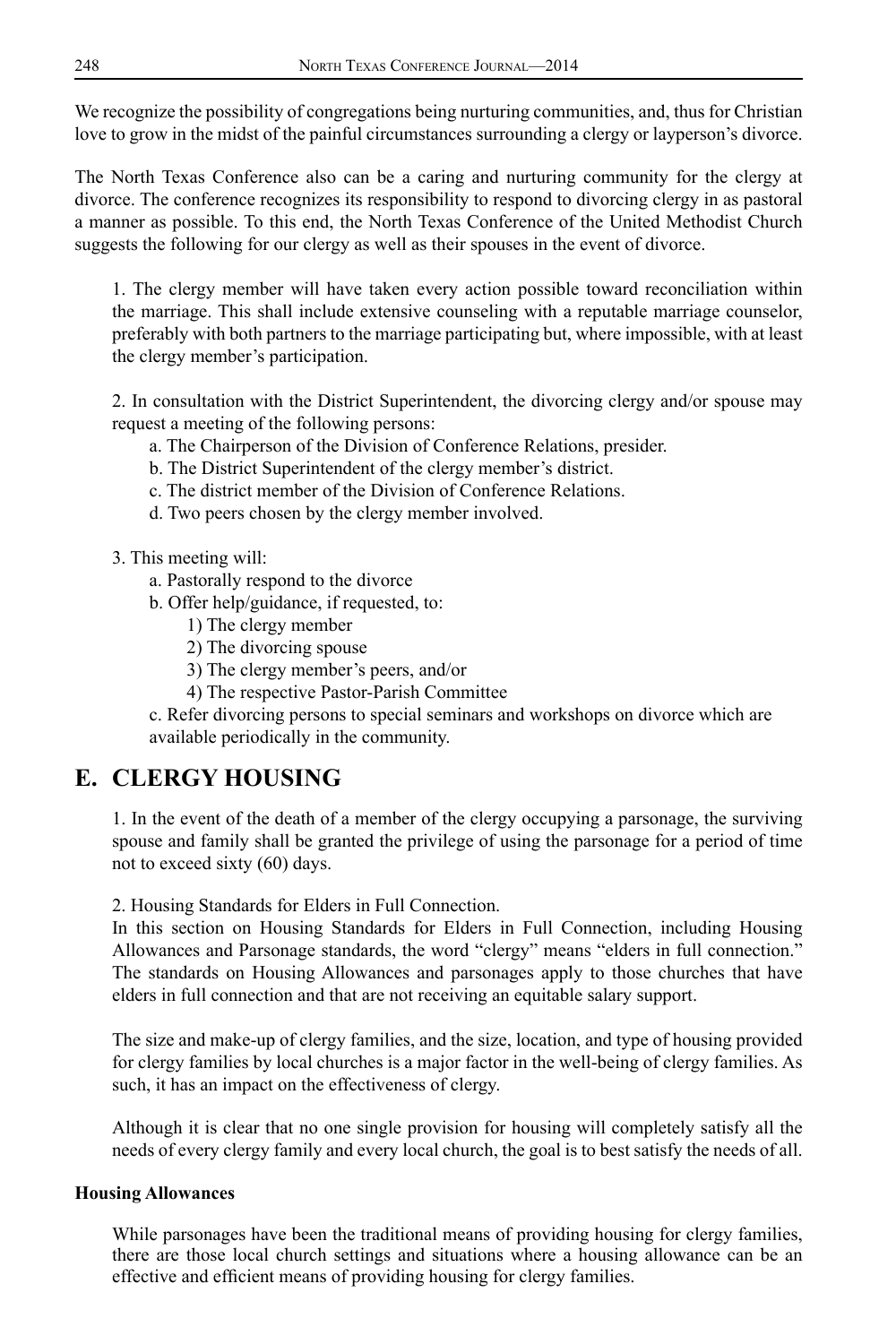However, it must be understood that if a house is purchased by a clergy family, there is the potential for financial hardship and difficulties related to the sale of a house when an appointment change is made.

It must also be understood that a housing allowance will have no effect on the tenure of a pastor, neither increasing nor decreasing the potential length of a pastorate.

1. If a housing allowance is provided by a local church, the amount shall be sufficient to allow for the rental\lease\purchase of housing that meets the parsonage standards of the annual conference.

2. A utility allowance shall be paid separately from the housing allowance. Utilities are considered part of the minimum equitable compensation package.

3. The amount of the housing allowance and of the utility allowance shall be reviewed on an annual basis to ensure that the amount is adequate.

4. The District Superintendent, in consultation with the pastor and the Pastor-Parish Relations Committee, shall be responsible for ensuring that these standards are met.

### **Parsonages**

- 1. Size
	- a. In order to accommodate all family sizes as reasonably as possible, and to allow for the greatest flexibility in meeting the needs of clergy families, the parsonage shall contain at least three bedrooms, with four recommended.
	- b. There shall be at least two full baths.
	- c. There shall be at least one large living area, with two living areas recommended.
	- d. There shall be at least one dining area.
	- e. There shall be a garage or covered carport adjacent to the house.
	- f. The total area of living space shall be approximately 2,000 sq. ft. or more.
- 2. Location
	- a. The parsonage shall be located in a residential neighborhood. (It should not be on a major thoroughfare, nor adjacent to commercial businesses.
	- b. The parsonage shall be located where it will allow for adequate privacy for the clergy family.
- 3. Interior
	- a. The kitchen shall include all standard modern appliances (oven, cooktop, dishwasher, disposal, and refrigerator).
	- b. There shall be a washer and dryer for laundry.
	- c. There shall be adequate heating and cooling, with central air and heat whenever possible.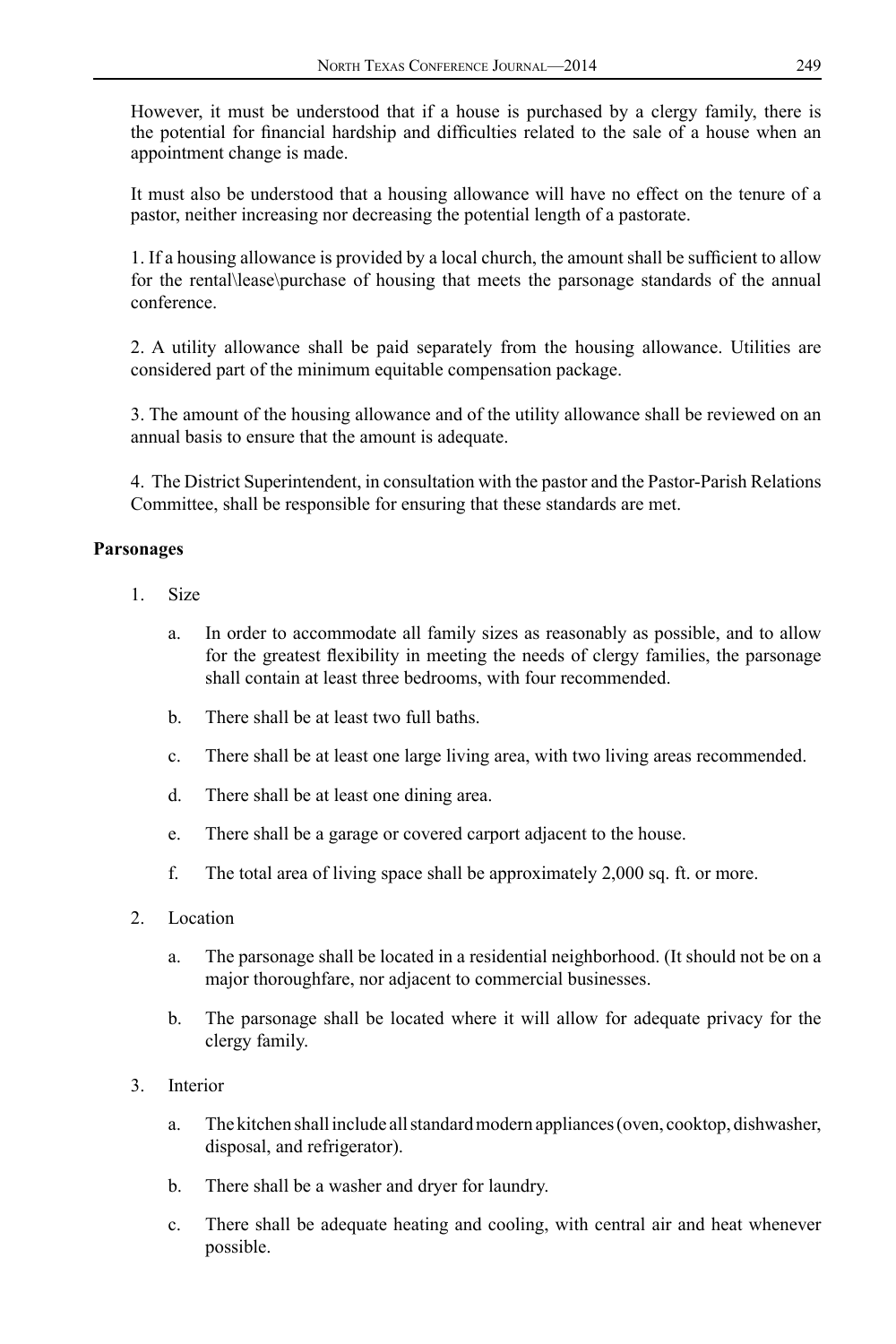- d. The parsonage shall have window treatments in every room (e.g., blinds, drapes, or shutters).
- e. The clergy family shall be responsible for all other furnishings.
- f. All interiors of newly built parsonages shall be accessible for persons with disabilities, including a minimum of (1) one bathroom that has an accessible shower, commode, and lavatory, (2) passageways, garage, rooms, and entrances that are accessible, and (3) consideration is given to the landscaping of the yard.
- g. When an appointment is made in which a member of the parsonage family has a disability, the District Superintendent shall see that the existing parsonage be fitted with aids that will enable it to be suitable for persons with disabilities to the extent that the structure of the existing parsonage can be renovated. Consideration for grant moneys from conference agencies shall be given to these churches.
- 4. Exterior
	- a. The outside of the parsonage shall be landscaped to complement the house, with adequate shrubs, bushes, and trees.
	- b. A safe, fenced area shall be provided in the backyard for children and/or pets.
	- c. The mowing and the upkeep of the yard are to be negotiated between the pastor and the Board of Trustees.
- 5. Utilities
	- a. The local church shall pay for the cost of all utilities, including basic television access, except for personal long distance phone calls.
	- b. In order to minimize fees and deposits, the utilities, including the telephone, shall be in the name of the local church, unless this results in a higher rate schedule.
- 6. Maintenance
	- a. The local church Board of Trustees is responsible for the upkeep and repair of the parsonage, including the appliances, and there shall be an annual inspection of the parsonage and property by the Trustees, with a written report made at the local church's annual Charge Conference. It is suggested that all parsonages have an inspection by an engineering or contracting inspector every five years, starting ten years after they have been purchased or built.
	- b. The clergy family is responsible for minor upkeep and repairs, and for any damage done to the parsonage by a member or pet of the clergy family, including that caused by smoking.
- 7. Change of Pastors
	- a. When there is an impending change of pastors, the pastor shall notify the local church Board of Trustees, and the clergy family and Trustees shall ensure that the parsonage is as clean as possible. Major repairs should be made before the new clergy family arrives.
	- b. The Trustees shall contact the new clergy family before any painting or refurbishing is done, in order to have their preferences, needs, and suggestions incorporated into any work done on the parsonage.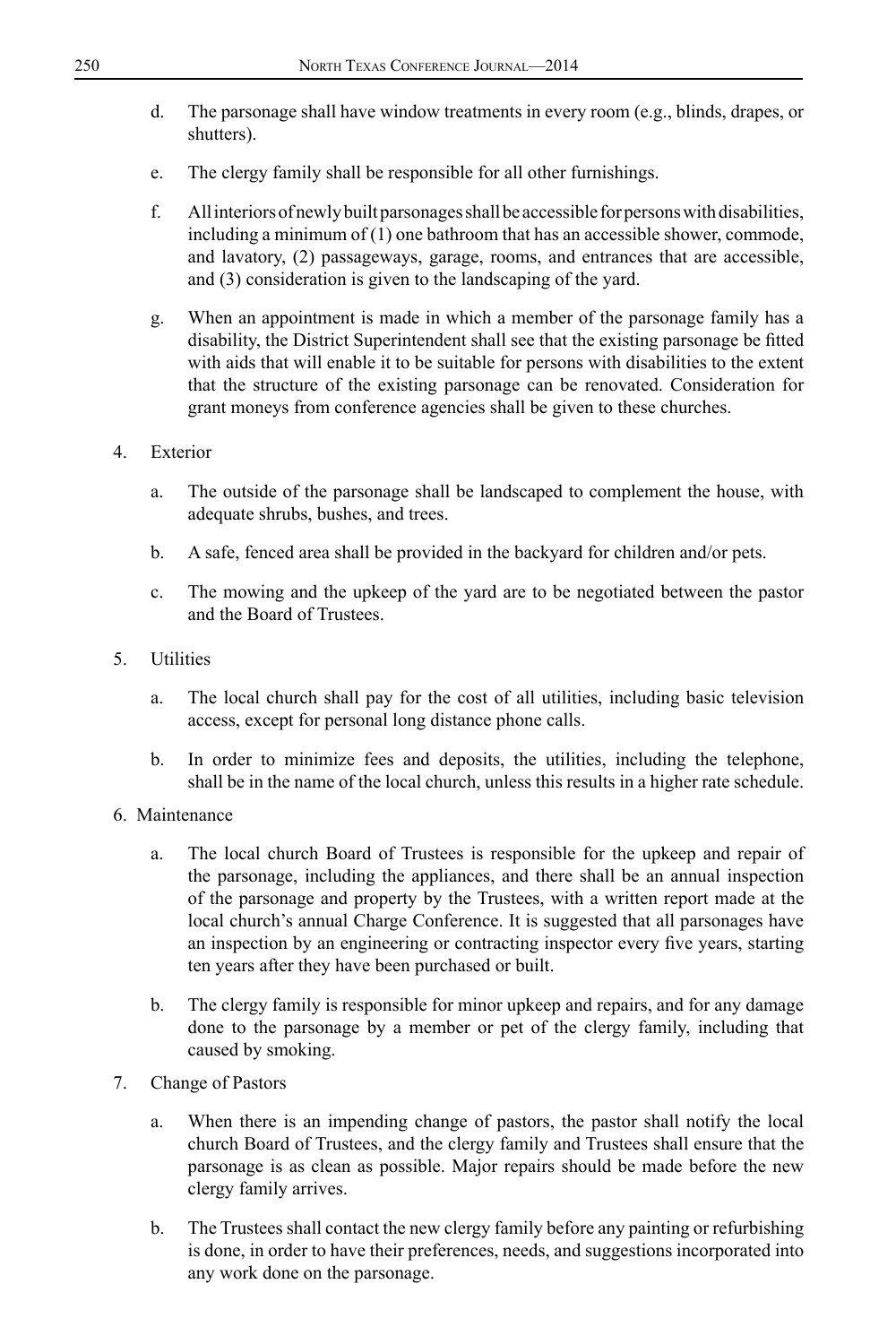- 8. Disposition of Church Owned Furniture
	- a. Following the 1994 Annual Conference, churches will begin the process of providing unfurnished parsonages, except for the items listed above in C.
- 9. Compliance
	- a. The Board of Trustees of each local church shall make a written report on or before its Charge Conference in 1996, demonstrating either compliance with these standards or specific plans to come into compliance with these standards.
	- b. The District Superintendent, in consultation with the pastor, the Board of Trustees, and the Pastor-Parish Relations Committee shall be responsible for ensuring that these standards are met.
	- c. Lay member(s) of Annual Conference is(are) responsible for taking these standards back to every local church Board of Trustees.

#### **Annual Conference Moving Fund**

- 1. Funding
	- a. The North Texas Conference shall establish a "Moving Fund" to be assessed through a Conference apportionment. This fund shall be of sufficient amount to pay for the number of qualifying moves in any given year. In this section on Annual Conference Moving Fund, "clergy" refers to those entitled to funding from the moving fund, as described more specifically in section 2 below.
	- b. For eligible full-time moves, payment will be made as follows:
		- (1) for the actual cost up to 45% of the Texas Max 3 Tariff as stated in the "Moving Allowance Chart" (which shall automatically reflect any changes in the Texas Max 3 Tariff);
		- (2) Replacement Cost Insurance for an estimated value of the shipment up to \$50,000 will be provided for all full-time moves. (The additional cost of a shipment value of \$50,001–100,000 may be taken out of the stipend);
		- (3) A \$300 stipend is also available which may be used for other documented moving expenses the clergy family incurs.
	- c. For eligible part-time moves, payment up to a total of \$500 will be made for a moving company and personal expenses.
- 2. Eligibility for Funding
	- a. Those elders in full connection, provisional members, commissioned ministers preparing for ordination as elders in full connection, associate members, or fulltime local pastors, who are appointed to a local church in the North Texas Annual Conference, and other elders in full connection, provisional members, commissioned ministers preparing for ordination as elders in full connection, associate members, or full-time local pastors for whom the North Texas Annual Conference is the salary paying unit (such as District Superintendents, Conference Council Directors, Wesley Foundation Directors, etc.) shall be eligible to receive funds.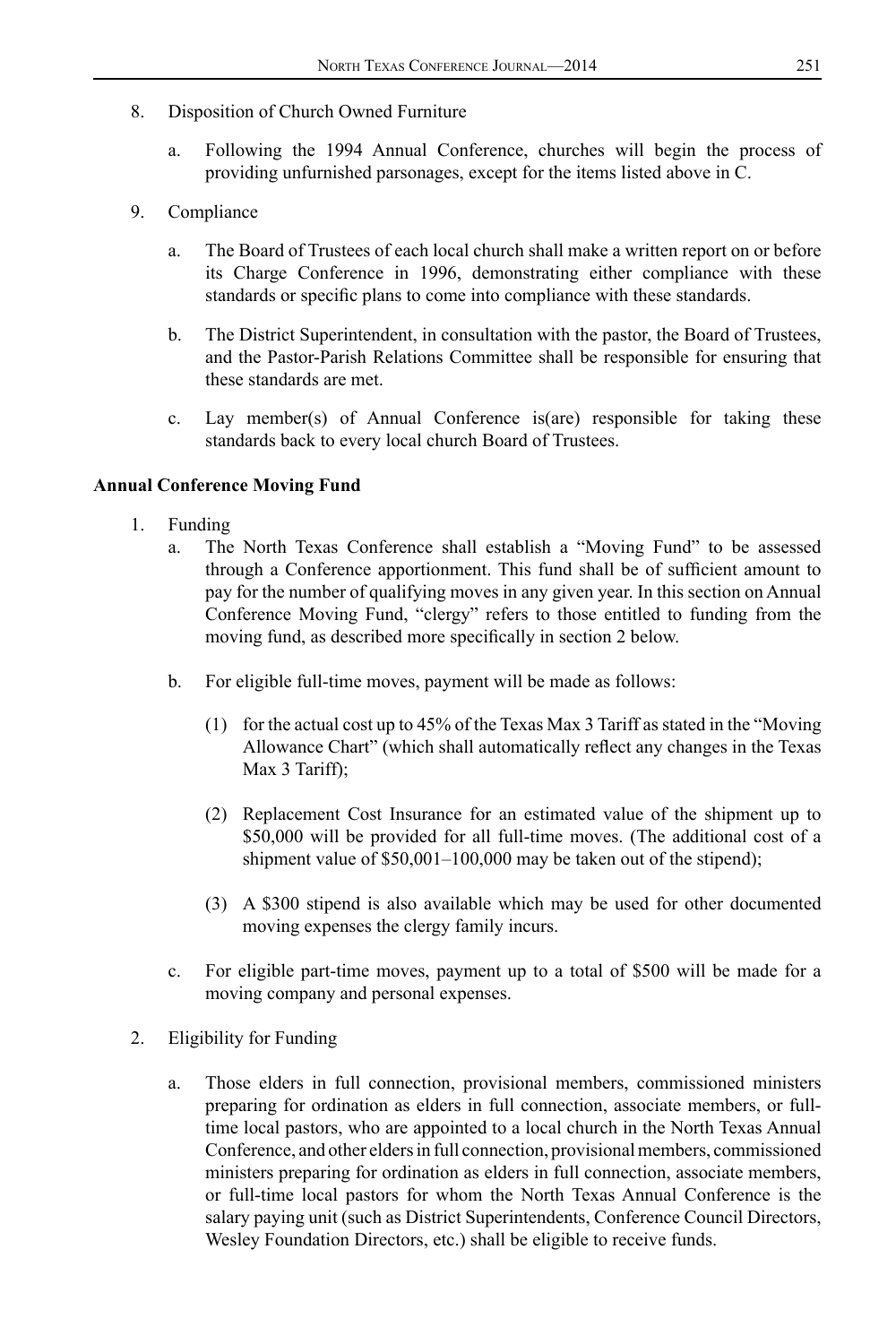- b. Retiring elders in full connection, provisional members, commissioned ministers preparing for ordination as elders in full connection, associate members, or fulltime local pastors shall be eligible to receive funds for one move into housing not already owned or supported by a local church after retirement, up to the maximum amount allowable. Retired elders in full connection, provisional members, commissioned ministers preparing for ordination as elders in full connection, associate members, and local pastors who are appointed by the Bishop to serve active, full-time appointments shall be eligible for moves up to the maximum amount allowed. In circumstances in which a clergy member planning to retire moves prior to the retirement date, reimbursement for a move made within one year prior to the retirement date shall be made upon retirement, contingent upon the presentation of documentation of costs incurred.
- c. Less than full-time appointments to local churches with parsonages will be allocated up to the \$500 per move.
- d. If an elder in full connection, provisional member, commissioned minister preparing for ordination as elder in full connection, associate member, or full-time local pastor from another Conference is to be appointed to a local church in the North Texas Annual Conference, the North Texas Annual Conference will pay the cost of the move from the border of the North Texas Conference, up to the maximum amount allowed.
- e. If an elder in full connection, provisional member, commissioned minister preparing for ordination as elder in full connection, associate member, or full-time local pastor of the North Texas Annual Conference transfers to another Conference, and the receiving Conference does not pay the full cost of the move, the North Texas Conference will pay the cost of the move up to the border of the North Texas Conference, up to the maximum amount allowed.
- f. Those elders in full connection, provisional members, commissioned ministers preparing for ordination as elders in full connection, and associate members, or full-time local pastors who go on Leave of Absence, or who surrender their credentials, either voluntarily or involuntarily, will not be eligible to receive any North Texas Annual Conference moving funds, except in the case of those going on disability leave or the family of an elder in full connection, a provisional member, a commissioned minister preparing for ordination as an elder in full connection, an associate member, or a full-time local pastor who dies while under appointment who shall be eligible to receive funds for the initial move into housing not already owned or supported by a local church, up to the maximum amount allowable.
- g. Those persons who change or move houses, but who do not change appointments, will not be eligible to receive any North Texas Conference moving funds.
- h. Those persons who change appointments, but who do not change houses, will not be eligible to receive any North Texas Conference moving funds.
- i. If either or both clergy or a clergy couple living in one house change appointments, and move to one house, they will be eligible to receive funds for only the cost of the one move, up to the maximum amount allowable. If two houses are involved, at either the beginning point or ending point, they will be eligible to receive funds for both moves, each up to the maximum amount allowable.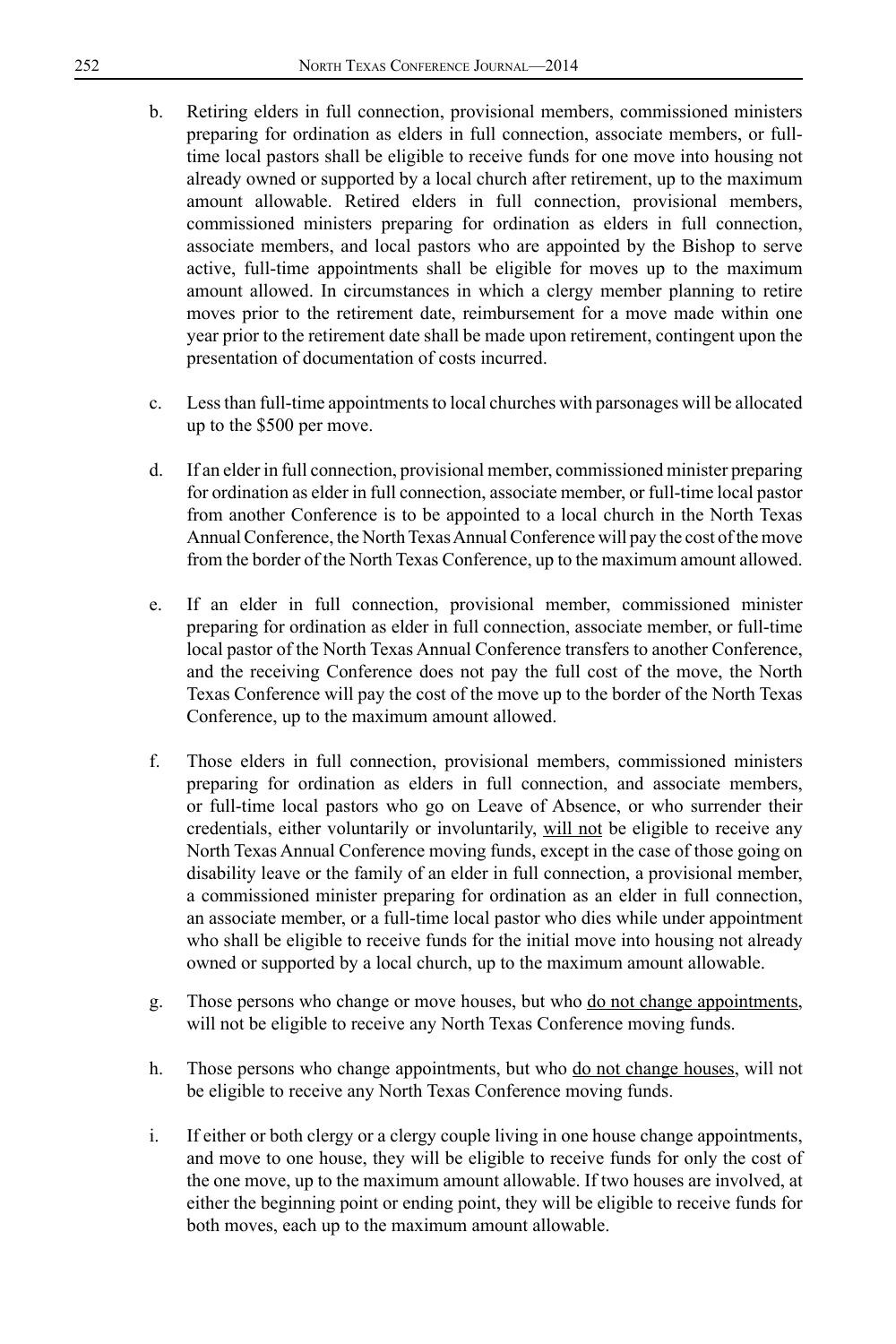- j. In no case shall the Conference pay more than the actual documented expense of any eligible move.
- 3. Method of Payment
	- a. A list of movers that will bill the Annual Conference directly will be provided by the receiving District Superintendent. All expenses that are within the Annual Conference Allowance will be billed directly to the Annual Conference by those moving companies. The receiving church and moving clergy/family will not be responsible for any part of the expense that is within the Annual Conference Allowance. If a moving company is used that will not bill the Annual Conference directly, then the moving clergy/family is responsible for the bill and will be reimbursed by the Annual Conference for all documented expenses that are within the Annual Conference Allowance. Any documented expenses paid by the moving clergy/family are to be submitted to the receiving District Superintendent. The receiving District Superintendent shall then submit these documented expenses to the Annual Conference Treasurer. The Annual Conference Treasurer will be the final arbitrator concerning any question about moving costs, documentation, or payments. The Conference Treasurer shall issue payment to the moving company or the entity that incurred the expense.
	- b. A written estimate must be submitted to the receiving District Superintendent by June 15 for moves in July, and within one week of the announcement of a midyear move. The District Superintendent will then give approval to the moving company or the entity incurring the expense for the move. Arrangements for payment of any expenses in excess of the Annual Conference Allowance must be made prior to the move.
- 4. Moving Procedures
	- **a. Receiving** DS gives to the clergy the Moving Packet which includes Moving Procedures, moving companies that will bill the Annual Conference, and the current Moving Allowance sheet.
	- **b. Clergy gets estimates from at least two moving companies** of his/her choice and chooses the one he/she wishes to use. He/she can work out payment with the Annual Conference, if the company is not on the list, by having the mover call the Conference Treasurer at 972-526-5000.
	- **c. Clergy submits the estimates** (including his/her choice) to the **receiving DS** for approval with an estimate of any other expenses that may be incurred.
	- **d. Receiving DS approves the move and calls the moving company** with that approval by **June 15** or as soon as the clergy gets the estimate with a mid-year move.
	- **e. Receiving DS mails** copies of chosen estimate, DS Check Sheet and Moving Insurance Information Sheet to Conference Treasurer.
	- **f. Receiving DS mails** Conference Treasurer copies of any expenses incurred by clergy or receiving charge.
	- **g. Conference Treasurer** reimburses those expenses and pays moving companies.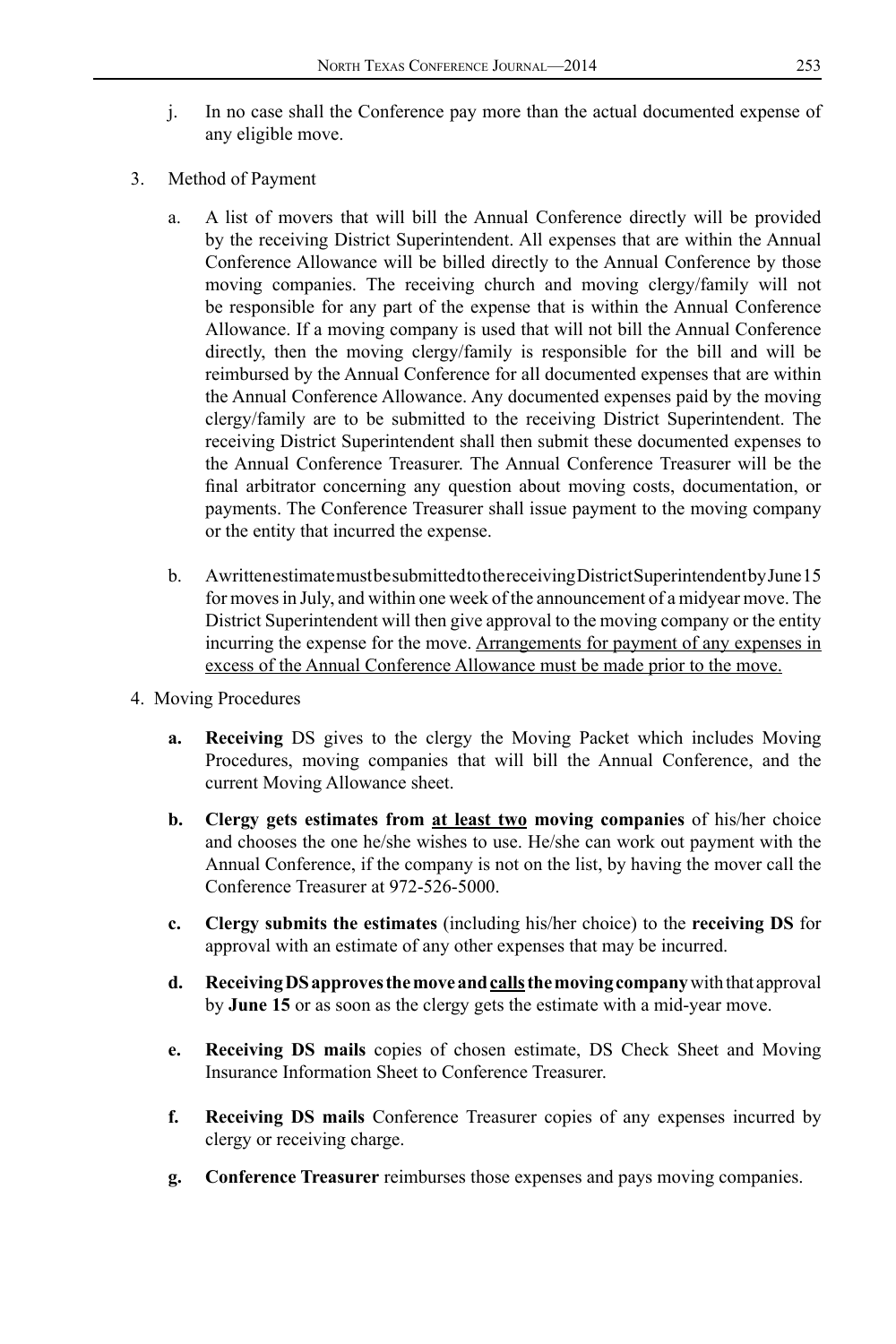| MOVING ALLOWANCE<br>(based on 12,000 pounds)          |                    |                             |  |  |
|-------------------------------------------------------|--------------------|-----------------------------|--|--|
| Miles                                                 | Texas Tariff Max 3 | 2014 Allowance 45% of Max 3 |  |  |
| All moves under 40 miles will receive a 40 mile rate. |                    |                             |  |  |
| 40 or less                                            | \$5,986            | \$2,694                     |  |  |
| $41 - 60$                                             | \$6,215            | \$2,797                     |  |  |
| $61 - 80$                                             | \$6,445            | \$2,900                     |  |  |
| $81 - 100$                                            | \$6,674            | \$3,003                     |  |  |
| 101-120                                               | \$6,903            | \$3,106                     |  |  |
| $121 - 140$                                           | \$7,132            | \$3,209                     |  |  |
| 141-160                                               | \$7,332            | \$3,299                     |  |  |
| 161-180                                               | \$7,561            | \$3,402                     |  |  |
| 181-200                                               | \$7,790            | \$3,505                     |  |  |
| 201-220                                               | \$7,905            | \$3,557                     |  |  |
| 221-240                                               | \$8,021            | \$3,609                     |  |  |
| 241-260                                               | \$8,136            | \$3,661                     |  |  |

## **F. SEXUAL MISCONDUCT**

## **1. POLICY STATEMENT FOR DEFINING SEXUAL MISCONDUCT**

The North Texas Conference of the United Methodist Church affirms the *2000 Book of Resolutions,* Sexual Abuse Within the Ministerial Relationship and Sexual Harassment Within the Church, which states that sexual abuse within the ministerial relationship and sexual harassment within the Church are incompatible with biblical teachings of hospitality, justice and healing. In accordance with the current *Book of Discipline,* ¶161(F), we affirm that all human beings, both male and female, are created in the image of God, and thus have been made equal in Christ. As the promise of Galatians 3:26 states all are one in Christ, we support equity among all persons without regard to ethnicity, situation or gender.

Sexual abuse within the ministerial relationship occurs when a person within a ministerial role of leadership (pastor, educator, counselor, youth leader or other position of leadership) engages in sexual contact or sexualized behavior with a congregant, client, employee, student, staff member, co-worker or volunteer.

Sexual harassment is any unwelcome sexual advance or demand, either verbal or physical, that is reasonably perceived by the recipient as demeaning, intimidating or coercive. Sexual harassment includes, but is not limited to, the creation of a hostile or abusive working environment resulting from discrimination on the basis of gender (2012 *Book of Discipline* ¶161(I)).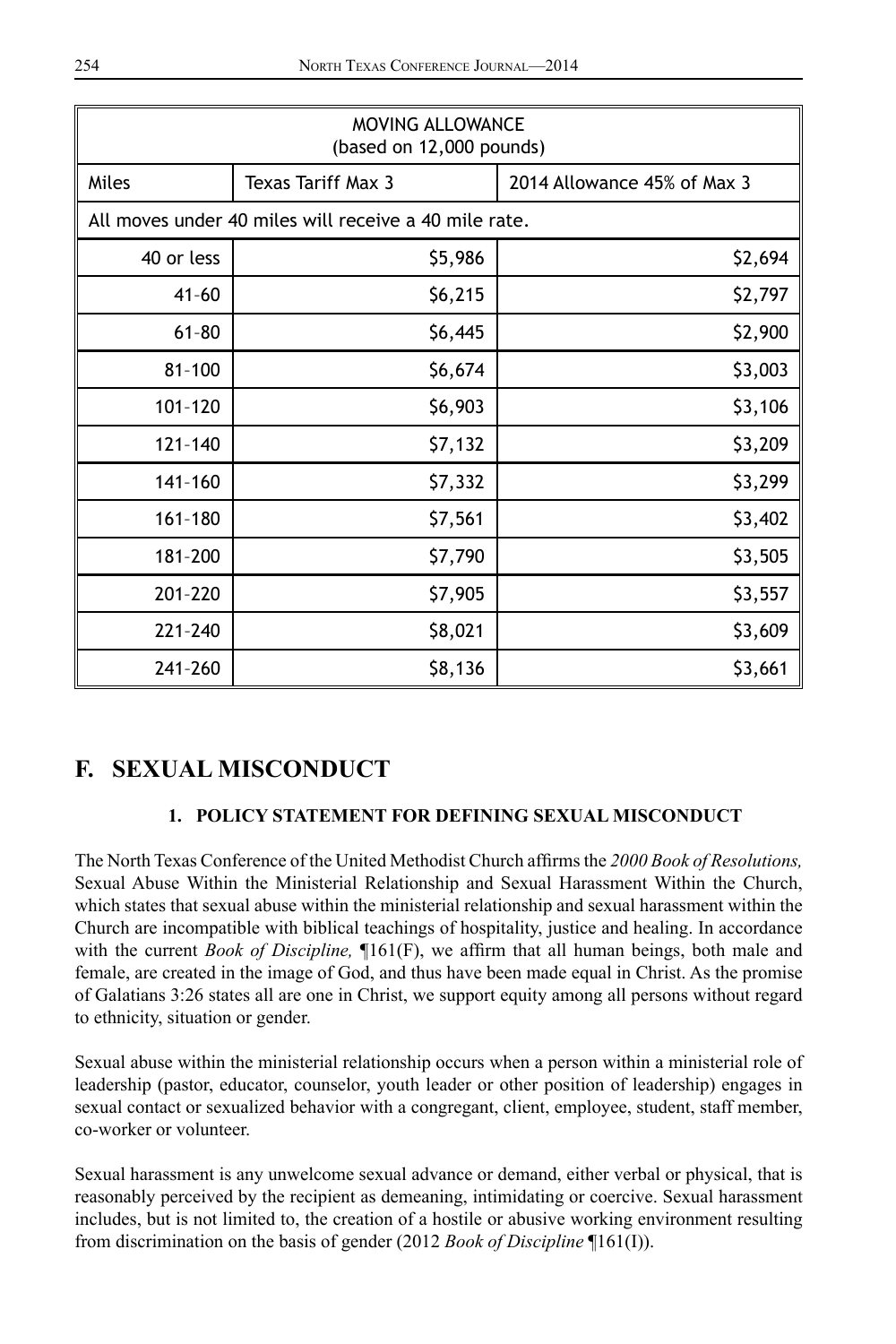Sexual abuse within the ministerial relationship involves a betrayal of sacred trust, a violation of the ministerial role and exploitation of those who are vulnerable. Similarly, sexual harassment must be understood as an exploitation of a power relationship rather than as an exclusively sexual issue.

Misconduct of a sexual nature within the life of the Church interferes with its moral mission. The North Texas Conference stands in opposition to the sin of misconduct of a sexual nature in the Church and society at large and commits itself to fair and expedient investigation of any charge of sexual misconduct within the Church and to take action deemed appropriate and in compliance with the *Book of Discipline*. Further, the Conference bears affirmative responsibility to create an environment of hospitality for all persons, male or female, which is free of misconduct of a sexual nature and encourages respect, equality and kinship in Christ.

Because experiencing sexual abuse or harassment, and reporting such misconduct, can be difficult and frightening, we believe that the availability of trained advocates or support teams to assist victims of sexual misconduct is important, and we are committed to continuing support for the training and availability of such advocates or support teams.

We recognize that in any incident of sexual misconduct there may be many victims, including the family, friends, and congregation of the direct victim and of the person who has engaged in the misconduct. We therefore affirm as continuing goals for the Conference not only the resolution of complaints and the reconciliation of persons directly involved, but also the healing of all such indirect victims of the misconduct.

Sexual misconduct involving a clergy person should be reported to the clergy person's district superintendent or the presiding bishop. Misconduct involving paid staff, volunteers or other nonclergy persons should be reported to the pastor-in-charge, if any, or to other appropriate persons in accordance with guidelines and procedures that may be adopted by the Conference, by local churches or by other appropriate bodies within the Church.

The North Texas Conference is committed to the continuing, broad dissemination of this Policy Statement and of any guidelines and procedures adopted by the Conference, and to the continuing education of clergy and lay persons within the Conference for the purpose of preventing sexual misconduct and increasing awareness and understanding of the Conference's relevant policies and procedures.

## **2. PROCEDURES FOR REPORTING CLERGY SEXUAL MISCONDUCT INTRODUCTION**

The North Texas Conference will not tolerate and is committed to the eradication of sexual misconduct by its clergy. The ministerial office is a position of great trust, power and responsibility, offering the opportunity for unique relationships of grace and caring. Sexual misconduct is one of the gravest violations of this trust.

These Procedures provide a process for reporting incidents of clergy sexual misconduct within the North Texas Conference. They seek to create a safe, non-threatening environment in which aggrieved persons will feel comfortable revealing allegations of sexual misconduct. It is a continuing goal of these Procedures to provide an opportunity for a reconciliation and resolution that respects and protects the rights of all parties and that acknowledges the sacred trust between clergy and the persons they serve. They are not intended to supplant or substitute for the formal complaint process set forth in the 2012 *Book of Discipline*. The use of these Procedures is voluntary, and the failure to utilize or follow them is not a chargeable offense nor can it be used as grounds for an appeal of the result of any formal complaint, review, investigation, or trial process.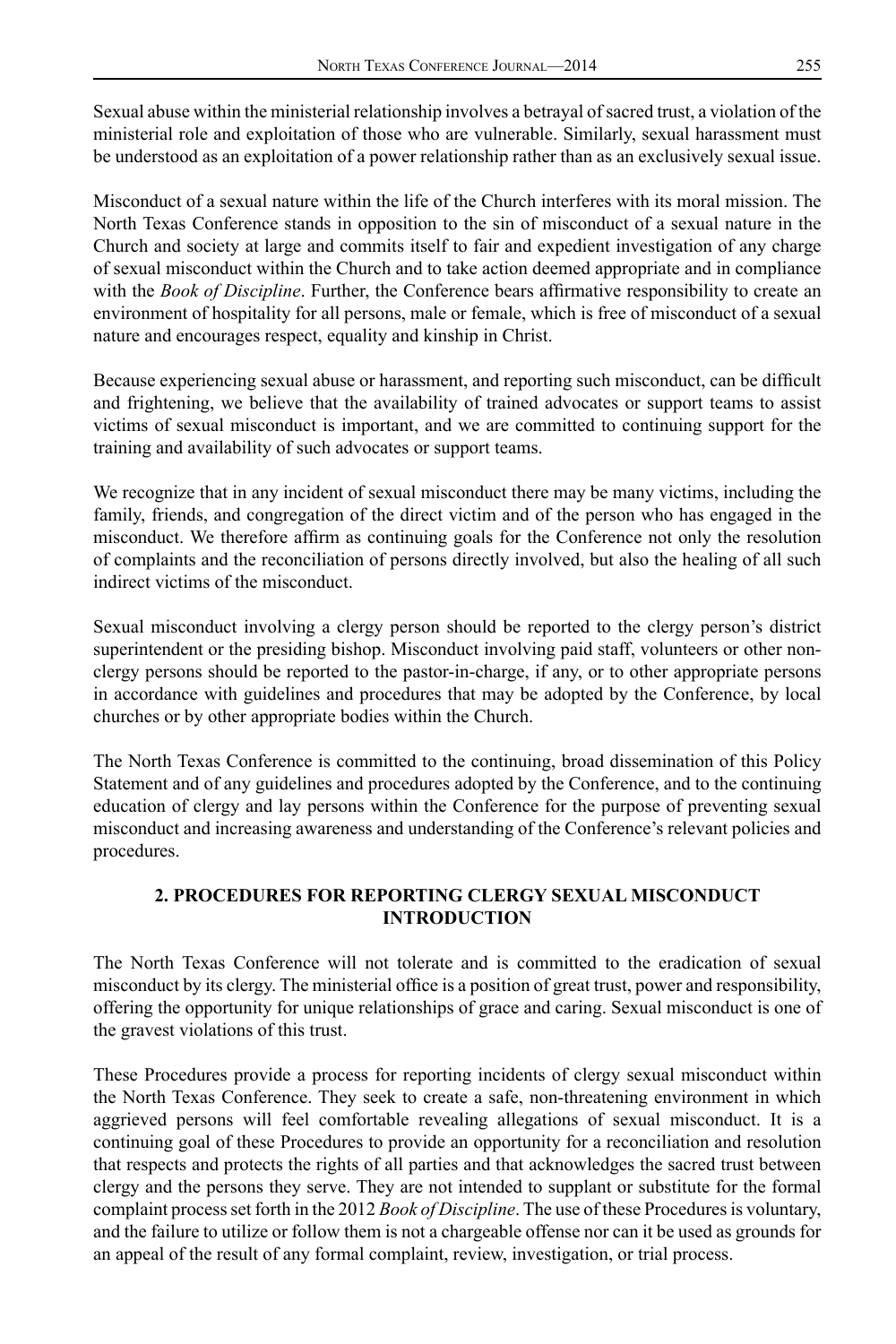The implementation of these Procedures shall be under the supervision and control of the Bishop and District Superintendents, who shall have the authority to interpret and apply the Procedures.

## **STANDARDS OF PASTORAL CONDUCT**

Pastors are accountable for their behavior with respect to the emotional, spiritual and physical well-being of persons who come to them for help or over whom they have any kind of authority. Breach of this pastoral relationship through sexual misconduct is unethical and abusive, even when sexual activity is initiated by the person to whom the pastor is ministering. Because of the trust and imbalance of power in such relationships, the person being ministered to must be presumed to be unable to give meaningful consent to any sexual activity with the pastor.

Because pastors often deal with individuals who are emotionally fragile and vulnerable, it is imperative that pastors:

- 1. be healthy psychologically, emotionally, and spiritually themselves;
- 2. have adequate preparation and education for helping individuals under their care;
- 3. have continued supervision in dealing with the inherent risks caused by dependency and/or transference; and
- 4. have the information necessary to make appropriate referrals.

Pastoral self-discipline requires self-awareness and takes the Christian standards and ordination vows seriously. Personal integrity and mature professional conduct must be brought to all relationships by every pastor in the North Texas Conference. The highest ethic of the pastor similarly prohibits any sexual behavior with a parishioner entrusted to his or her sacred care.

All clergy, single or married, have the responsibility of developing healthy personal relationships. Married clergy have covenanted to nurture and maintain their marriage relationship. When relational or sexual difficulties are present in a pastor's life, appropriate measures to address the difficulties should be taken.

Pastors who are appointed to parishes where there has been alleged sexual misconduct of their predecessor find themselves burdened with the inevitable consequences arising from the misconduct of a colleague. There is a tension between caring for a colleague and caring for the covenant of the pastoral ministry. By "protecting" a colleague, we risk perpetuating a relationship or pattern of abuse and victimization. This compromises the credibility and practice of Christian faith and ministry. Thus the present pastor should take immediate steps, consistent with these Procedures, to address the alleged misconduct.

The procedures for dealing with clergy sexual misconduct place an unfair and unavoidable burden on the victim of such misconduct. It is in the best interest of the church to empower the laity through education and open discussion about what standards of conduct they may expect from their pastors.

## **DEFINITIONS**

For purposes of these Procedures, the following definitions shall apply:

"Sexual misconduct" includes sexual abuse and sexual harassment, as such terms are defined in the Policy Statement. Sexual misconduct may include inappropriate physical contact or verbal behavior, including, for example, behavior that creates a hostile or intimidating environment and the explicit or implicit use of power or authority to coerce someone into sexual contact. Because of the imbalance of power inherent in ministerial relationships, sexual contact between a pastor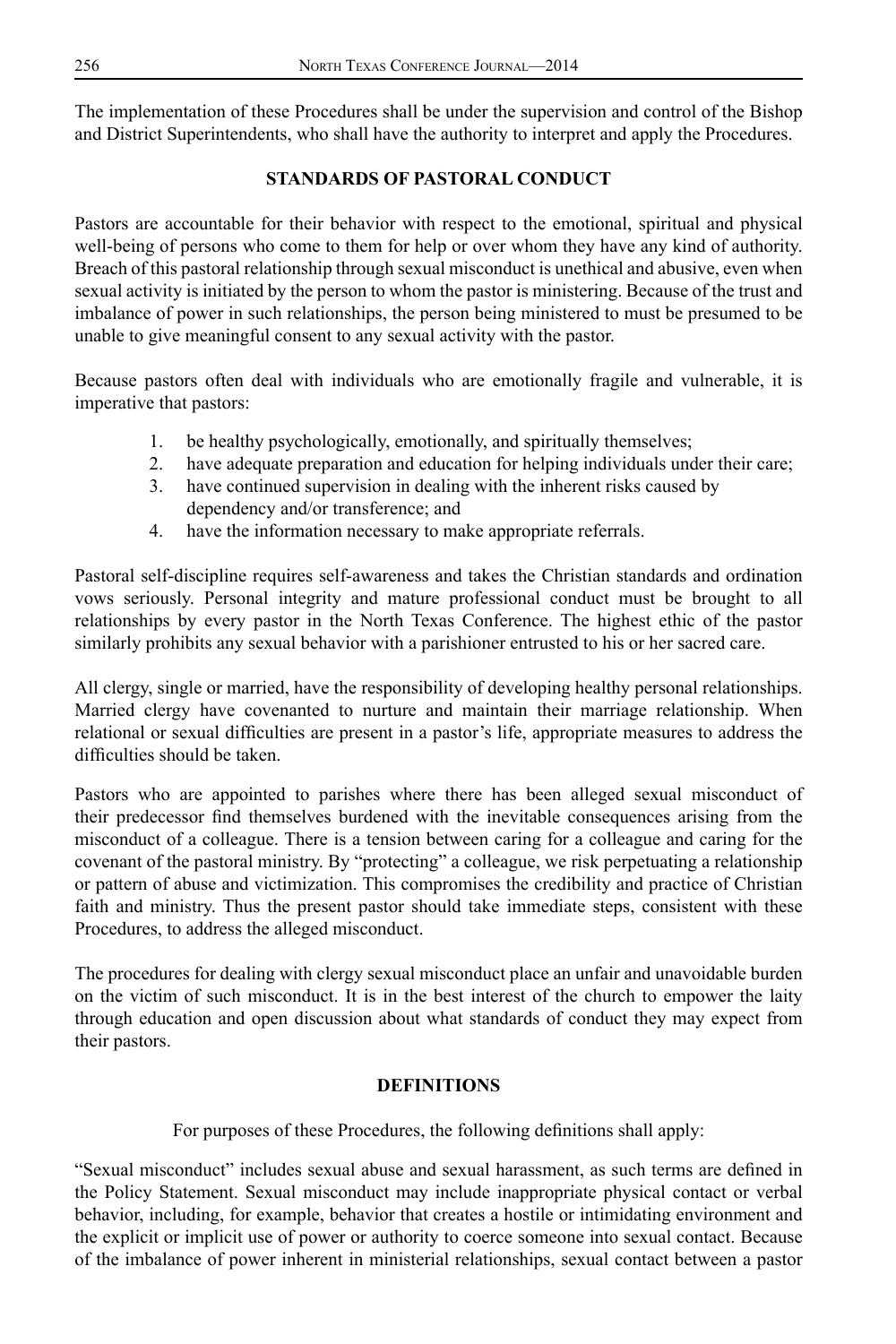and someone with whom he or she has a ministerial relationship constitutes sexual abuse even if the other person consents to or initiates the contact. More subtle behavior not involving physical contact may also constitute sexual misconduct. Further discussion and examples of sexual misconduct are included in the brochure entitled "Maintaining Healthy Relationships: What You Should Know About Clergy Sexual Misconduct," prepared and distributed by the Division of Conference Relations of the Board of Ordained Ministry of the North Texas Conference.

An 'allegation" is an initial report, either verbal or written, of an alleged incident of clergy sexual misconduct.

A "complaint' is a written and signed statement claiming misconduct, as set forth in ¶363.1(a) of the 2012 Book of Discipline.

An "aggrieved person" is a person who has experienced sexual misconduct by a pastor.

The terms "clergy" and "pastor" shall refer to all persons described in ¶363.1 of the 2012 Book of Discipline, which includes "local pastors, associate members, provisional members, and full members" of the North Texas Conference, "including those on leaves of all types, honorable or administrative location, or retirement."

A "Resource Person" is a trained lay volunteer person made available by the North Texas Conference to assist and support aggrieved persons in bringing an allegation or complaint of sexual misconduct, as more fully described in the North Texas Conference Procedure for Reporting Incidents of Clergy Sexual Misconduct.

The Core Leadership Team is the group given responsibility by the bishop to maintain the Resource Person program and lend guidance and accountability to the North Texas Conference in regards to abiding by the Sexual Misconduct Policies and Procedures.

### **CONFIDENTIALITY AND REPORTING**

Allegations of sexual misconduct should be kept in the strictest of confidence and disclosed only at the times and under the circumstances specifically provided in these Procedures. The spread of such allegations or accusations between colleagues in ministry or within congregations is harmful to the aggrieved person, the accused and to the integrity of the processes outlined in these Procedures and in the current Book of Discipline.

However, when clergy sexual misconduct occurs, the protection of victims, both past, present, and potential, requires that the misconduct be reported. Because of the covenant with the church which is an integral part of the pastoral office, it is a pastor's responsibility to call an offending pastor into account by immediately reporting information about sexual misconduct to his or her District Superintendent, the District Superintendent of the accused or the Bishop.

Pastors who become aware of an alleged incident of sexual misconduct by another pastor are to do their utmost to encourage and support aggrieved persons and to assist in the initiation of an allegation as provided in these Procedures. Every allegation of sexual misconduct must be taken seriously, and in no case should a pastor judge the validity of the allegation.

The requirement of confidentiality shall not prevent the Bishop or the District Superintendents from discussing allegations and related information with affected congregations, Staff Pastor-Parish Relations committees or others to whom it is necessary to make such disclosure, in accordance with the *Book of Discipline*, in order to protect actual or potential victims, to promote healing or for other appropriate purposes.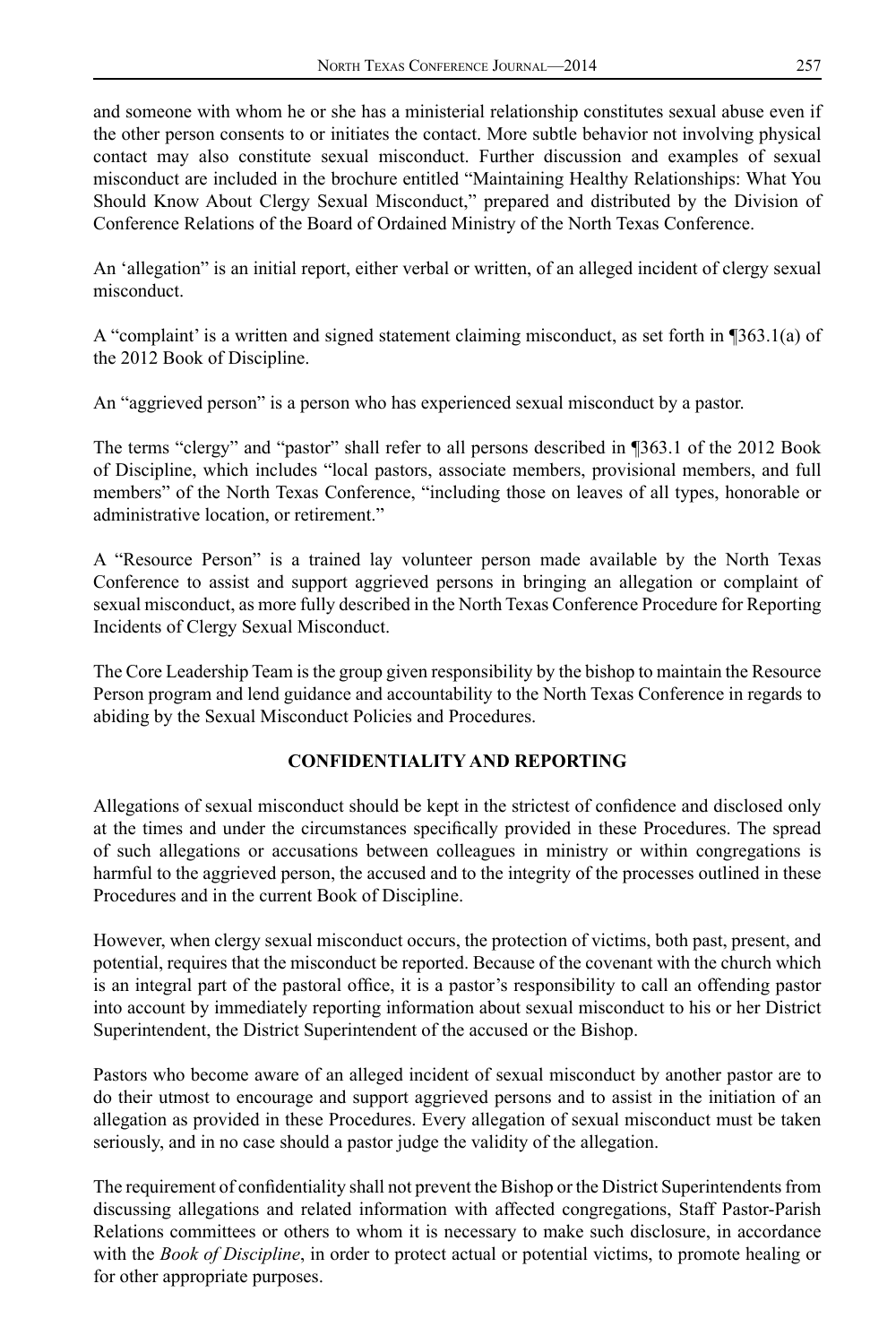Although truth-telling is essential, respect must also be given to the role of pastors in receiving confessions and the sanctity of confidential relations. Nothing in these Procedures shall be deemed to require or permit a pastor to report or reveal information received in confidence as contemplated by ¶341.5 of the 2012 *Book of Discipline* and relevant decisions of the Judicial Council.

### **PROCEDURES**

When sexual misconduct is alleged against a pastor, persons bringing allegations will be received in a respectful and caring manner. All allegations will be considered worthy of full investigation, with due respect for the presumption of innocence. Care will be taken to deal fairly and promptly with all those involved. This includes the aggrieved and his/her family, the accused and his/her family and the congregation or other institution.

The following procedures are established to facilitate the reporting of allegations of clergy sexual misconduct:

1. Aggrieved persons are encouraged to contact a District Superintendent, the Bishop or the designated representative of the Core Leadership Team. Any of these contacts may refer the aggrieved to a Resource Person. An allegation may be brought by the aggrieved person or by anyone who has verifiable knowledge or reasonable indication of sexual misconduct and is willing to pursue a resolution. This may include, for example, a pastor or lay person in whom the aggrieved person has confided or who has reliable information from other sources about the misconduct.

2. The District Superintendent, the Bishop to whom the allegation is brought or the Resource Person to whom the aggrieved has been referred shall explain these Procedures to the aggrieved person or other person bringing the allegation and advise them that use of the Procedures is not a prerequisite to an aggrieved person's ability to bring a formal complaint.

3. If an allegation is brought initially to a District Superintendent, the District Superintendent shall advise the Bishop that the allegation has been received. If the aggrieved person has not requested a Resource Person and desires one, the Bishop may assign one to assist and support the aggrieved person.

4. The Resource Person assigned shall provide full assistance to the aggrieved person throughout the process, including the following:

confirming that the aggrieved person understands these Procedures and the procedures contained in the *Book of Discipline*;

b. verifying and clarifying the allegation with the aggrieved person; and

c. requesting the aggrieved person to prepare, with the assistance of the Resource Person as needed, a written statement of the allegation, which shall include a description, in reasonable detail, of the alleged sexual misconduct and related events, circumstances, and dates.

5. If a complaint is forwarded to the Bishop or a District Superintendent, ¶363 of the 2012 *Book of Discipline* shall determine the process to be followed. These Procedures are not intended to limit in any way the actions the Bishop or District Superintendents may take in connection with their supervisory response to a complaint of sexual misconduct or to impose any duties on them inconsistent with the 2012 *Book of Discipline* or relevant decisions of the Judicial Council. The Resource Person may continue to assist and support the aggrieved person throughout the complaint process and may attend all meetings held in connection with the process.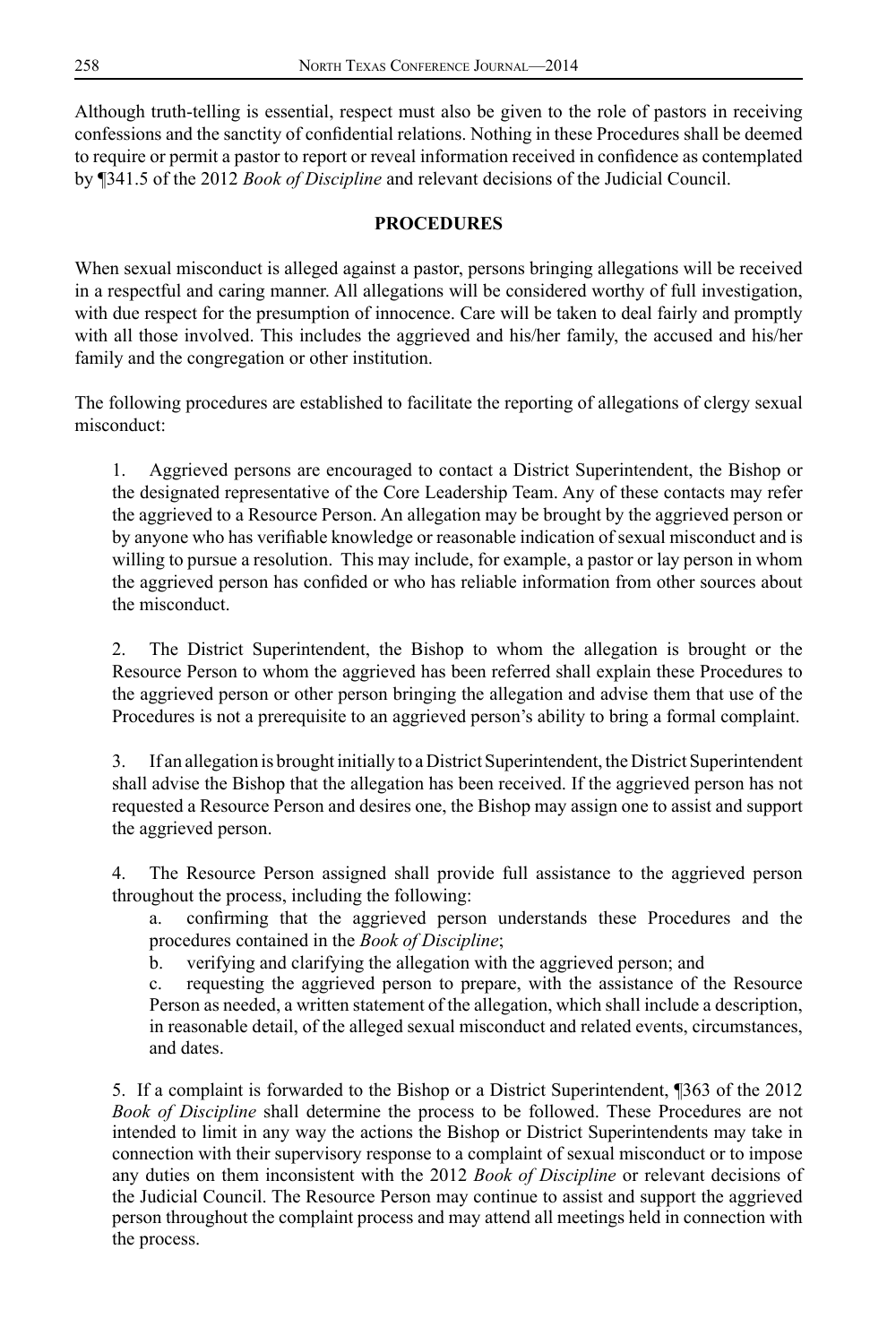6. Strict confidentiality shall be maintained before, during and after the conduct of the process outlined in these Procedures, and information regarding allegations shall be disclosed only in such manner and to such persons as specifically provided herein.

7. Because of the pain and disruption that necessarily accompany sexual misconduct, it may be necessary for certain actions to be taken following the conclusion of the processes outlined in these Procedures and in the 2012 *Book of Discipline*. The Bishop and District Superintendents are encouraged to take or require such actions as they deem necessary and appropriate in their best judgment, which actions may include, for example, processes for healing within the affected congregation or institution, further resolution of unresolved conflicts and support or counseling for aggrieved persons or accused pastors.

These Procedures establish a process for reporting incidents of sexual misconduct by any pastor (as defined above). They are not designed to address allegations or complaints of sexual misconduct by the Bishop or a District Superintendent. Persons who believe they have been affected by sexual misconduct by the Bishop or a District Superintendent may contact one of the Resource Persons for information and assistance in bringing a complaint in accordance with procedures contained in the current *Book of Discipline*.

#### **RESOURCE PERSONS ON THE ISSUE OF SEXUAL MISCONDUCT**

Resource Persons are volunteer laypersons who have been trained to provide assistance to persons who believe they have been victims of clergy sexual misconduct. Resource Persons represent the interest of aggrieved persons at all times and shall support the aggrieved persons throughout the process. Resource Persons are expected to work cooperatively with the Bishop, the district superintendents and the Core Leadership Team.

Resource Persons shall be the initial point of contact with those procedures for any persons who desire to use them. A Person who believes that she/he may have been the victim of clergy sexual misconduct need not register an allegation or complaint and does not have to identify her/himself when requesting a Resource Person and making an initial contact.

Functions performed by Resource Persons shall include:

- 1. Explaining the church's processes and procedures
- 2. Providing resources and referrals
- 3. Helping the aggrieved person prepare a written summary of the allegation and if necessary, a formal complaint when requested by the aggrieved person.
- 4. Accompany the aggrieved person to meetings held in connection with the Procedures or in connection with the complaint process as allowed in the current *Book of Discipline.*
- 5. Calling to attention of the Bishop and the Core Leadership Team any hostile, vindictive, or insensitive situations that arise during the process or any failure to properly follow the Procedures or the complaint process outlined in the current *Book of Discipline.*
- 6. Giving feedback to the Core Leadership Team regarding the process.

#### **CORE LEADERSHIP TEAM**

Under the direction of the Bishop or persons acting at the Bishop's direction, the Core Leadership Team shall have the authority and responsibility for administering the Resource Person Program, to recruit volunteers to serve as Resource Persons, to provide training and continuing education for Resource Persons, to provide annual training for the chairpersons of Staff Parish Relations Committees of the North Texas Annual Conference, and to broadly disseminate and make readily available information about the Resource Person Program.

## **RECRUITING AND TRAINING OF RESOURCE PERSONS**

The Core Leadership Team recruits individuals to become Resource Persons who are known to have the qualities needed for this sensitive volunteer role. The Core Leadership Team delegates one of its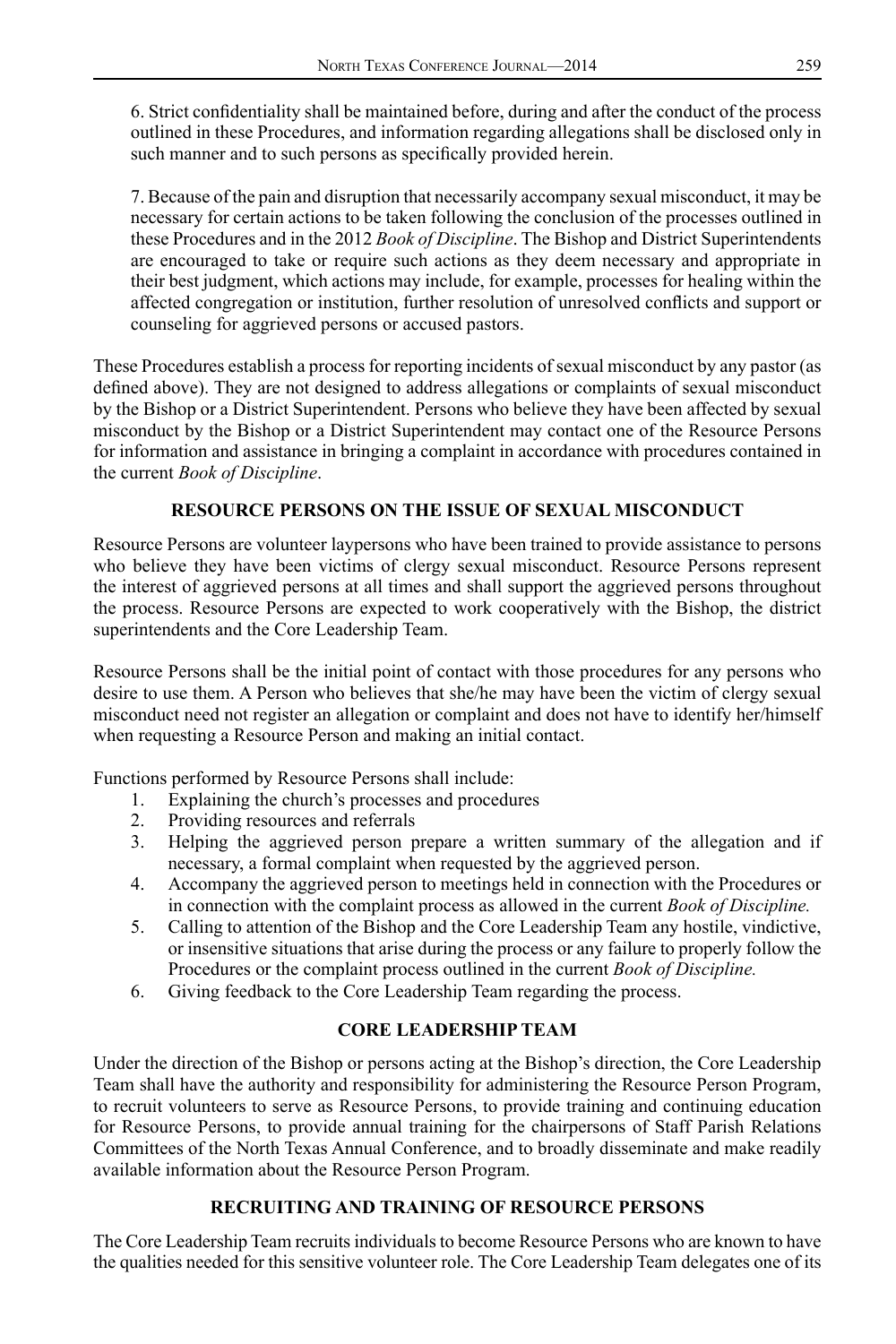members to speak with the District Superintendent of the applicant's home church prior to discussing the invitation with the individual. Then the Core Leadership Team invites the individual to complete an application form, which includes education, work history and an authorization for a criminal background check. All applicants are interviewed by a subcommittee of the Core Leadership Team prior to being recommended to the Bishop, who writes a letter appointing the Resource Person.

The North Texas Conference is committed to the continuing education and proper training of Resource Persons. Initially, Resource Persons shall attend training recommended and planned by the Core Leadership Team, which will include the following areas:

- 1. roles and expectations of the Resource Person(s);
- 2. local organization of the United Methodist Church;
- 3. leaders and their leadership positions in the North Texas Conference;
- 4. church and community resources;
- 5. the North Texas Conference Policy Statement on Sexual Misconduct and Procedures for Reporting Incidents of Clergy Sexual Misconduct; and
- 6. The *Book of Discipline* and relevant Judicial Council rulings.

The Core Leadership Team will maintain contact with the Resource Persons and offer periodic education and training.

#### **3. EDUCATION WITHIN THE CONFERENCE RELATING TO SEXUAL MISCONDUCT DISSEMINATION OF POLICIES AND PROCEDURES**

The Bishop, District Superintendents, and Resource Person(s) shall each have a copy of and thoroughly know the Policy Statement on Sexual Misconduct, Procedures for Reporting Clergy Sexual Misconduct in the North Texas Conference and be responsible for distributing such Policy and Procedures to clergy and local church chairs of Staff Parish Relations Committees, Administrative Councils, United Methodist Men, and United Methodist Women annually as these persons are elected. The clergy and the chair of the Staff Parish Relations Committee of every local church in the North Texas Conference shall have a copy of and be familiar with the Policy Statement on Sexual Misconduct, Procedures for Reporting Clergy Sexual Misconduct in the North Texas Conference and the complaint process outlined in the current *Book of Discipline*.

The Policy and Procedures of the North Texas Conference will be available to anyone who requests a copy.

Local churches will make available to their congregations copies of the brochure entitled "Maintaining Healthy Relationships: What You Should Know About Clergy Sexual Misconduct" and publish the name and telephone numbers of the District Superintendents and Core Leadership Team contact (s). Throughout the year, copies of the brochure will be placed in accessible locations within local churches. (An electronic copy of the brochure can be found on the North Texas Conference website at<http://www.ntcumc.org> under Clergy Ethics.)

### **TRAINING AND EDUCATION**

The North Texas Conference shall provide annual training to educate the clergy and laity about the complaint process in the event of allegations of sexual misconduct and to heighten awareness of the clergy and laity about the seriousness of the problem of sexual misconduct, thereby aiding in the prevention of this problem in our local churches.

The goals of the training include the following:

- 1. to explain the abuse of power and dynamics of trust in abusive relationships;
- 2. to provide behavioral definitions of sexual abuse and sexual harassment;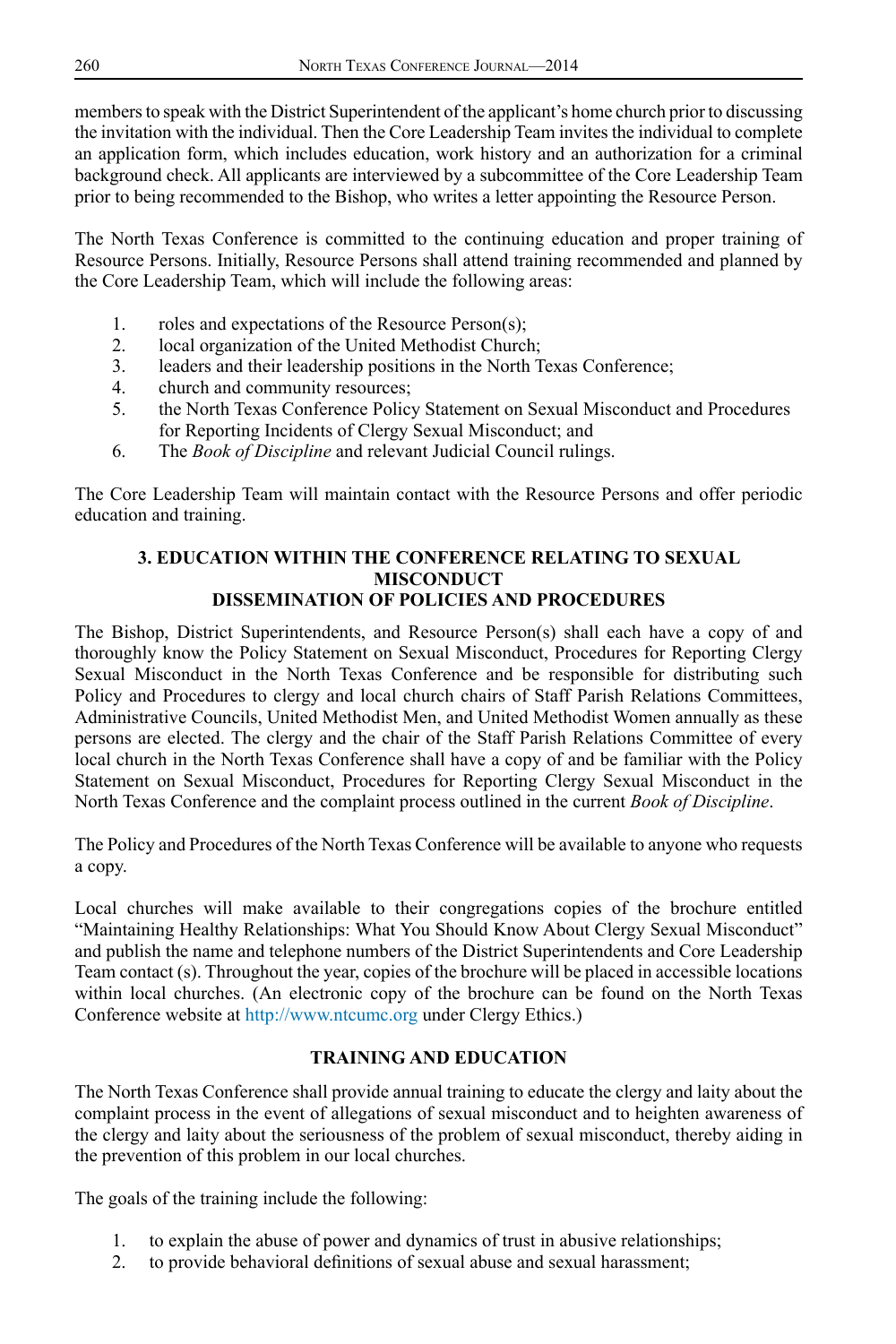- 3. to describe the impact on the victim, the perpetrator, the families, and the church;<br>4. to explain the Policy and Procedures of the North Texas Conference and the I
- 4. to explain the Policy and Procedures of the North Texas Conference and the United Methodist Church regarding sexual misconduct;
- 5. to explain legal responsibilities regarding minors;
- 6. to introduce the Resource Person(s) and clarify their role;
- 7. to define the risk to church vitality, attendance and giving, liability to individuals, congregations, and the annual conference;
- 8. to discuss the importance of healing and how the church is an agent in the healing process;
- 9. to explain the need for preventative measures;
- 10. to discuss the importance of local church policies and procedures addressing issues of sexual misconduct;
- 11. to distribute copies of the brochure entitled "Maintaining Healthy Relationships: What You Should Know About Clergy Sexual Misconduct," and to explain its purpose and educational use; and
- 12. to provide resources for local churches

Training will be provided separately for clergy and laity. Professionals from the General Commission on the Status and Role of Women and/or others trained and knowledgeable about the issues of sexual misconduct will conduct the training.

The Board of Ordained Ministry, specifically the Committee on Conference Relations and the Residency Committee (who may choose to seek help from the chairs of the Order of Deacons, Order of Elders, Fellowship of Local Pastors, Fellowship of Diaconal Ministers, the Core Leadership Team and/or the Cabinet), will be responsible for planning and organizing the training for clergy and diaconal ministers. Pastors and diaconal ministers from every local church or charge in the North Texas Conference and those in extension ministries and the District Superintendents will receive an announcement regarding the clergy training. Clergy and diaconal ministers will be expected to attend training a minimum of once every four years. Particular attention will be given to insuring the training of new pastors in the conference (through the residency program and district training events).

With the help of the Board of Laity, and the District Superintendents, the Core Leadership Team will offer training to the laity through the District Training events in January.

## **4. RESPONSIBILITY OF THE LOCAL CHURCH**

Each local church shall establish its own policy statement on sexual misconduct, consistent with the *Book of Discipline* and the policy statement of the North Texas Annual Conference, and shall establish guidelines and procedures for resolving incidents of sexual misconduct by persons other than clergy, including paid staff, counselors, lay volunteers and others.

## **5. PRIORITY OF THE** *BOOK OF DISCIPLINE*

If any provision of these Procedures is in conflict with the 2012 *Book of Discipline*, the current *Book of Discipline* shall prevail.

## **G. MINISTRYSAFE SAFETY SYSTEM**

## **MINISTRYSAFE SAFETY SYSTEM FOR ALL CONFERENCE AND DISTRICT EVENTS NORTH TEXAS ANNUAL CONFERENCE OF THE UNITED METHODIST CHURCH**

#### **Introduction to Annual Conference Policy**

OUR CALLING AND OUR MANDATE IS TO ENSURE A SAFE HAVEN FOR ALL OF GOD'S PEOPLE.

Throughout the gospels, Jesus provides teachings on providing a peaceable kingdom for all of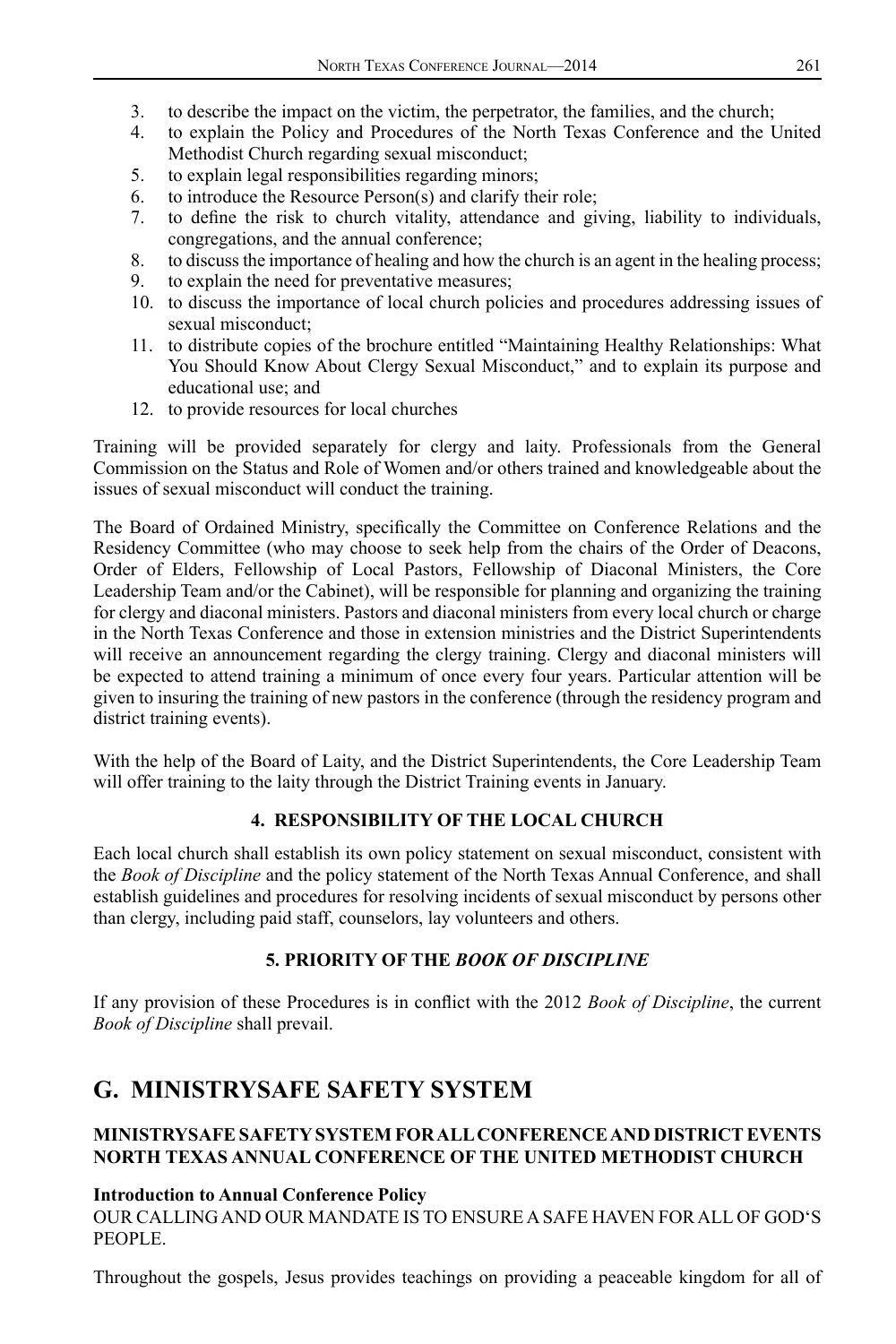God's people, including our most precious gifts, our children and youth (Matthew 5:9, Luke 18:15–17). The peaceable kingdom begins with sanctuary. Scriptures provide examples of how sanctuary is to be a community of protective nurture and harmony (Psalms 20:1–2, 27:4–5).

As Christians, we are called to create a protective environment in our churches. They must be holy, safe and protective communities for all of God's children, regardless of age or ability. The purpose of this policy is to address the communal responsibility of our children, youth, and vulnerable persons at all local churches, and at all District or Annual Conference sponsored events. The North Texas Annual Conference of The United Methodist Church recognizes the need to have a formal, written policy with procedures in place (1) to help prevent the opportunity for the occurrence and/or the appearance of abuse of children, youth, and vulnerable persons, (2) to help provide safeguards for workers from false accusations and/or suspicions and (3) to hold accountable all those who minister in the name of Jesus Christ.

The following policy and procedures are not based on a lack of trust in workers, but are intended to protect our preschoolers, children, youth, vulnerable persons, workers, employees, volunteers and the entire church body. Careful and confidential documentation is essential to show compliance with policies, to verify information as needed, and to have an accurate record in the case of an incident.

## **Scope of Annual Conference Policy**

This policy and its provisions shall apply to all persons including all paid and unpaid persons, whether lay or clergy who have any direct or indirect contact with children and youth who participate in any activities or events sponsored by the North Texas Annual Conference of The United Methodist Church and/or its Districts.

This Annual Conference policy is effective as of July 1, 2012 for all Conference and District Events. The North Texas Annual Conference policy shall be applicable at all Conference and District activities. The local congregation's policy may expand the Conference policy, but may not/should not alter the minimum standards established by the Conference or those standards mandated by the State of Texas' licensures.

#### **Supervision**

An adult is defined as anyone 18 years of age or older.

A youth assistant is anyone under the age of 18 who may work with children and youth only when supervised by at least two adults over the age of 18 years. Youth assistants cannot be in charge of, nor left alone with children and youth. Background checks on youth under the age of 18 are inaccessible, so choose youth with great care. If using youth assistants, ensure the following is completed: 1) Application, 2) six-month volunteer history and 3) verify references. Also note, with using youth assistants, MinistrySafe training will need to be adapted for age-appropriateness.

To achieve compliance with the MinistrySafe policy it may be necessary to combine groups; recruit, train, and reference additional volunteers; or cancel an event. It is also strongly encouraged that there be present at least one adult who is trained and certified in First Aid and CPR. Observation of activities in rooms is essential, whether it is done by windows, open doors, glass doors, electronic technology, etc.

All volunteers seeking to work with children, youth and vulnerable persons, shall have at least 6 months involvement in a local church or provide a written recommendation by a senior pastor or appropriate designee.

For the sake of outreach, evangelism, and family involvement in our ministries, Parents, Grandparents, and Legal Guardians who have not met these criteria may volunteer as guest, so long as 2 or more properly MinistrySafe trained staff or volunteers are on site and in charge. Any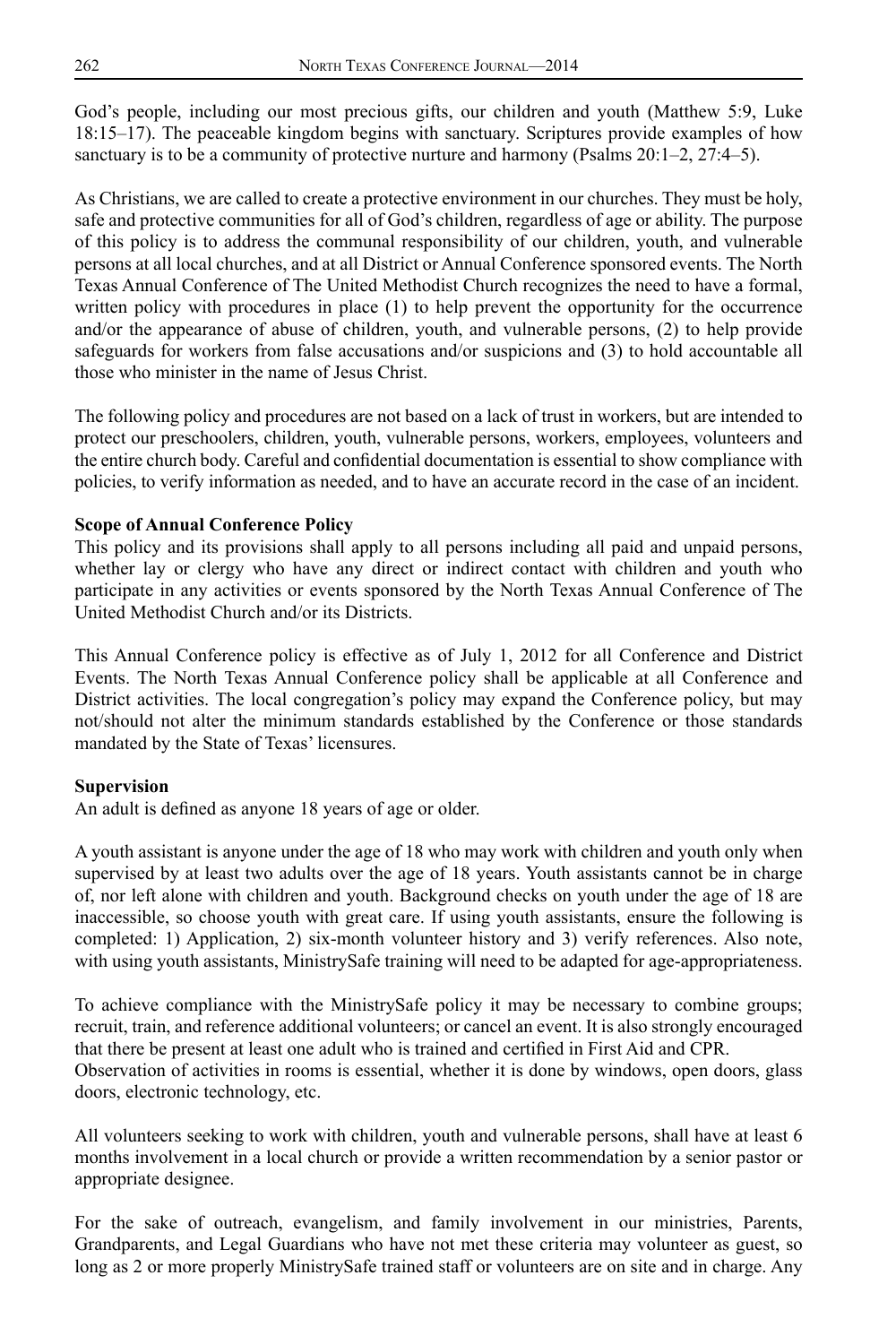such individuals who intend to be a guest on an ongoing basis shall be subject to all MinistrySafe guidelines and screenings.

Supervision for Nursery/childcare at Conference and District events:

- There shall be a minimum of two  $(2)$  adults per room or within line of sight.
- The State of Texas Childcare Minimum Standards [\(http://www.dfps.state.tx.us/Child\\_](http://www.dfps.state.tx.us/Child_Care) [Care\)](http://www.dfps.state.tx.us/Child_Care) must be followed, particularly in relation to the number of adults to child ratio.

Supervision of children and youth at Conference and District events:

- Conference and District events shall observe the—"2 Adult Rule" (2 adults per classroom, 2 adults within line of sight). —OR—
- Any one-to-one mentoring or consulting shall be conducted in sight of another adult.  $-OR-$
- Understanding that there is safety in numbers, one adult can be in contact with multiple youth (6th–12th grades) so long as they are in line of sight of other adults.

### **Overnight Accommodations**

At events that require overnight accommodations:

- At least (2) adults are present in every room/cabin.  $\sim$ OR $\sim$
- • When staying in a hotel, adults shall sleep in an adjoining room with the same gender of the children/youth; or if necessary for children/youth to share a room with an adult, adults shall sleep in separate beds from children/youth so long as any one adult shall not be alone with any one child/youth.

#### **Definitions of Abuse**

Verbal Abuse—Any verbal act that humiliates degrades or threatens any child or youth.

Physical Abuse—Any act of omission or an act that endangers a person's physical or mental health. In the case of child or youth physical abuse, this definition includes any intentional physical injury caused by the individual's caretaker. Physical abuse may result from punishment that is overly punitive or inappropriate to the individual's age or condition. In addition, physical abuse may result from purposeful acts that pose serious danger to physical health of a child or youth.

Sexual Abuse—Child or youth sexual abuse is the sexual exploitation or use of same for satisfaction of sexual drives. This includes, but is not limited to: 1) incest, 2) rape, 3) prostitution, 4) romantic involvement with any participant, 5) any sexual intercourse, or sexual conduct with, or fondling of an individual enrolled as a child or youth in sponsored activities of this church, 6) sexualized behavior that communicates sexual interest and/or content.

Examples are not limited to: displaying sexually suggestive visual materials, making sexual comments or innuendo about one's own or another person's body, touching another person's body, hair or clothing, touching or rubbing oneself in the presence of another person, kissing, and sexual intercourse.

Emotional Abuse—Exposing a youth or younger child to spoken and/or unspoken violence or emotional cruelty. Emotional abuse sends a message to the youth or child that she or he is worthless, bad, unloved, and undeserving of love and care. Emotional abuse may include being locked in closets or other confining spaces, being incessantly told they are bad, or being forced to abuse alcohol or illegal drugs.

Neglect—Endangering a child or teen's health, welfare, and/or safety through negligence. It may include withholding food, medical care, affection to destroy the child or teen's sense of self-esteem and self-worth.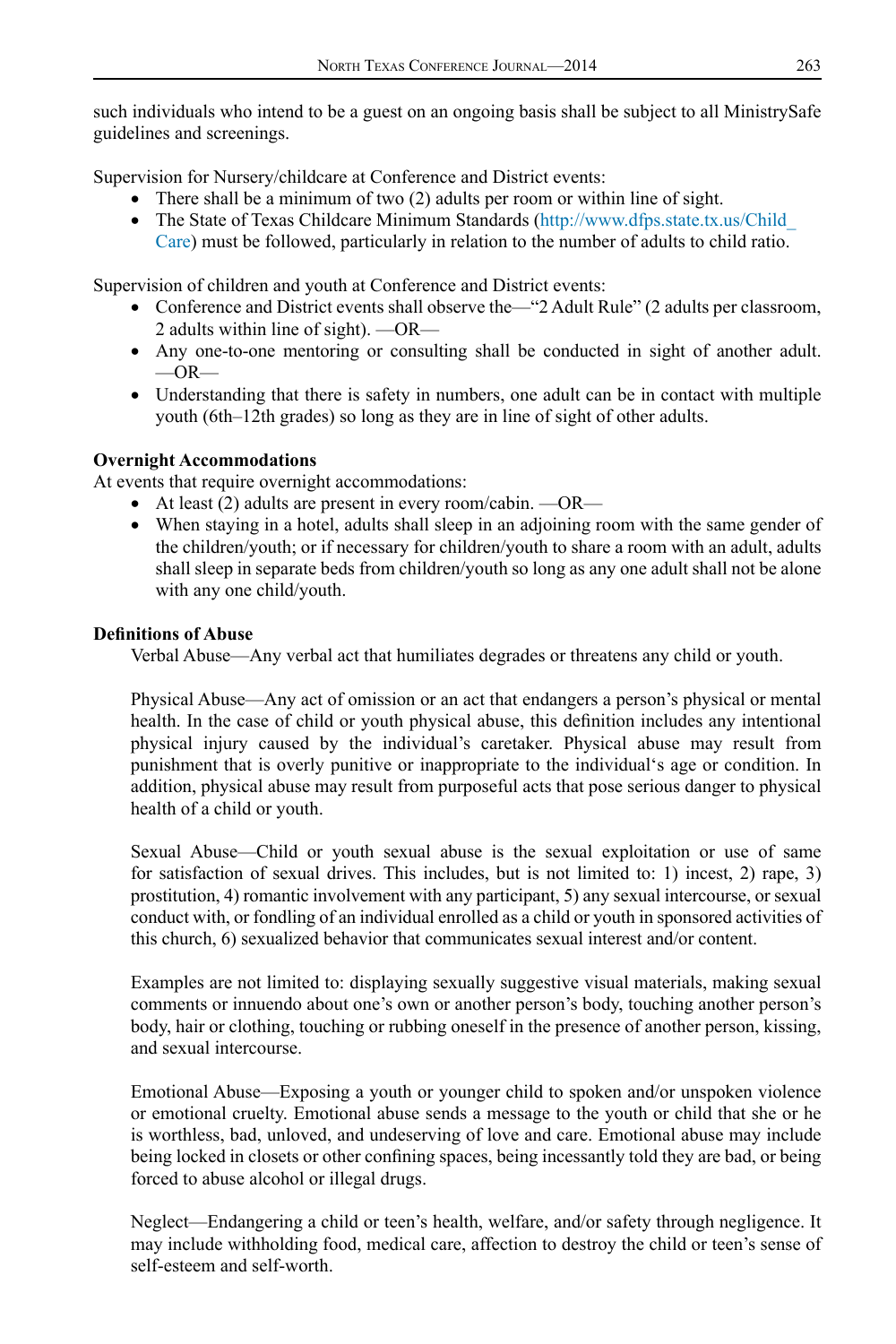Ritual Abuse—Abuse in which physical, sexual, or psychological violence is inflicted on a child or youth, intentionally and in a stylized way, by someone (or multiple people) with responsibility for the victim's welfare. Typically the perpetrator appeals to some higher authority or power to justify his or her abuse. Examples of ritual abuse may include cruel treatment of animals or repetitious threats of sexual or physical violence to the youth or child victim or to people related to the victim.

### **Screening for Adults**

Careful screening is one way to prevent the abuse of children and youth and vulnerable persons. Screening calls for a careful gathering and review of information in search of those who can provide safe and caring supervision in a safe environment. All screening shall be done in accordance with guidelines to be established by the Conference MinistrySafe Awareness and Training Task Force.

Persons having a criminal history of any of the following types of offenses shall not be allowed to serve in any ministry with children and youth:

- • Child abuse, whether physical, emotional, sexual, or neglectful
- • Violent offenses, including murder, rape, assault, domestic violence, etc.
- Drug related conviction within the five (5) years immediately prior to application.
- Persons having a criminal history of DUI or DWI conviction within the five (5) years immediately prior to application shall not be allowed to act as a driver.

If there are questions regarding an individual's background check or screening, due to special circumstances (acquittals, discharges, exonerations, pardons, etc.), please notify the District Superintendent or appropriate Conference Staff before making those decisions.

## **Training**

The North Texas Annual Conference shall develop and implement training for all persons in leadership who work with children, youth and vulnerable populations at the District and Conference level. None of these persons shall, after July 1, 2012, have any direct or indirect contact with children and/or youth until they have completed the MinistrySafe Safety System. We recommend that at the beginning of each Conference/District event a review of this policy be conducted. As of January 1, 2013, all congregations shall implement this same training standard.

The MinistrySafe Safety System must be reviewed and renewed annually.

## **Reporting of Incidents**

- 1. When an adult leader of an event or activity suspects that abuse or any suspected violation of the Texas Penal Code is taking or has taken place, he or she shall call 911 when needed and report the abuse to the appropriate local law enforcement agency and/or the Department of Protective and Regulatory Services (800-252-5400). The adult leader shall contact the administrator or event leader immediately, and cooperate fully with the investigation conducted by law enforcement officials or child protective services.
- 2. Address any needs the child or youth may have, medical or otherwise. Report to the parent(s) and/or legal guardians(s).
- 3. The person suspected of abuse (respondent) shall, for the safety and well-being of the children or youth, be removed with dignity from further contact with the children and youth until an appropriate investigation has taken place. The matter shall remain confidential. If the adult event leader is the respondent, then the report should be made to that person's supervisor.
- 4. Following the report of an incident, the adult event leader, or supervisor in charge shall speak with the alleged victim, and document the report, according to Section 5.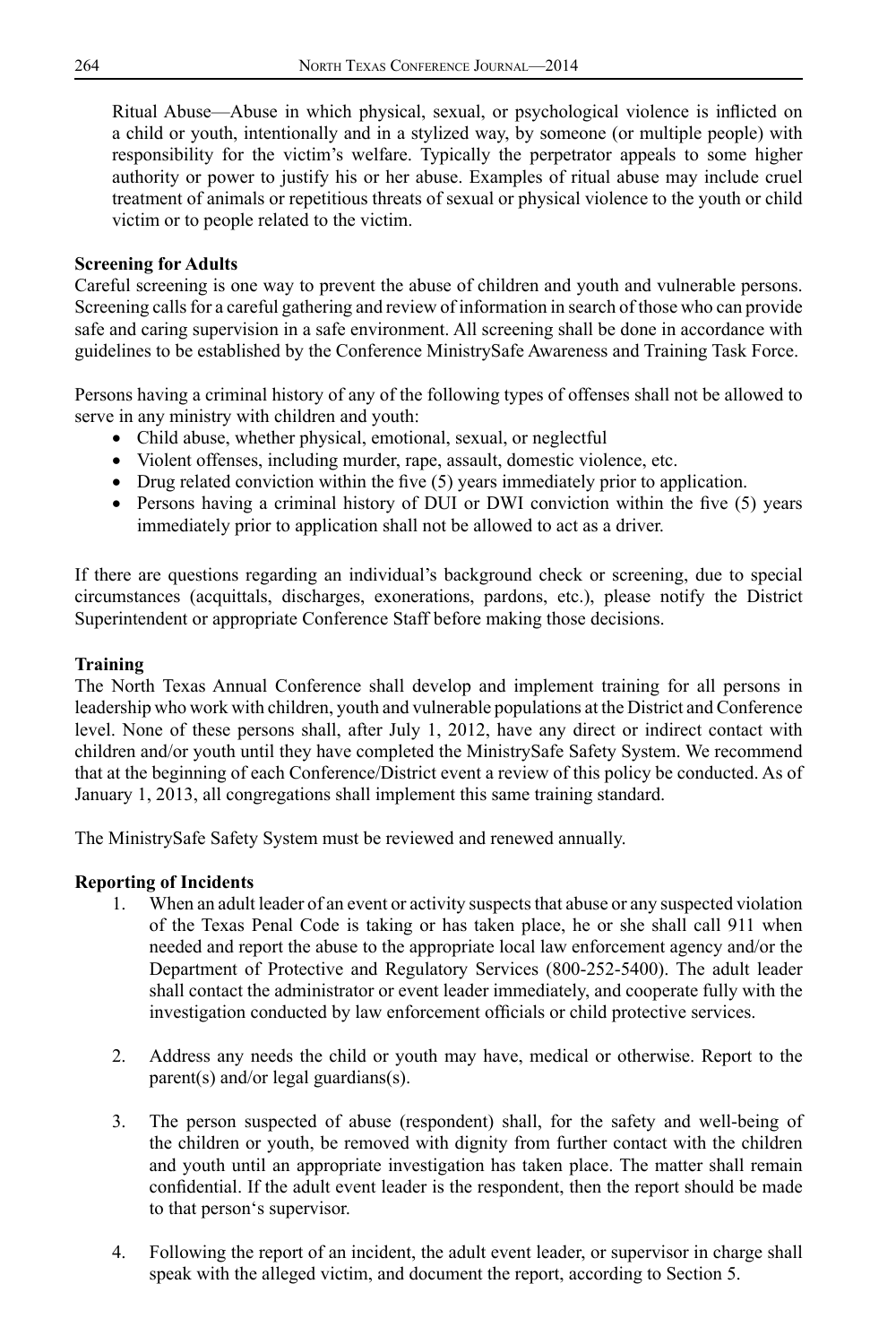- 5. All such conversations shall be documented. Careful and confidential documentation is essential. The documentation should include the following:
	- a. The name of the adult leader observing or receiving the disclosure of abuse, including the date, time and place and any action taken by this person.
	- b. The alleged victim's name, age, and date of birth.
	- c. Any statement made by the alleged victim.
	- d. Name of the respondent, the date, time and place of any conversation or any statement made by the respondent.
	- e. Any action taken, i.e. suspension of the respondent.
	- f. Date and time of call to the appropriate agency, name of worker spoken to, content of that conversation and case number assigned.
	- g. Date and time of call to law enforcement agency, name of officer spoken to and content of that conversation.
	- h. Date and time of any other contacts made regarding this incident.
- 6. Notify the Conference/District authorities immediately.
- 7. It shall be the goal to provide supportive care to both the victim and the respondent and to restore such persons to wholeness. Supportive care can include the procedures of the criminal justice system, provisions of the current Book of Discipline, appropriate counseling referrals and continued pastoral visitation.
- 8. Confirmed reports of proven incidents of abuse shall be retained in a confidential file for future screening purposes.

#### **Media Response**

The Bishop shall be informed of all investigations or allegations of abuse. If investigations or allegations of abuse should come to the attention of the media, a response shall come from the Office of the Bishop.

### **Do not give out any information, simply state that all inquiries will be answered through the Office of the Bishop.**

## **OTHER INFORMATION**

#### **Appropriate Discipline**

Children and youth should be made aware that appropriate behavior is expected at all events. Gentle reminders are always necessary when dealing with children and youth. When these reminders don't work, then discipline needs to move to the next step. In cases where behavior has to be addressed, designated event adults should handle it. In no case is physical discipline an appropriate measure to deal with problems. A reasonable response might include a period of "time out" for the child or youth. This should be done with necessary supervision keeping MinistrySafe guidelines in mind.

Keeping parents involved is important. They need to be kept up-to-date on their child's behavior. For serious offenses, the appropriate response will be to send the child or youth home immediately. Parents and the leaders will help make proper arrangements.

#### **Appropriate Physical and Emotional Boundaries**

Physical boundaries are most important in dealing with children and youth. Persons working with children and youth have to understand and respect those boundaries. Obviously these boundaries change as children grow older. A young child sitting in the lap of a caregiver is most appropriate, whereas an older child or youth sitting in an adult's lap would not be acceptable. Hugs and kisses from a toddler to an adult are entirely different than the same from a youth.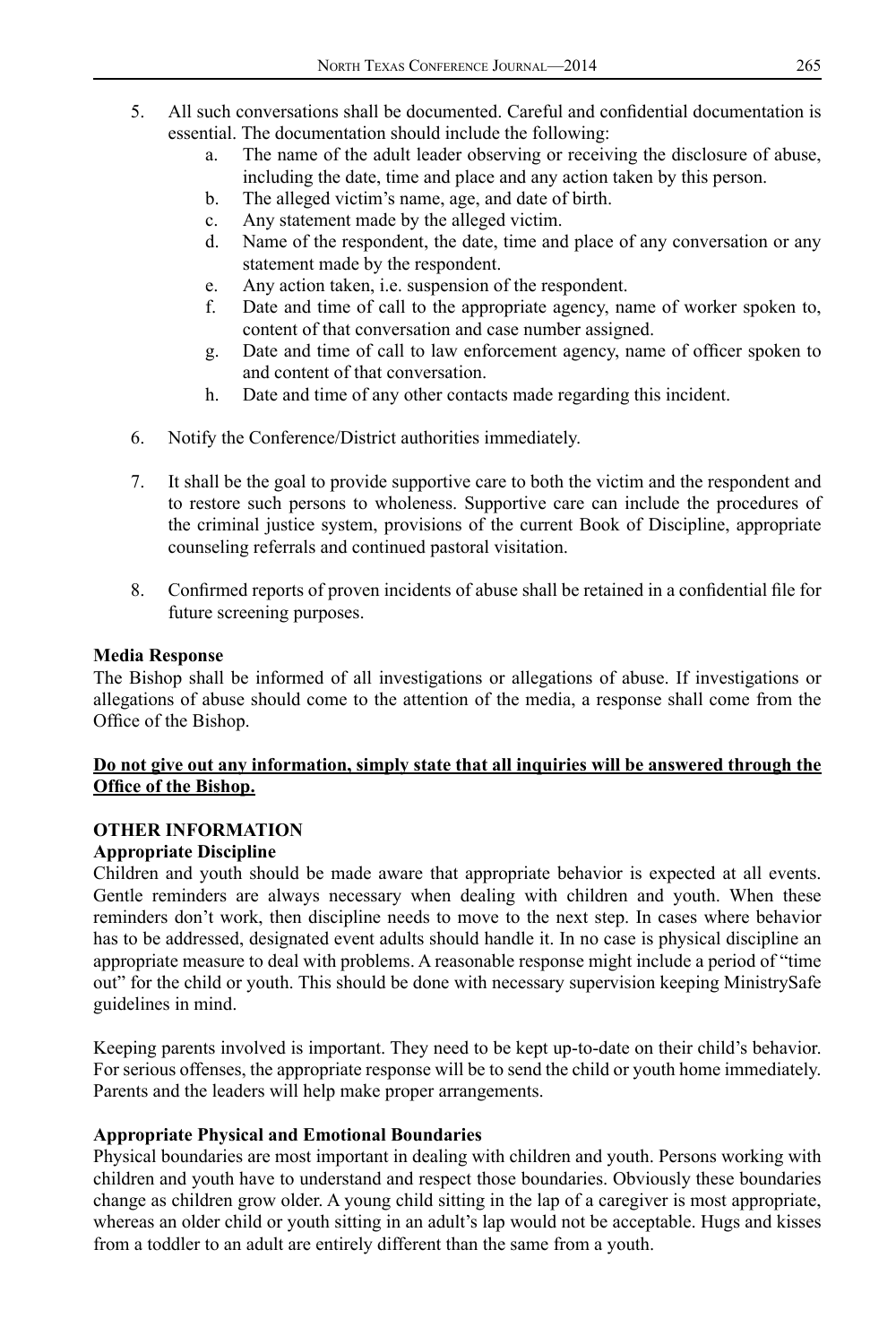Emotional boundaries are also important. As a child grows older it is important for the adult to maintain appropriate boundaries in relationships. It is important for those working with children and youth to not step outside of those lines and allow the younger person to become too attached to them. It is important for the older person to be careful where conversations might lead and to steer clear of inappropriate talk. When an adult recognizes that there might be an issue with these boundaries, great space should be allowed to come between them and the child or youth in question. If that does not solve the problem, then the event leadership should address the issue.

### **Leader Misconduct**

It is a privilege to work with youth. Great responsibility is required. Those who violate this policy shall immediately be removed from contact with children and youth and appropriate authorities shall be notified immediately.

## **Spiritual Boundaries for MinistrySafe**

As we seek to lead young people in the development of their faith story, it is essential that we guide them and do not manipulate their emotions. This is especially true at longer youth/children's events. The attendees may be exhausted by longer and more active days than they are accustomed to and thereby more susceptible to emotional manipulation. It is therefore necessary that, as we present the message of the Gospel of Jesus Christ and the opportunity to follow Jesus in a life-long journey, we present the invitation with "no strings-attached." We must allow each person involved to make their own decisions without stigma, coercion, or pressure in any form. As we do this faithfully, we will see more fruitful commitments in the lives of all our participants.

## **H. MISCELLANEOUS**

1. *Conflict of Interests.* In order to avoid conflicts of interest, the following rules shall apply:

a. No one shall be a voting member of an Agency who is in the salaried employment of an institution that receives support from that Agency.

b. No member of an Agency shall participate in that Agency's deliberation of or vote on a proposed grant to his or her local church.

c. Each member of an Agency shall disclose to all other members of that Agency all potential conflicts of interest in which they find themselves placed because of church, business, or personal relationships with persons affected by the decisions of the Agency.

d. No clergy member or diaconal minister member of this Annual Conference who is a salaried employee of any institution to which this conference contributes shall be a member of the board of trustees of the institution by which that person is employed.

- 2. *Local Church Officers*. The term of office of local church officials elected by the Fall Charge Conference shall begin on January 1 and run for the length of their term.
- 3*. Amending or Suspending Standing Rules*. It shall require a two-thirds vote of all lay and clergy members present and voting to suspend or to amend any of these Standing Rules.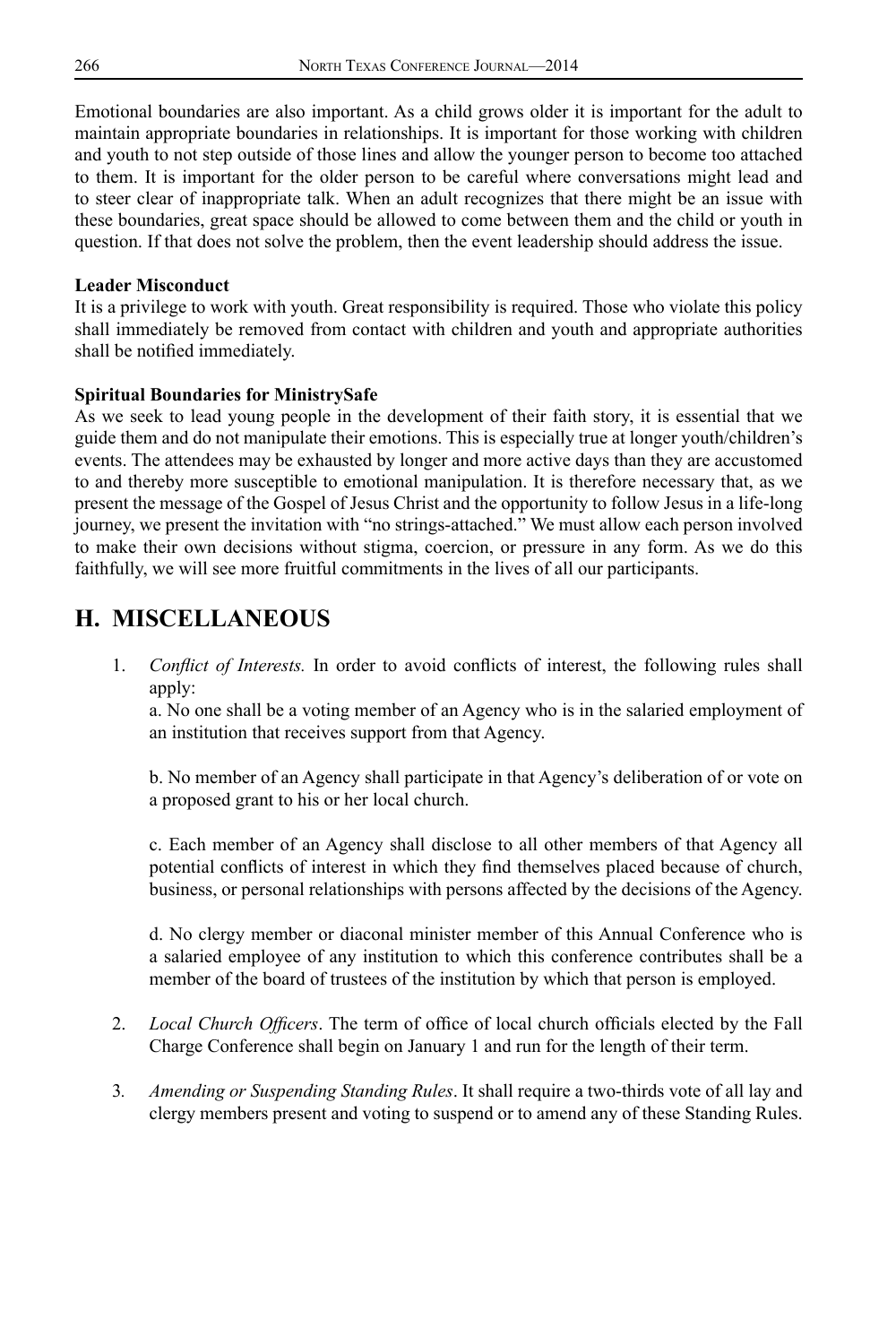## **III. PROCEDURES FOR MEETINGS OF THE ANNUAL CONFERENCE**

## **A. PRE-CONFERENCE PROCEDURES**

1. *Lay-Clergy Equalization*. The following formula is the procedure used to determine the number of lay and clergy members of the Annual Conference.

a. Subtract the total number of lay members prior to equalization from the total number of clergy members. In making this calculation, the lay members required by section  $III(A)(1)(c)$  below shall be included. These people are described in section  $(c)$ below. The remainder is the Lay Equalization Factor (LEF).

b. Compute the District Membership Percentage (DMP) for each district as follows. If a district has *more* lay members than clergy members prior to equalization, subtract the number of local church members in this district from the total of local church members for the Annual Conference. Such districts will not compute a DMP. The resulting number is the Adjusted Lay Membership (ALM). Next, for each district that has *fewer* lay than clergy members, divide the total number of local church members in each district by the ALM. The resulting quotient is the DMP for that district.

c. The *Book of Discipline* provides that certain persons shall be lay members to Annual Conference. According to ¶32 of the 2012 *Book of Discipline*, these are: Conference President of United Methodist Women; Conference President of United Methodist Men; Conference Lay Leader; District Lay Leaders; President of the Conference Council on Youth Ministries; and one youth between the ages of twelve and eighteen and one young adult between the ages of eighteen and thirty from each district. In addition, Deaconesses, Home Missioners, all Diaconal Ministers, all members of the Core Leadership Team not otherwise provided for, and all elected Chairs of Agencies of the Annual Conference not otherwise provided for are lay members of the Annual Conference with voice and vote. These persons shall be elected to the lay membership of the Annual Conference by the District Section.

d. For each district with fewer lay than clergy members, multiply the LEF by the DMP. The product is the District Adjusted Lay Equalization Factor (DALEF). The DALEF is the number of additional lay members to be elected by the District Section to achieve lay/clergy equalization. Districts with more lay than clergy members do not calculate a **DALEF.** 

e. The DALEF shall be computed as of January 1. The equalization lay members shall be elected by the lay members present at the District Conference from nominations made by the District Lay Leader, the District Superintendent, and the Lay members of the District Nominating Committee. Nominations may also be made from the floor of the District Section.

f. If the actual number of clergy in the Annual Conference increases after January 1, the District Lay Leader of a district in which the imbalance occurs shall select lay member(s) from within the district to equalize the increase of clergy members.

g. If the formula fails to compute the exact number of additional lay persons per district to equalize lay and clergy numbers (due to the use of fractions in calculations), the Board of Laity shall be authorized to correct the imbalance through negotiation.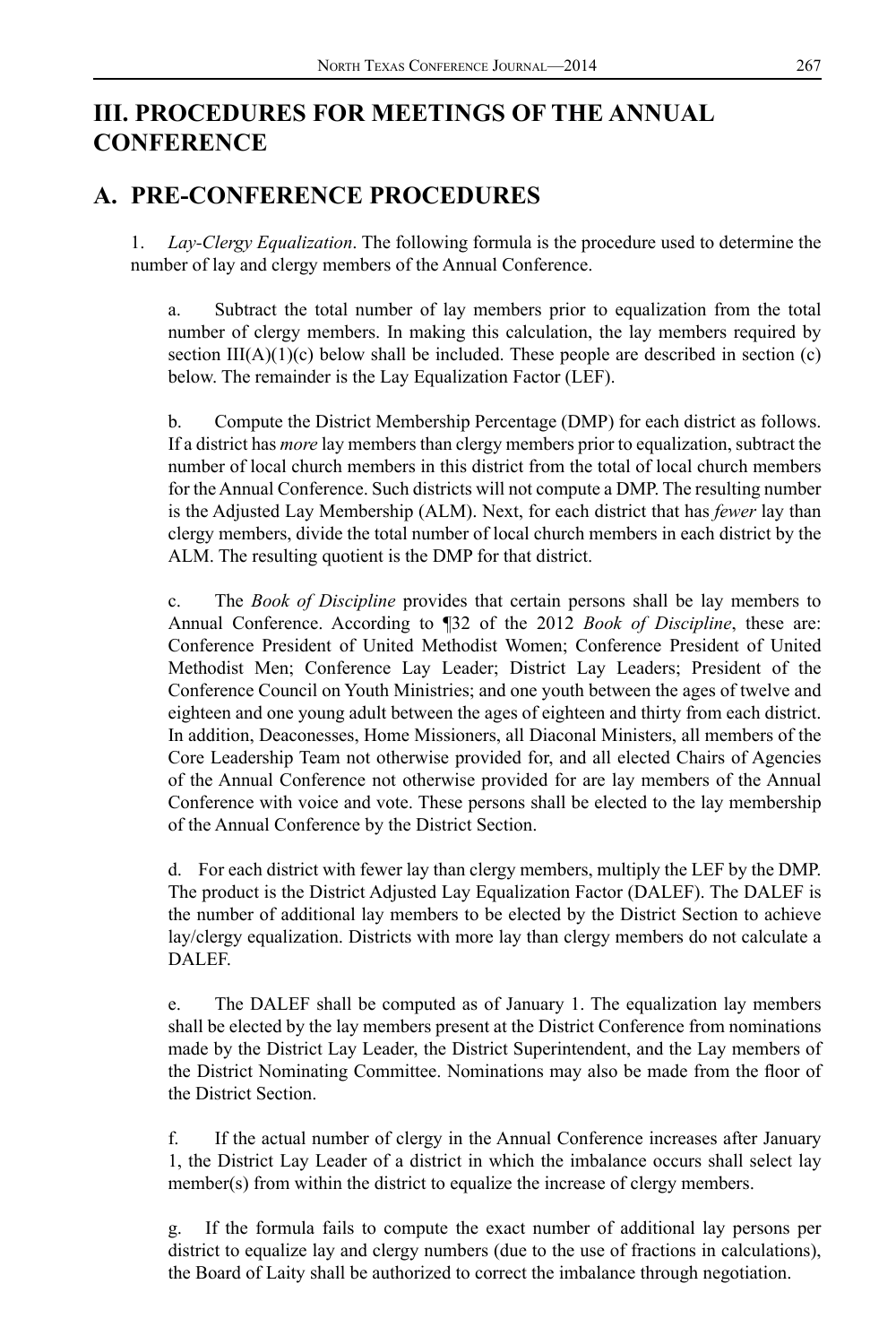h. After the DALEF has been determined, the Board of Laity as a courtesy may rearrange among districts the number of lay members to be elected, in order that a district that has more lay members than clergy prior to equalization may elect additional lay members in its District Section.

i. Lay members elected under an equalization process by the District Section shall take office immediately and shall serve until the District Section elects lay members for the succeeding year.

2. *Election of Local Church Lay Members to Annual Conference*. The lay members to the Annual Conference may be elected annually or quadrennially at the Charge Conference preceding the regular quadrennial meeting of the General Conference. The term of office of lay members to Annual Conference shall begin on January 1 after their election at the Fall Charge Conference. If, for any reason, the Charge Conference is delayed until after January 1, their term of office shall begin immediately upon election.

3. *Notice of Legislative Items*. Agencies shall submit reports and legislation to the conference office in the form requested no later than April 1 for inclusion in the *Conference Workbook.* Any Annual Conference member or Agency may initiate legislative items at Annual Conference concerning matters which are not part of the *Conference Workbook* only if they are duplicated and distributed to Annual Conference members by the beginning of the day they are to be considered. This rule shall not be construed so as to preclude proper subsidiary motions or privileged motions.

4. *Proposed Amendments to Standing Rules*. In order that the Standing Rules Committee have time to consider proposals and forward them to the conference office by the April 1 deadline, proposed new standing rules and proposed changes in existing standing rules shall be submitted to the Standing Rules Committee no later than March 1.

5. *Notice of Procedural Rules*. Each year, the charts entitled "Common Motions: Ranking and Requirements (by function)" and "Motions: Ranking and Requirements (by rank)" shall be included in the Pre-Conference Workbook.

## **B. RULES OF ORDER FOR ANNUAL CONFERENCE SESSIONS**

1. *Purpose of Rules of Order*. These rules of order are intended to allow the orderly consideration of the business of the Annual Conference, extend courtesy and fairness to all, ensure the right of the majority, protect the rights of the minority, and defend the rights of individual members.

2. *Definitions*. As used in these Standing Rules, the following definitions shall apply.

a. Adjourn. End a meeting officially. Adjournment is accomplished either by direct majority vote or by unanimous consent.

b. Agenda. List of items of business that the members of Annual Conference will consider. An agenda has a specific arrangement and content.

c. Amend. Change a resolution or motion by adding, striking out, or substituting a word or phrase.

d. Appeal. A question that occurs when a member of Annual Conference questions (appeals) a decision by the presiding bishop because the member believes that an error in procedure has occurred. An appeal must have a second. The decision of the presiding bishop is sustained by a majority vote or a tie vote.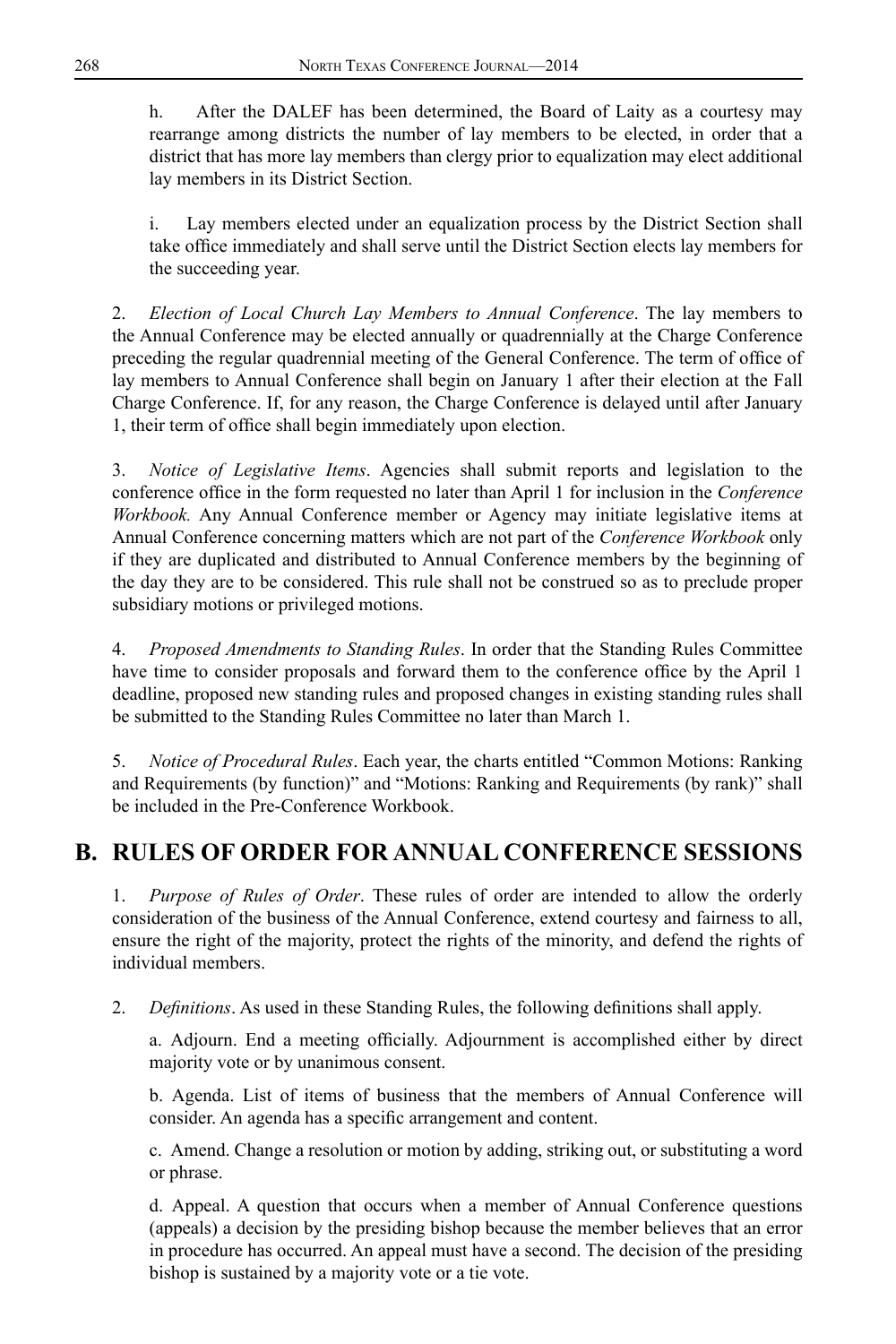e. Call for orders of the day. A motion that brings to the presiding bishop's attention the fact that a specific item of business was due to come up in the meeting at a specified time.

f. Dividing the question. Separation of the parts of a motion to be considered and voted on as if they were separate motions.

g. Floor. The right of a person to address the Annual Conference and have the members' undivided attention.

h. Main motion. Method of introducing new business to the Annual Conference session. Only one main motion can be under consideration at a time.

i. Majority. More than half of the members present and voting on an issue. Those who do not vote are not counted in the final tally.

j. Motion. Proposal for action by the Annual Conference. A motion is introduced with the words, "I move that "," (with the wording intended to become the Annual Conference's official statement of action taken if the motion is passed).

k. Parliamentary inquiry. A request for an immediate answer to a question concerning the rules of procedure. It is directed to the presiding bishop.

l. Point of information. A request directed to the presiding bishop for an immediate answer to a question concerning the background or content of a motion or resolution. The information requested does not pertain to procedure.

m. Point of order. A point raised against any proceeding or motion that the member believes is a violation of the rules. It must be raised at the time of the alleged infraction. The presiding bishop rules on the validity of the point of order. This ruling can be appealed.

n. Precedence of motion. Claim of a motion to the 'right of way" over another motion. The attached charts summarize the precedence of various motions.

o. Presiding bishop. The Bishop of the North Texas Annual Conference, or another bishop designated by that Bishop, shall preside over sessions of the Annual Conference.

p. Previous question. Motion to close debate and vote immediately on a motion. Moving the previous question requires a second, is not debatable or amendable, and needs a twothirds vote for adoption.

q. Question of privilege. If there is something wrong with the physical surroundings or a situation arises that affects the rights of the entire assembly, any individual member can interrupt the motion under consideration to bring the matter to the attention of the presiding bishop. If the situation cannot be resolved informally, then the presiding bishop rules on whether the matter is a question of privilege and should be considered before business is resumed.

r. Reconsider. Motion to review a previous decision and vote on it again. It must be made by a person who voted on the prevailing (winning) side, and it requires a majority vote. Reconsideration may not be moved more than once on the same motion.

s. Second. Indication that a member wants a motion discussed by the members. The member says, "I second the motion" or "Second."

t. Table. Motion to place a main motion and all pending amendments aside temporarily, with the intention of bringing them back at a later time for action. Tabling a motion requires a second, is not debatable, cannot be amended, and requires a majority vote.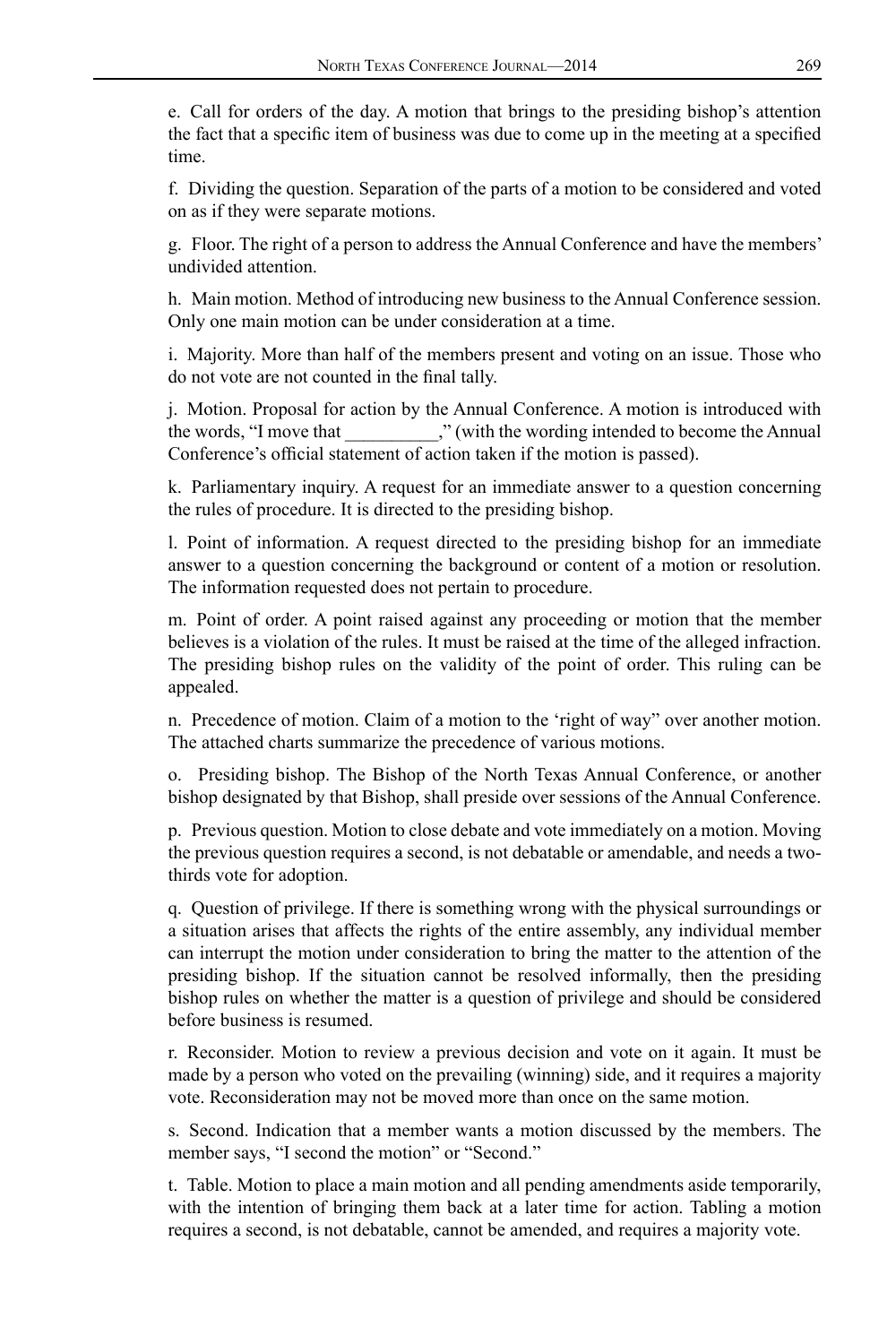u. Take from the table. Motion to bring a previously tabled motion back before the Annual Conference. It requires a second, is not debatable, cannot be amended, and requires a majority vote.

v. Two-thirds vote. This occurs when there are twice as many people voting "Yes' as those who are voting "No."

w. Withdraw a motion. Take back a motion one has made. A person may withdraw a motion by merely requesting to do so up until the time it is stated by the presiding bishop. After the presiding bishop has stated the motion, the person who made it can withdraw it only by the consent of the members.

3. *Order of Business*. The order of business of the meeting of Annual Conference shall be determined by the Annual Conference Planning Committee, which shall set an Agenda. The session shall open with a period of devotion, followed by a call of the roll, including the roll of the local pastors.

#### 4. *Authority of the Presiding Bishop*.

*Calling the Conference to order.* When the presiding bishop stands in his or her place and calls the Annual Conference session to order, no member shall speak, address the chair, or stand while the presiding bishop stands.

*Raising points of order.* Any member of Annual Conference may raise a point of order. In order to do so, the member must cite specifically the rule he or she judges to have been violated.

*Ruling on points of order.* The presiding bishop shall decide points of order, whether raised by a member or by the presiding bishop, as necessary to conform to these Standing Rules.

*Appealing a ruling on a point of order.* Any member may appeal a decision on a point of order to the Annual Conference. In the event of such an appeal, there shall be no debate. However, the presiding bishop shall have five minutes to make a statement in support of his or her position, and then the person appealing shall have five minutes to make a statement in support of his or her position. Following the statements, the Annual Conference shall vote on the appeal; a tie vote shall sustain the presiding bishop.

*Recessing the session.* The presiding bishop shall have the right to recess a session of the Annual Conference at any time at his or her discretion and to reconvene at such times as he or she shall announce.

5. *Opening a Question for Debate*. Before any subject is open to debate, three things must happen. First, a member must actually make a motion that the Annual Conference consider a particular issue. Second, in most instances, the motion must also be seconded. (Calls for orders of the day, calling a member to order, Agency recommendations, nominations, parliamentary inquiries, points of information, and withdrawal of motions do not require a second.) Third, the presiding bishop must restate the motion. For example, the presiding bishop may say, "A motion has been made and seconded that The motion is open to debate."

6. *Obtaining the Floor*. When a member desires the floor, he or she shall proceed to a microphone and wait to be recognized by the presiding bishop. Each speaker should begin by stating his or her name and the church, charge, or other entity he or she represents. A member with the floor may be interrupted only to call for orders of the day, a point of order, a point of information, a parliamentary inquiry, or an appeal of the decision of the chair. A person who cuts off another speaker must state the reasons for the interruption. It is the sense of the Annual Conference that a speaker with the floor should not be interrupted, even for these listed reasons, unless the issue cannot wait until the speaker yields the floor.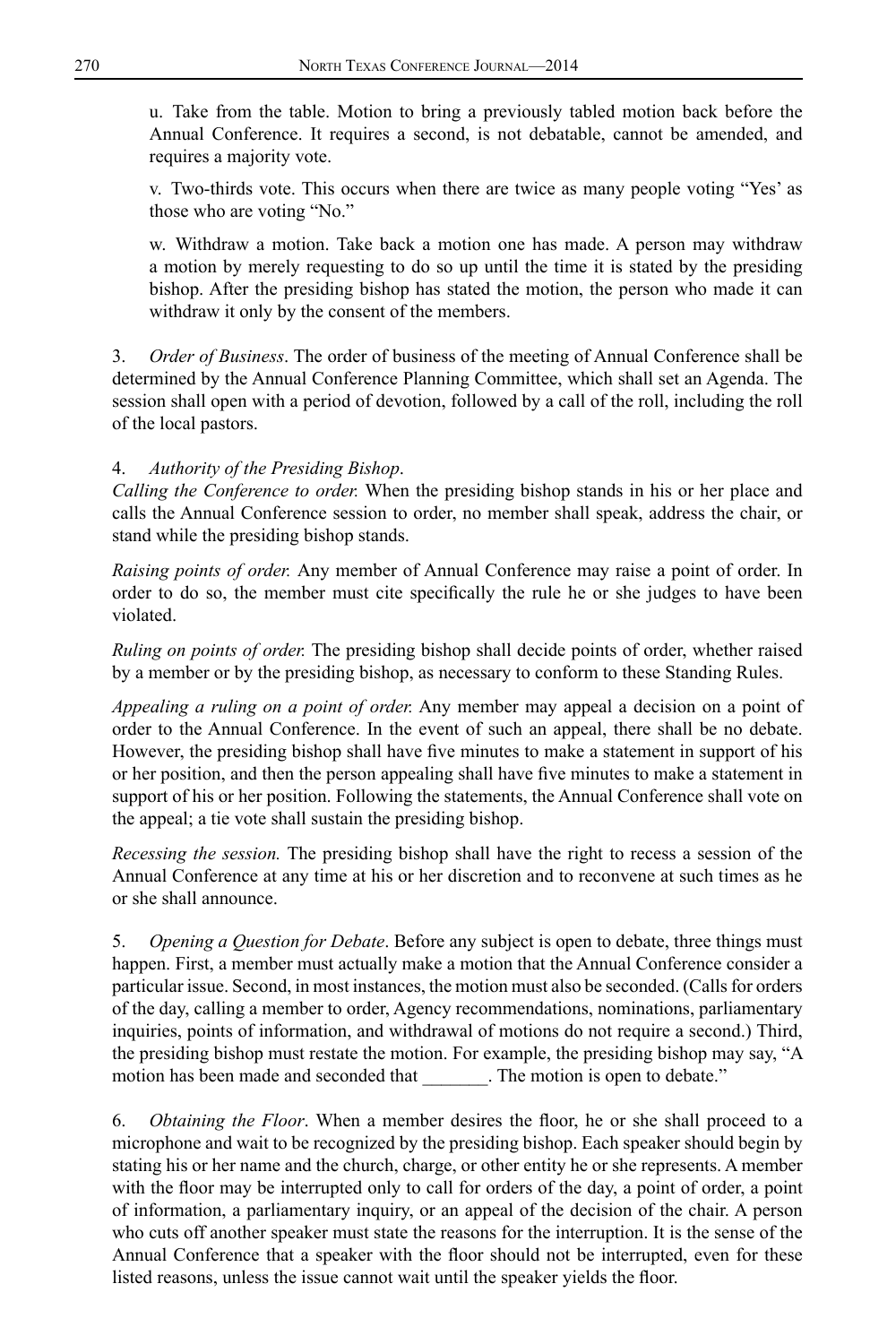7. *Limits on Speakers*. A member may speak for up to five minutes at one time on any question under discussion and only twice on the same question. No member shall speak for the second time until all members seeking recognition have had the opportunity to speak. The Annual Conference, by two-thirds vote, may change the rules about how often and how long members can speak during a debate.

8. *Types and Precedence of Motions*. There are four main types of motions: (1) main motions; (2) subsidiary motions; (3) incidental motions; and (4) privileged motions. Each type of motion accomplishes a different purpose and is treated differently.

a. *Main motions.* A main motion introduces a new item of business. Only one main motion can be considered at a time. Generally, main motions are secondable, debatable, amendable, require a majority vote, and can be reconsidered.

*b. Subsidiary Motions*. Subsidiary motions are motions applied to other motions to help the members dispose of the main motion. Here are the five subsidiary motions: table; previous question; postpone to a certain time; refer to Agency or committee; amend. These subsidiary motions fit into an order of precedence. This means that some subsidiary motions take precedence over others, and all subsidiary motions must be decided before the members can act on the main motion. This is the order of precedence for the subsidiary motions: 1) to table; 2) to move the previous question; 3) to postpone to a certain time; 4) to refer to committee; and 5) to amend. You can make any of these subsidiary motions when a lower order motion is on the floor, but you cannot make a subsidiary motion if a higher order one is being considered.

c. *Incidental Motions and Inquiries*. Incidental motions must relate directly to the business on the floor. Incidental motions take precedence over all other motions except privileged ones. They are: appeals; divisions of the question; and suspending the rules. In addition, incidental inquiries are proper and have precedence over main and subsidiary motions. Parliamentary inquiries, points of order, and points of information fall into this category. All three are answered by the presiding bishop.

d. *Privileged Motions*. Privileged motions are different from subsidiary and incidental motions, because they do not deal with business on the floor. Rather, they deal with special matters of pressing importance. The three privileged motions (in order of precedence) are: adjourning, questions of privilege, and orders of the day.

The attached charts set out the precedence of motions and specify which motions need a second, which can be debated, which can be amended, and what vote is necessary for passage.

- 9. *Tabling Related Motions*. No motion which adheres to another motion, or has another motion adhering to it, can be laid on the table by itself. Such motions, if laid on the table, carry with them the motions to which they respectively adhere, or which adhere to them.
- 10. *Referring Matters to Agency*. It shall be proper for the Annual Conference to refer to an Agency or specially created committee a motion, resolution, report, or a part of a motion, resolution, or report which is before the Annual Conference for consideration, or any amendment offered thereto.
- 11. *Substitutes*. When a motion, resolution or Agency report is properly before the Annual Conference for consideration and action, even if amendments have been proposed, a substitute motion, resolution, or report may be offered by any member moving that the same be substituted for the report or resolution under consideration. The Annual Conference shall then proceed first to perfect the original motion, resolution or report, including consideration and action upon any amendments which may be offered to it. The same perfecting process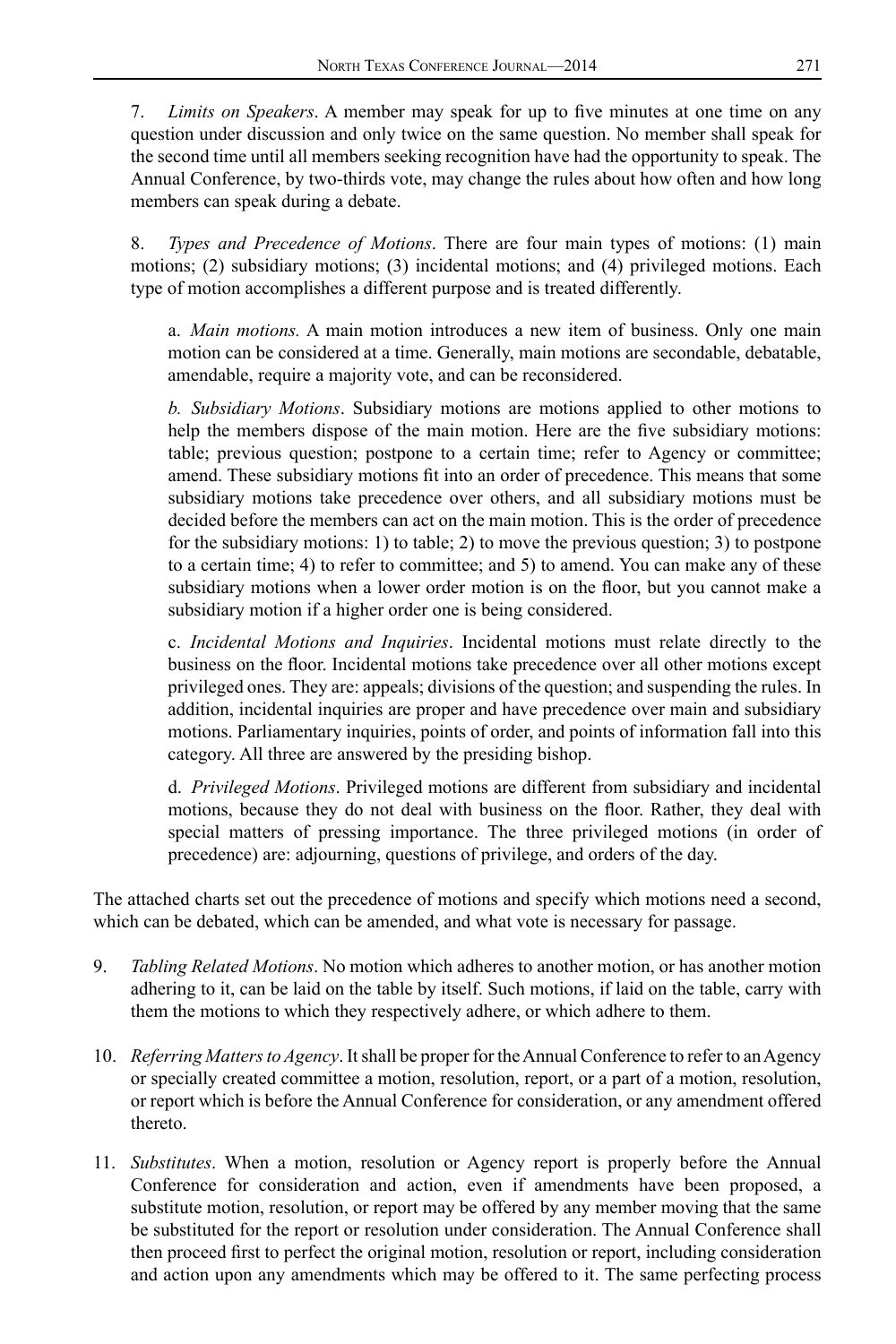shall then be followed with respect to the substitute. The question shall then be put first on the motion to substitute, followed by the motion to adopt the motion, resolution, or report. However, a motion for the previous question shall not be in order on the adoption of the report or recommendation or on making the proposed substitution until opportunity has been given for at least two members to speak on each side of the question of substitution or adoption.

- 12. *Moving for a Vote on the Previous Question*. No member may call for a vote on the previous question until at least three members have been given the opportunity to speak on each side of a question. When any member moves the previous question (that is, that the vote be now taken on the motion or motions pending), that member shall indicate the question to which they intend it to apply. If the movant does not so indicate, the motion shall apply only to the immediately pending question. A motion for a vote on the previous question is not debatable. It requires a vote of two-thirds of those present and voting for its adoption. If the motion for a vote on the previous question passes, the vote shall be taken on the previous question without further debate.
- 13. *No Motion After Speech*. It shall not be in order for a member immediately after discussing a pending question, and before relinquishing the floor, to make a motion whose adoption would limit or stop debate.
- 14. *Reconsideration*. A motion to reconsider an action of the Annual Conference shall be in order at any time, but only if offered by a member who voted with the prevailing side. If the motion proposed for reconsideration is non-debatable, the motion to reconsider may not be debated.
- 15. *Voting Generally*. Voting rights shall be governed by the *Book of Discipline*. Voting procedures shall be determined by the Annual Conference Planning Committee, depending on the technology available at the site of the Annual Conference session. If the method generally used is not already secret, a vote by secret ballot may be ordered on call of any member, supported by one-third of the members present and voting. No other business shall be in order when a vote is being taken or when the previous question has been called until the voting process is completed, except such as relates to the vote itself, or business that can be appropriately fitted into the time while waiting for the report on the vote.
- 16. *Dividing the Question*. Before a vote is taken, any member shall have the right to call for a division of any question, if it is subject to such division as they indicate. If no member objects, the division shall be made. If any member objects and is seconded, the presiding bishop shall put the question of division to vote.
- 17. *Robert's Rules of Order*. Questions of procedure not answered by these Standing Rules shall be determined in accordance with *Robert's Rules of Order Newly Revised (2000)*, except when they are inconsistent with these Standing Rules or the *Book of Discipline*.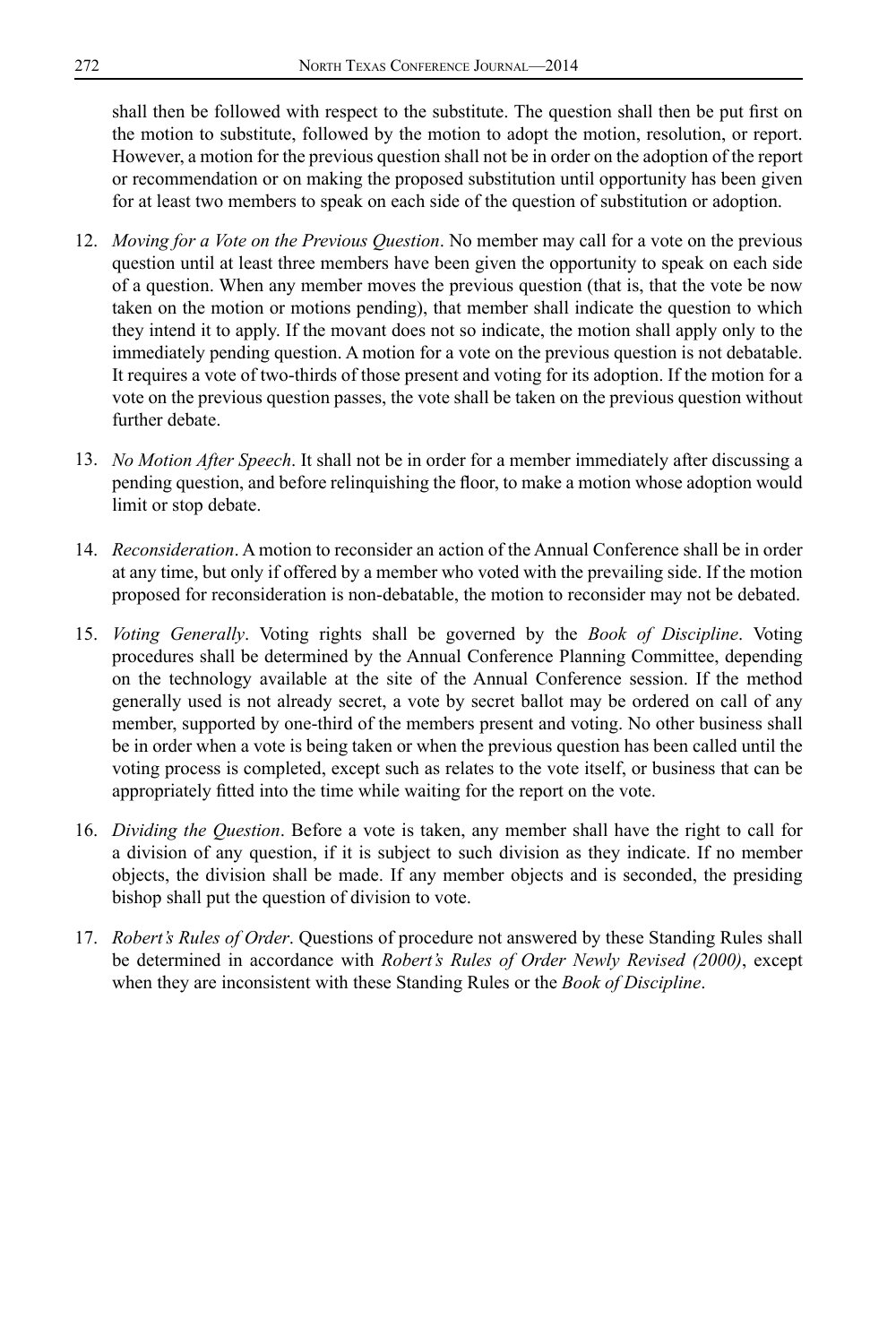## *Common Motions: Ranking and Requirements (by function)*

| Motion                                                   | What to say                                                                  | Second?               | Debate?                       | Amend?         | Vote?                         |
|----------------------------------------------------------|------------------------------------------------------------------------------|-----------------------|-------------------------------|----------------|-------------------------------|
| Adjourn                                                  | "I move that we adjourn."                                                    | Yes<br>N <sub>0</sub> |                               | No             | Majority                      |
| Adopt a report                                           | "I move that the report be<br>adopted."                                      | Yes                   | Yes                           | N <sub>0</sub> | Majority                      |
| Amend a motion<br>on the floor                           | "I move to amend by<br>[describe]."                                          | Yes                   | Yes                           | Yes            | Majority                      |
| Complain about air<br>conditioning, noise,<br>etc.       | "I rise to a question of<br>privilege."                                      | No                    | No                            | N <sub>0</sub> | No vote.<br>Chair rules       |
| Divide motion into<br>parts to be voted on<br>separately | "I move that we divide the<br>question to consider separately<br>[specify]." | Yes                   | No                            | Yes            | Majority                      |
| End debate                                               | "I move the previous question."                                              | Yes                   | N <sub>0</sub>                | N <sub>0</sub> | Two-thirds                    |
| Introduce a main<br>motion                               | "I move that"                                                                | Yes                   | Yes                           | Yes            | Majority                      |
| Give closer study                                        | "I move to refer the matter<br>to committee."                                | Yes                   | Yes                           | Yes            | Majority                      |
| Protest a breach of<br>rules or conduct                  | "I rise to a point of order."                                                | No                    | N <sub>0</sub>                | N <sub>0</sub> | No vote.<br>Chair rules       |
| Reconsider an action                                     | "I move to reconsider the vote<br>on [specify]."                             | Yes                   | same as<br>original<br>motion | N <sub>0</sub> | Majority                      |
| Request information                                      | "Point of information."                                                      | No                    | N <sub>0</sub>                | No             | No vote.<br>Chair<br>responds |
| Suspend an issue                                         | "I move to table the motion."                                                | Yes                   | No                            | No             | Majority                      |
| Suspend the rules                                        | "I move to suspend the rules<br>so that [specify]."                          | Yes                   | N <sub>0</sub>                | No             | Two-thirds                    |
| Take up a tabled<br>matter                               | "I move to take from the table<br>[specify]."                                | Yes                   | No                            | No             | Majority                      |
| Vote on a chair's<br>ruling                              | "I appeal from the decision<br>that [specify]."                              | Yes                   | N <sub>0</sub>                | N <sub>0</sub> | Majority                      |